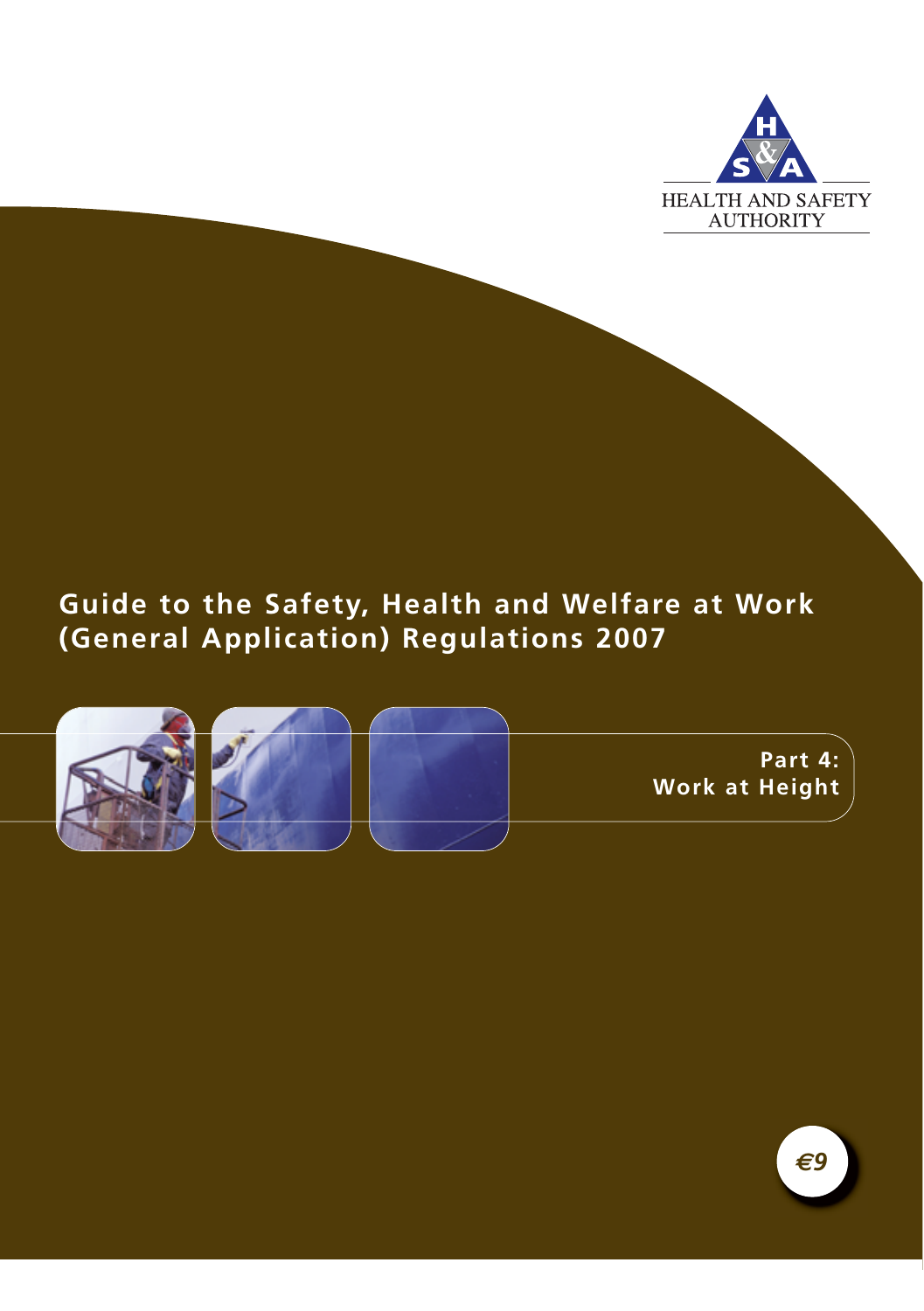# **Guide to the Safety, Health and Welfare at Work (General Application) Regulations 2007**

**Part 4: Work at Height**

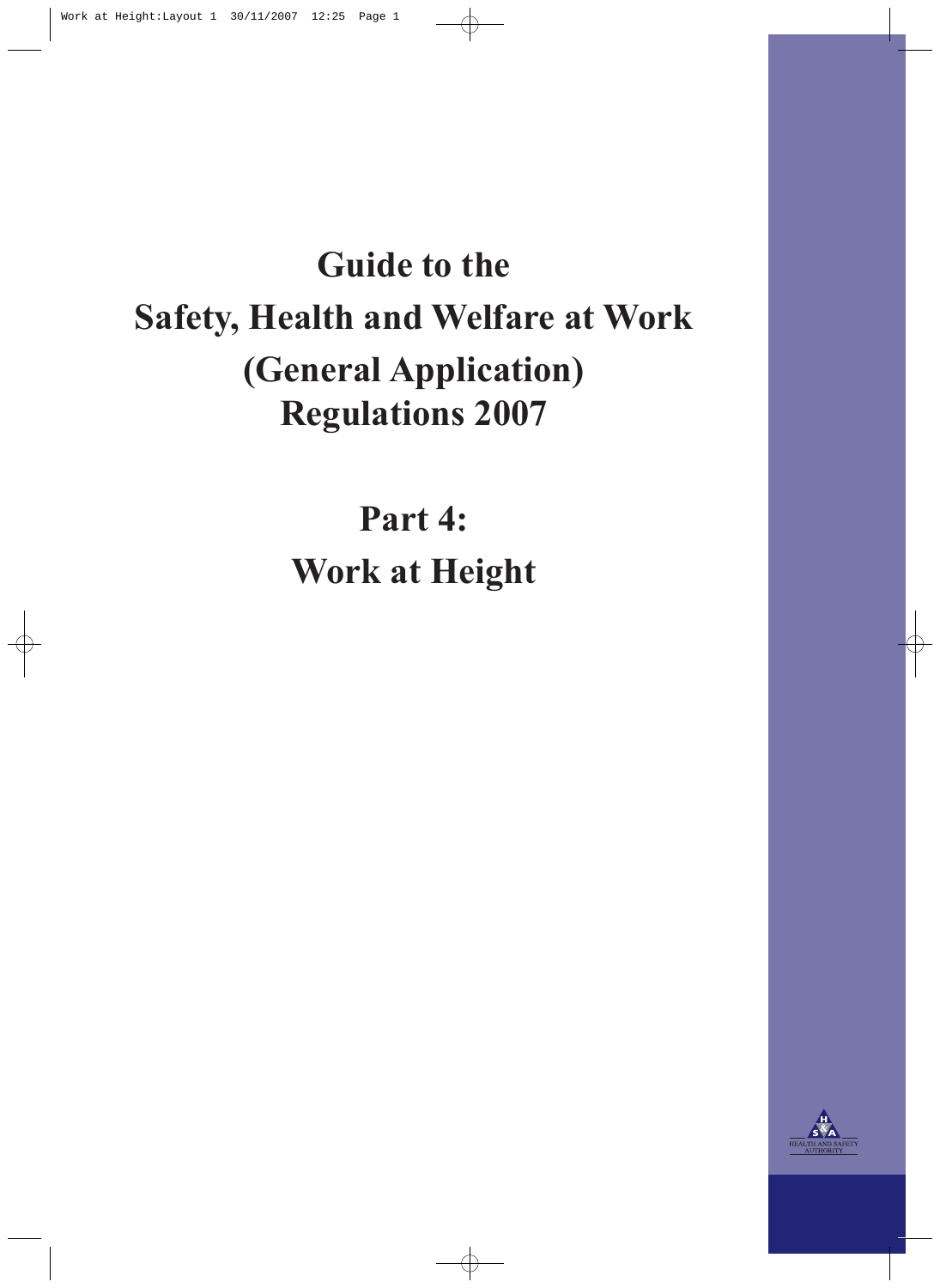Published in December 2007 by the Health and Safety Authority, The Metropolitan Building, James Joyce Street, Dublin 1. ©All rights reserved. No part of this publication may be reproduced, stored in a retrieval system, or transmitted in any form or by any means, electronic, mechanical, photocopying, recording or otherwise, without the prior permission of the Health and Safety Authority.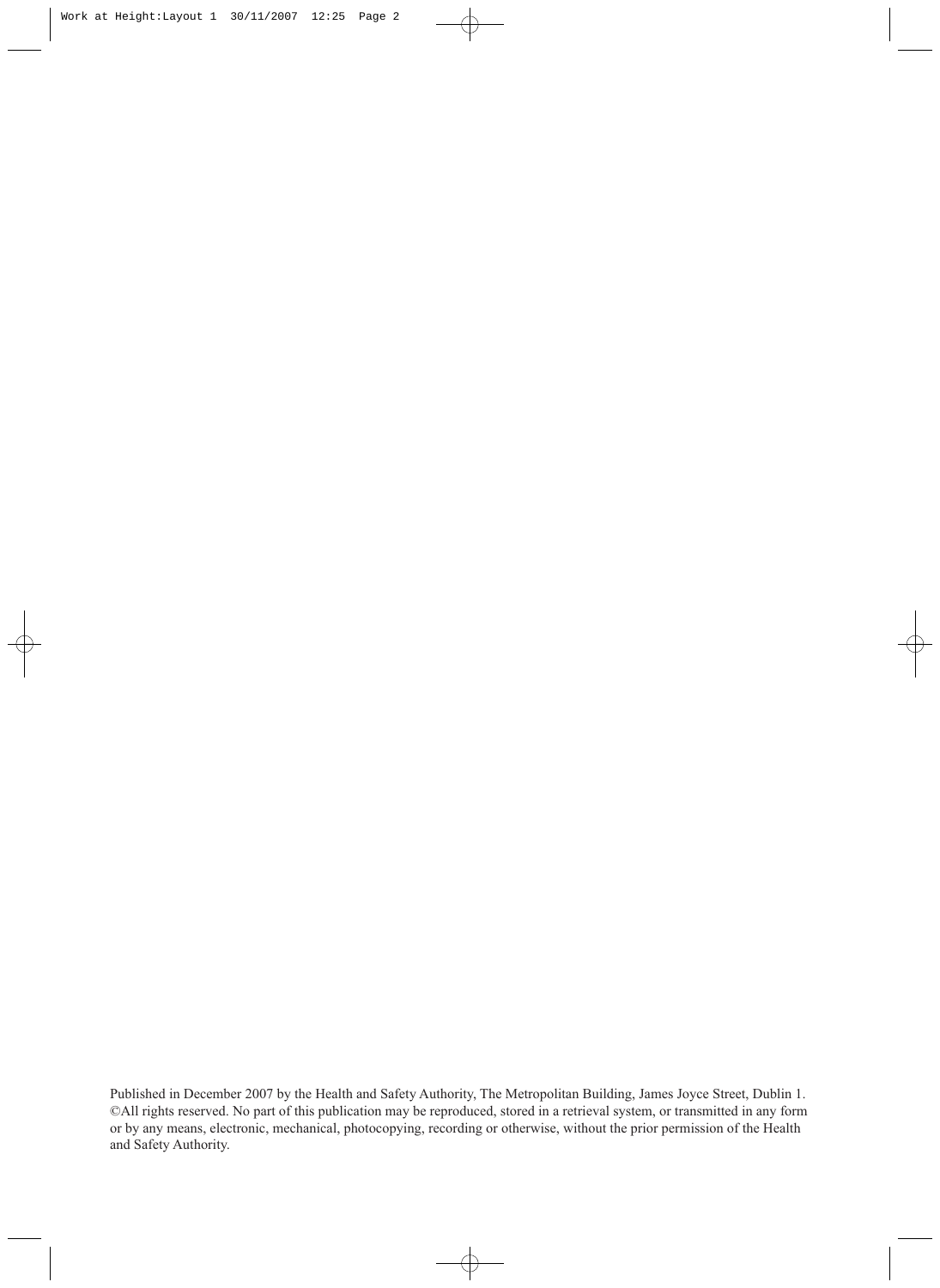# **Contents**

| Introduction                                                          | 5  |
|-----------------------------------------------------------------------|----|
| Regulation 94: Interpretation for Part 4                              | 10 |
| Regulation 95: Organisation, planning and risk assessment             | 12 |
| Regulation 96: Checking of places of work at height                   | 12 |
| Regulation 97: Weather conditions                                     | 13 |
| Regulation 98: Avoidance of risks from work at height                 | 13 |
| Regulation 99: Protection of places of work at height                 | 17 |
| Regulation 100: Selection of work equipment for work at height        | 17 |
| Regulation 101: Condition of surfaces for supporting structures       | 22 |
| Regulation 102: Stability of supporting structure                     | 22 |
| Regulation 103: Guard-rails, toe-boards, barriers etc.                | 22 |
| Regulation 104: Stability of working platforms                        | 24 |
| Regulation 105: Safety on working platforms                           | 24 |
| Regulation 106: Loading of working platform and supporting structures | 25 |
| Regulation 107: Scaffolding, additional requirements                  | 26 |
| Regulation 108: Collective safeguards for arresting falls             | 28 |
| Regulation 109: Personal fall protection systems                      | 29 |
| Regulation 110: Work positioning systems                              | 31 |
| Regulation 111: Rope access or positioning technique                  | 31 |
| Regulation 112: Fall arrest systems                                   | 33 |
| Regulation 113: Work restraint systems                                | 33 |
| Regulation 114: Ladders                                               | 33 |
| Regulation 115: Fragile surfaces                                      | 36 |
| Regulation 116: Falling objects                                       | 37 |
| Regulation 117: Danger areas                                          | 38 |
| Regulation 118: Interpretation for Regulation 119                     | 38 |
| Regulation 119: Inspection of work equipment                          | 39 |

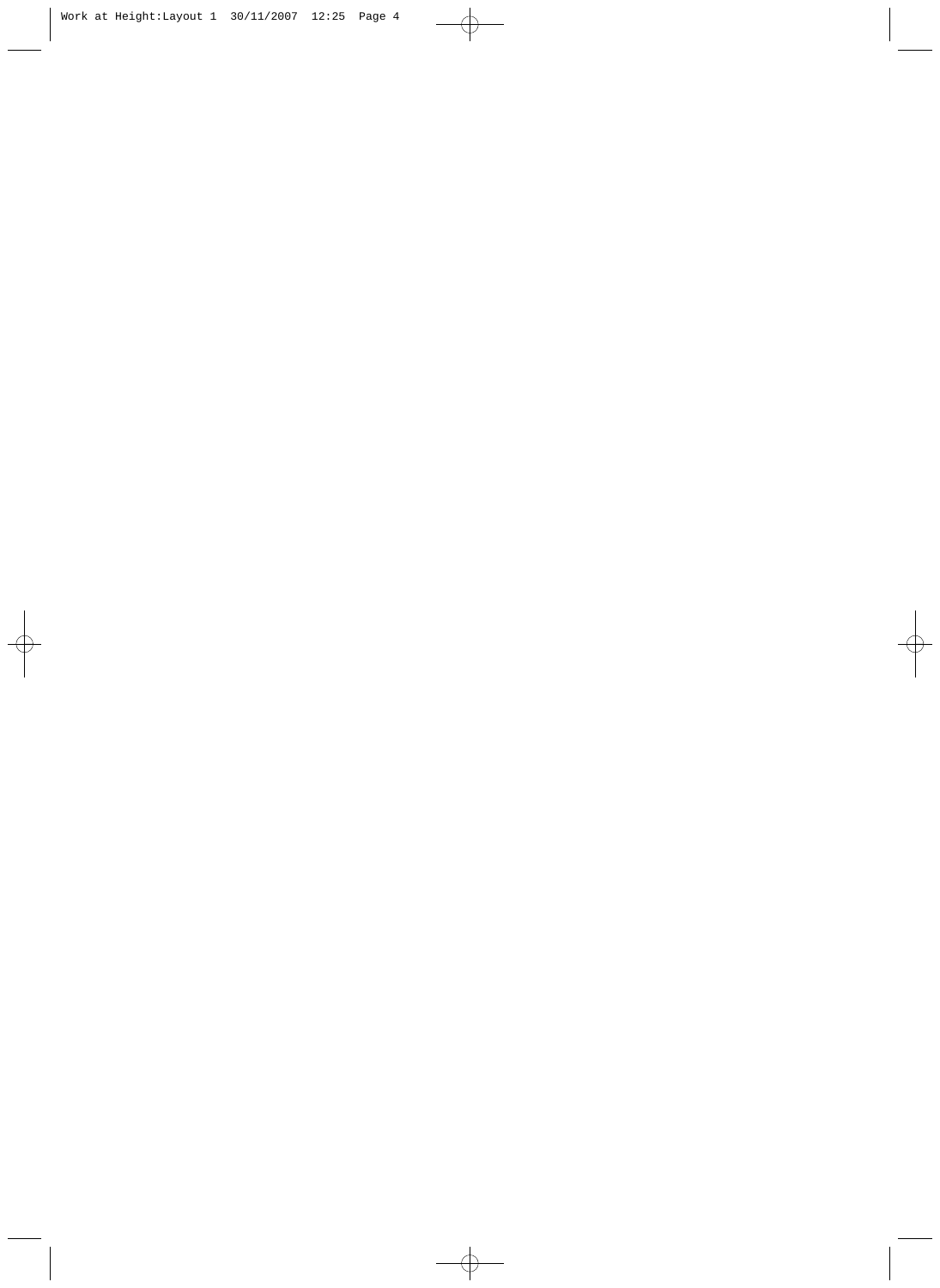## **Guide to Part 4 of the General Application Regulations 2007**

## **Part 4: WORK AT HEIGHT**

## **Introduction**

This Guide is aimed at safety and health practitioners, employers, managers, employees, safety representatives and others to give guidance on Part 4 (Regulations 94 to 119) of the Safety, Health and Welfare at Work (General Application) Regulations 2007 (S.I. No. 299 of 2007) as amended by the Safety, Health and Welfare at Work (General Application) (Amendment) Regulations 2007 (S.I. No. 732 of 2007) relating to work at height. The objective of the Guide is to give general guidance aimed at the prevention of occupational accidents or ill health. *It is not intended as a legal interpretation of the legislation.*

In this Guide the text of the Regulations is shown in italics.

From 1 November 2007, Part 4 of the General Application Regulations 2007 retransposes Directive 89/955/EEC as amended by Directive 2001/45/EC and replaces the Safety, Health and Welfare at Work (Work at Height) Regulations 2006 (S.I. No. 318 of 2006), which are revoked from that date.

The General Application Regulations 2007 are made under the Safety, Health and Welfare at Work Act 2005 (No. 10 of 2005) referred to elsewhere in this Guide as "the Act".

#### **Aims of the work at height requirements**

The objective of Part 4 of the General Application Regulations 2007 is to reduce deaths and injuries at work caused by falls from height as these account for a significant percentage of workplace fatalities and serious injuries each year.

Part 4 of the General Application Regulations sets out the basic principles for safe work at height for all sectors of employment and provides a fundamental framework for safe working at height, based on risk assessment, applicable to the wide range of work activities carried out at height.

#### **Purpose of this guidance**

This Guide sets out the key requirements for safe working at height and provides guidance on the main types of work equipment available for work at height. This guidance is for anyone directly or indirectly involved in work at height: employers, employees, supervisors, the self-employed, those in control of work premises and those involved in inspecting work equipment or sites. Those who hire out work equipment also need to be aware of the Regulations.

#### **What is "work at height"?**

Work at height means working in a place (except a staircase in a permanent workplace) where a person could be injured by falling from it, even if it is at or below ground level.

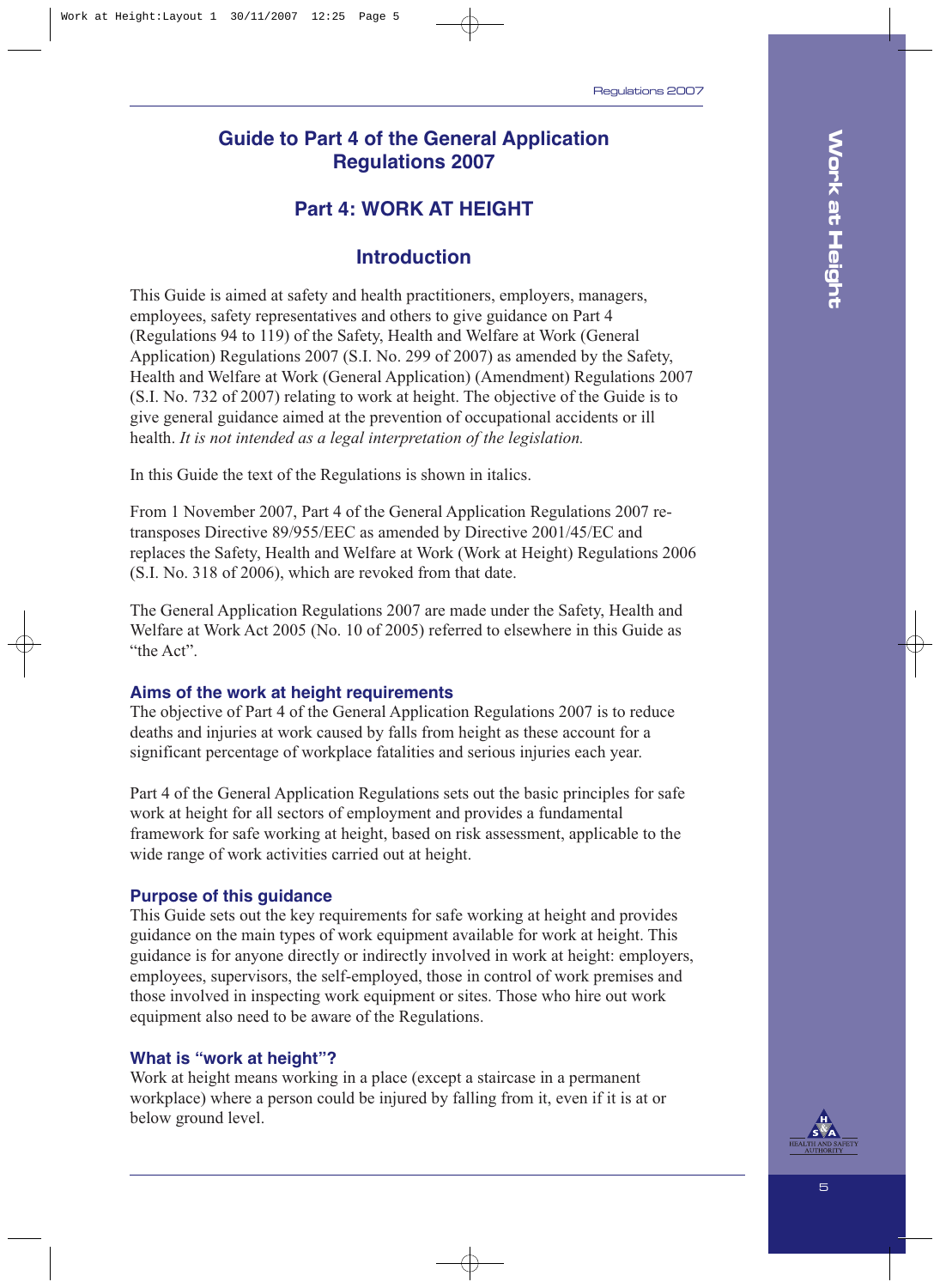#### **Do the rules apply to you?**

The work at height Regulations apply to all work at height where there is a risk of a fall liable to cause personal injury. They place duties on employers and the self-employed.

Some examples of activities covered by the Regulations include: using a kick stool or stepladder in a stock-room or library; order picking using a fork-lift truck with an integrated platform; using a mobile elevating work platform to erect steel work; using trestles and ladders to paint or clean; changing lamps or ceiling tiles in an office; working on the back of a lorry to sheet a load; working on the top of a fuel truck; climbing masts or poles; rigging lighting for a concert or stage production; using harnesses and ropes professionally to instruct in abseiling or rock climbing; working close to an open excavation or cellar trap door; erecting bill posters at a height; erecting or working on a scaffold.

#### **What are your duties as an employer?**

You must do all that is reasonably practicable to prevent anyone falling a distance liable to cause personal injury.

The Regulations set out a simple hierarchy for managing work at a height:

- avoid work at height where this is reasonably practicable;
- use work equipment or other measures to prevent falls where you cannot avoid working at height; and
- where you cannot eliminate the risk of a fall, use work equipment or other measures to minimise the distance and consequences of a fall.

The Regulations also require employers and the self employed to ensure that:

- all work at height is properly planned, organised, supervised and carried out;
- the place where work at height is done is safe;
- all work at height takes account of weather conditions;
- those involved in work at height are instructed and trained;
- equipment for work at height is appropriately inspected;
- the risks from fragile surfaces are properly controlled; and
- injury from falling objects is prevented.

#### **What do employees need to know about work at height?**

The Safety, Health and Welfare at Work Act 2005 places duties on employees to:

- comply with statutory provision such at the work at height Regulations;
- protect their own safety and health, as well as the safety and health of anyone who may be affected by their acts or omissions at work;
- ensure that they are not under the influence of any intoxicant to the extent that they could be a danger to themselves or others while at work;
- co-operate with their employer with regard to safety, health and welfare at work;
- not engage in any improper conduct that could endanger their safety or health or that of anyone else;
- participate in safety and health training offered by their employer;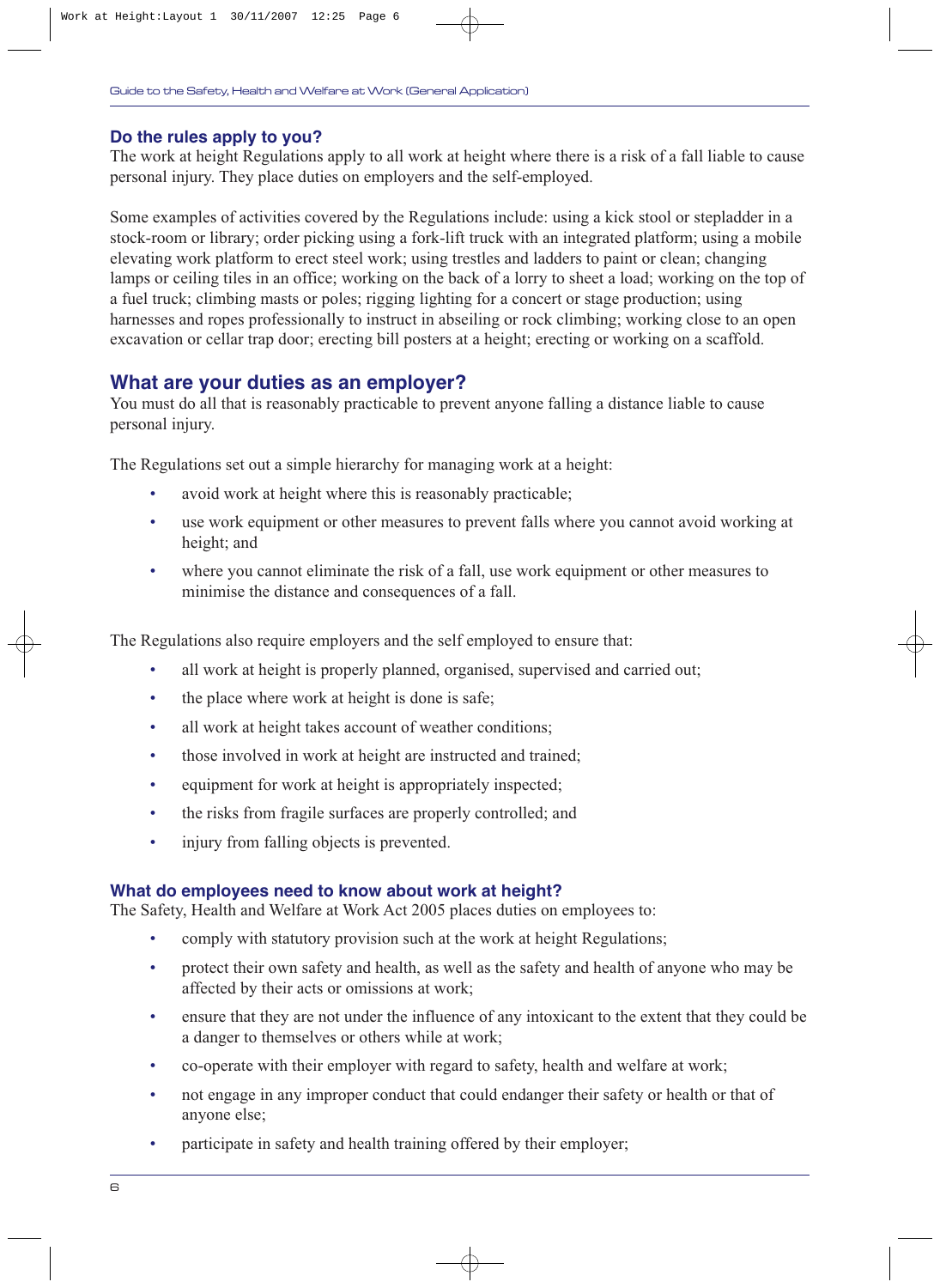- make proper use of all machinery, tools, substances etc. and of all personal protective equipment provided for use at work; and
- report any defects in the place of work, equipment etc. which might endanger safety and health.

#### **Requirements for working at height**

Part 4 of the General Application Regulations requires employers to carry out a risk assessment for all work conducted at height and to put in place arrangements for:

- eliminating or minimising risks from working at height;
- safe systems of work for organising and performing work at height;
- safe systems for selecting suitable work equipment to perform work at height; and
- safe systems for protecting people from the consequences of work at height.

The risk assessment and the action taken should be proportionate to the harm that could occur if no action was taken. It should include a careful examination of what harm could be caused from working at height with a view to taking the necessary steps to reduce the likelihood of this harm occurring, either through avoiding the activity or, where this is not reasonably practicable, by carrying it out in a safe manner using the appropriate work equipment.

Employers and self-employed persons must ensure that:

- any work at height performed in their undertaking or by their employees on any other site or premises, and the equipment provided for such work, complies with the requirements of Part 4 of the General Application Regulations and does not put others at risk, e.g. members of the public;
- if they send workers to another site, that they are not at risk from working at height on that site. All employers at the site must co-operate to make sure employees are not asked to do tasks where there is inadequate protection; and
- they consult their employees on matters relating to safety and health with respect to work at height and, where appropriate, in the development of risk assessments for work at height.

Wherever there are multiple contractors, a written formalised way of proceeding should be agreed so that it is clear who is responsible for particular aspects of the work at height. Every contractor involved with the site will have duties under safety and health legislation, but the extent of the responsibilities will depend on the circumstances and are best agreed in writing before the work commences. Further guidance can be obtained from the HSE publication *Use of Contractors – A Joint Responsibility* (INDG368).

Those who provide equipment for use at work but do not control its use or the premises where it will be used should still ensure that the work equipment complies with Part 4 of the General Application Regulations to the extent that their control

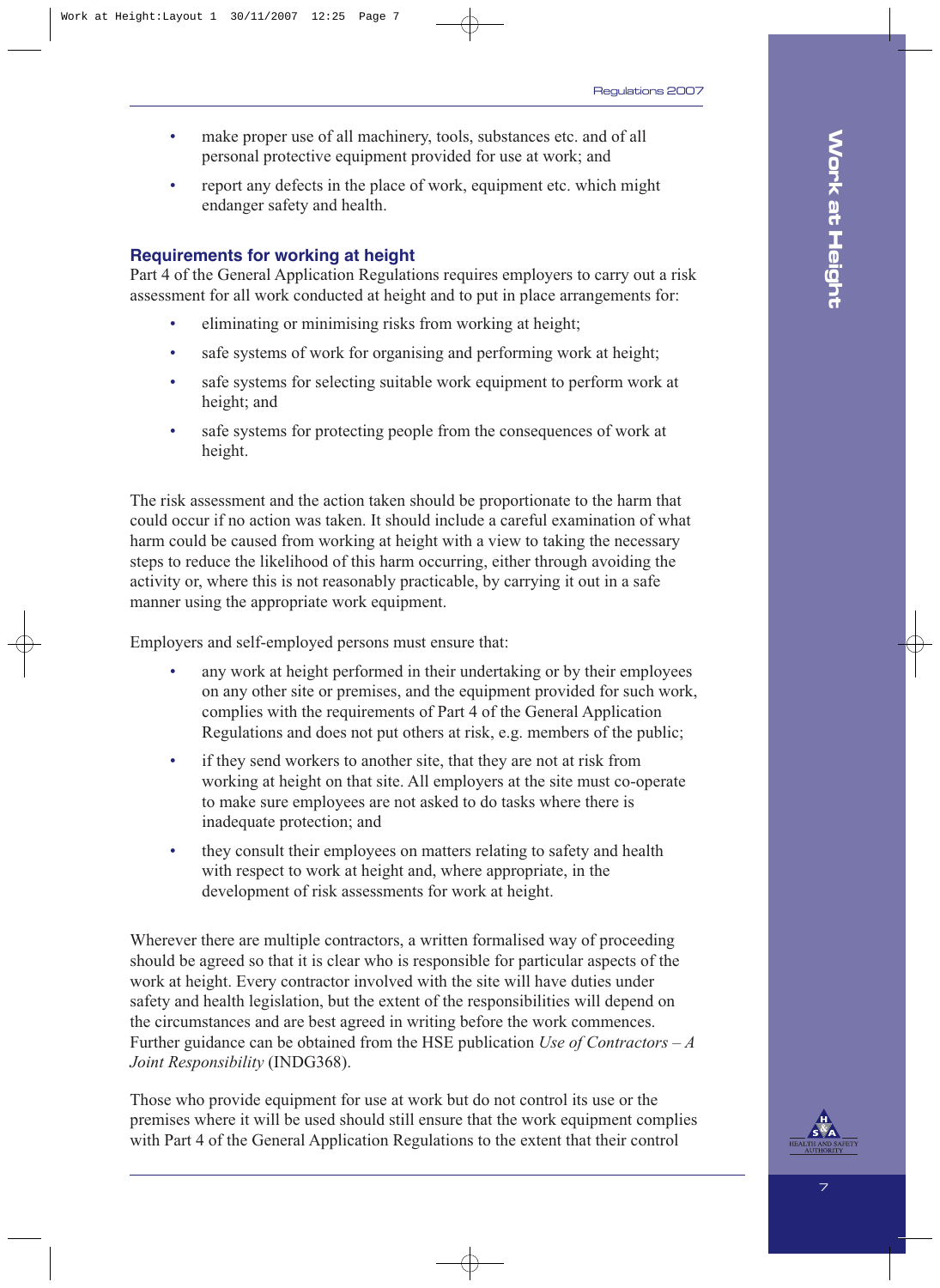allows. The Regulations require that all the risks of the work be managed by the relevant people to ensure safety. It is vital that this is communicated to all those involved on multi-occupied sites. For example, where a scaffolding hire company delivers the equipment to a site and erects it on behalf of the user, the hire company must ensure that it has been erected in accordance with the Regulations. The ongoing maintenance, inspection and recording requirements may, however, fall on the employer in control of those using the scaffold.

#### **Employees using their own equipment for work at height**

Part 4 of the General Application Regulations also applies to personally owned equipment used for work at height. Employers need to ensure that such equipment is checked and assessed as being suitable. This is particularly important where an employee brings his or her own tools onto the site and where the employee chooses to use his or her own equipment for work at height (e.g. safety harnesses). The employer needs to establish who will be using such equipment (especially where it might be shared) and that the users are clear as to how to use it. The employer should also ensure that safe loading is adhered to and that it is compatible with other safety equipment, such as anchor points. An employer should ensure that any personally owned tools used by their employees are appropriate for the task, are in good condition and can comply with the safety and health management controls identified in any risk assessment. The responsibility for the safe application and use of personally owned tools and equipment cannot be derogated to employees carrying out the work.

#### **Application to offshore activities**

Part 4 of the General Application Regulations applies fully to offshore activities including offshore installations, wells, pipelines, pipeline works and connected activities within Irish territorial waters.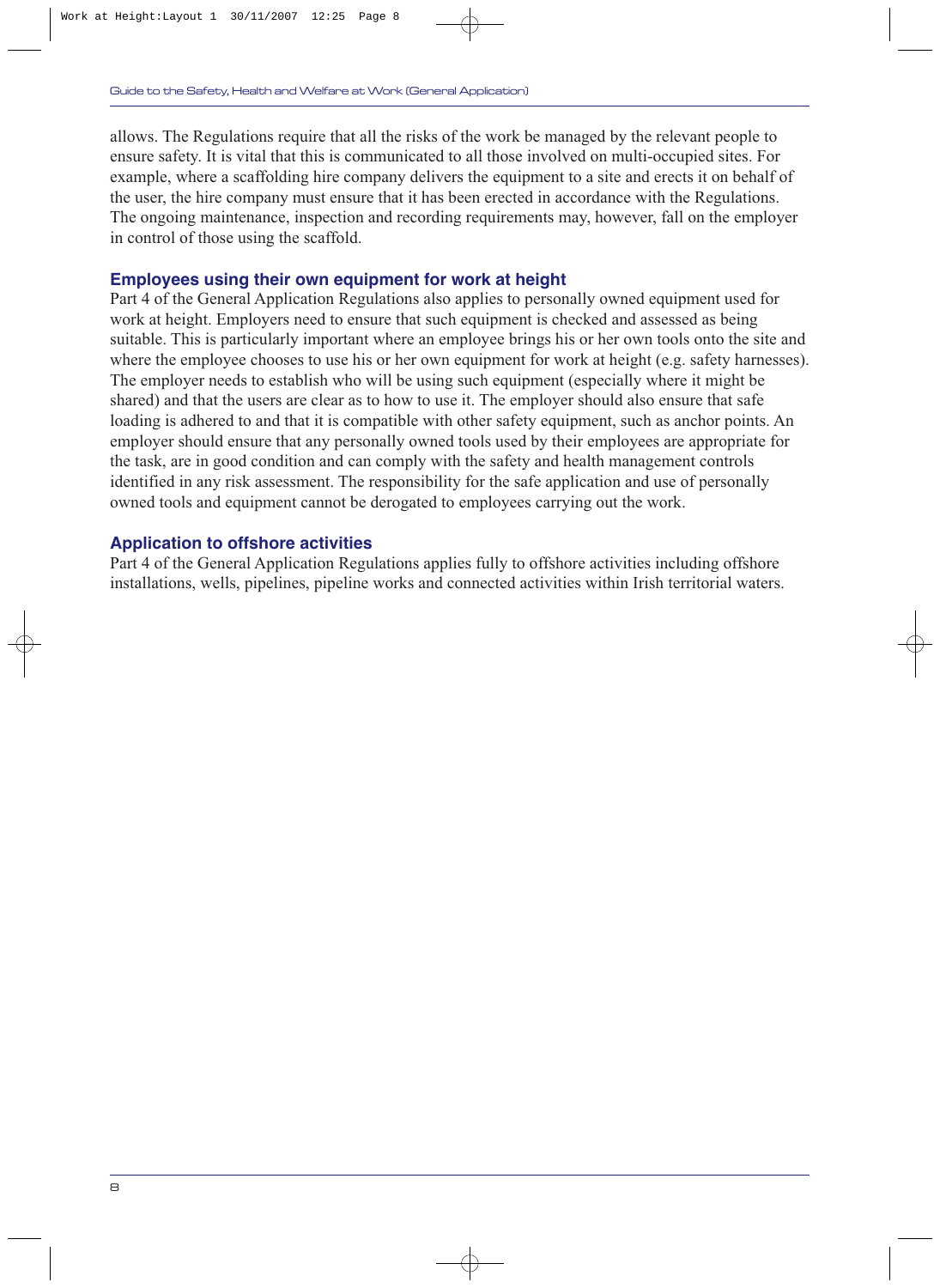

protection (Regulation 100).

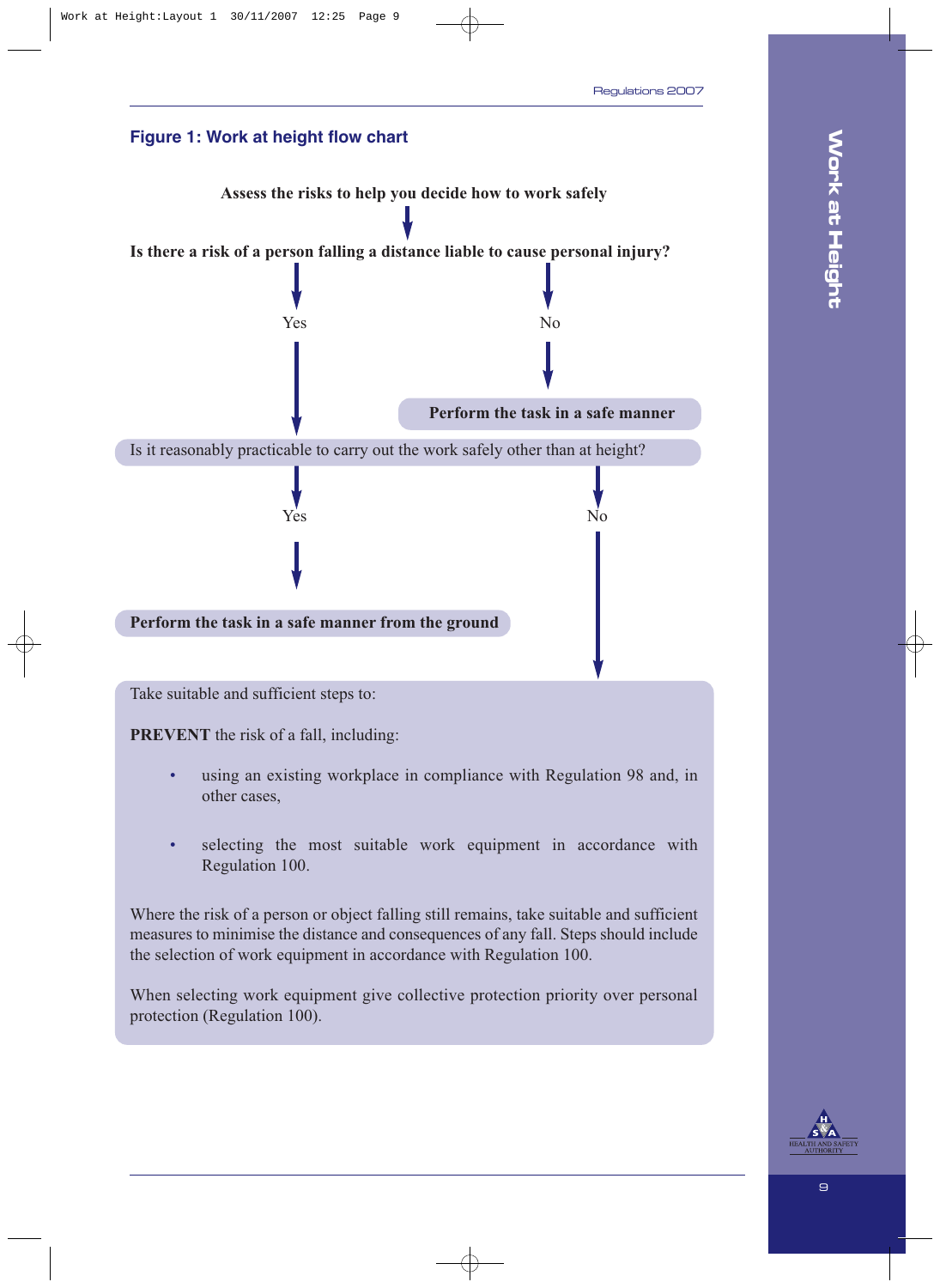## **Regulation 94: Interpretation for Part 4**

*94. (1) In this Part:*

*"access" and "egress" include ascent and descent;*

*"fragile surface" means a surface, including fittings, that would be liable to fail if a person's weight were to be applied to it in reasonably foreseeable circumstances;*

*"ladder" includes a fixed ladder and a stepladder;* 

*"line" includes rope, chain or webbing;*

*"personal fall protection system" means—*

- *(a) a fall prevention, work restraint, work positioning, fall arrest or rescue system, other than a system in which the only safeguards are collective safeguards, or*
- *(b) rope access and positioning techniques;*

*"scaffold" means any temporary structure, including its supporting components, whether fixed, suspended or mobile, that is used—*

- *(a) for supporting employees and materials, or*
- *(b) to gain access to any structure, and includes a working platform, a working stage, a gangway, a run and a ladder or stepladder (other than an independent ladder or stepladder that does not form part of such a structure), together with any guard-rail, toe-board or other such safeguard and all fixings thereon, but does not include—*
- *(i) lifting equipment, or*
- *(ii) a structure used only to support another structure or equipment (including lifting equipment),*

*and "scaffolding" shall be construed accordingly;*

*"supporting structure" means any structure used for the purpose of supporting a working platform and includes any plant used for that purpose;*

*"work at height" means work in any place, including a place—*

*(a) in the course of obtaining access to or egress from any place, except by a staircase in a permanent place of work, or*

*(b) at or below ground level,*

*from which, if measures required by this Part were not taken, an employee could fall a distance liable to cause personal injury and any reference to carrying out work at height includes obtaining access to or egress from such place while at work;*

- *"work equipment" means any machine, appliance, apparatus, tool or installation for use at work (whether exclusively or not) and includes anything to which Regulations 101 to 114 apply;*
- *"working platform" means any platform used as a place of work or as a means of access to or egress from a place of work, including any scaffold, suspended scaffold, cradle, mobile platform, trestle, gangway, gantry and stairway that is so used.*
- *(2) Any reference in this Part to the keeping of a copy of a report or plan includes reference to it being kept in a form in which it is —*
	- *(a) capable of being reproduced as a printed copy when required, and*

*(b) secure from loss or unauthorised interference.*

### **Work at height**

The Regulations do not specify a minimum height requirement for work at height. Part 4 applies to all work activities where there is a need to control a risk of falling a distance liable to cause personal injury. This is regardless of the work equipment being used, the duration the person is at a height or the height at which the work is performed. It includes access to and egress from a place of work. It would, for example, include: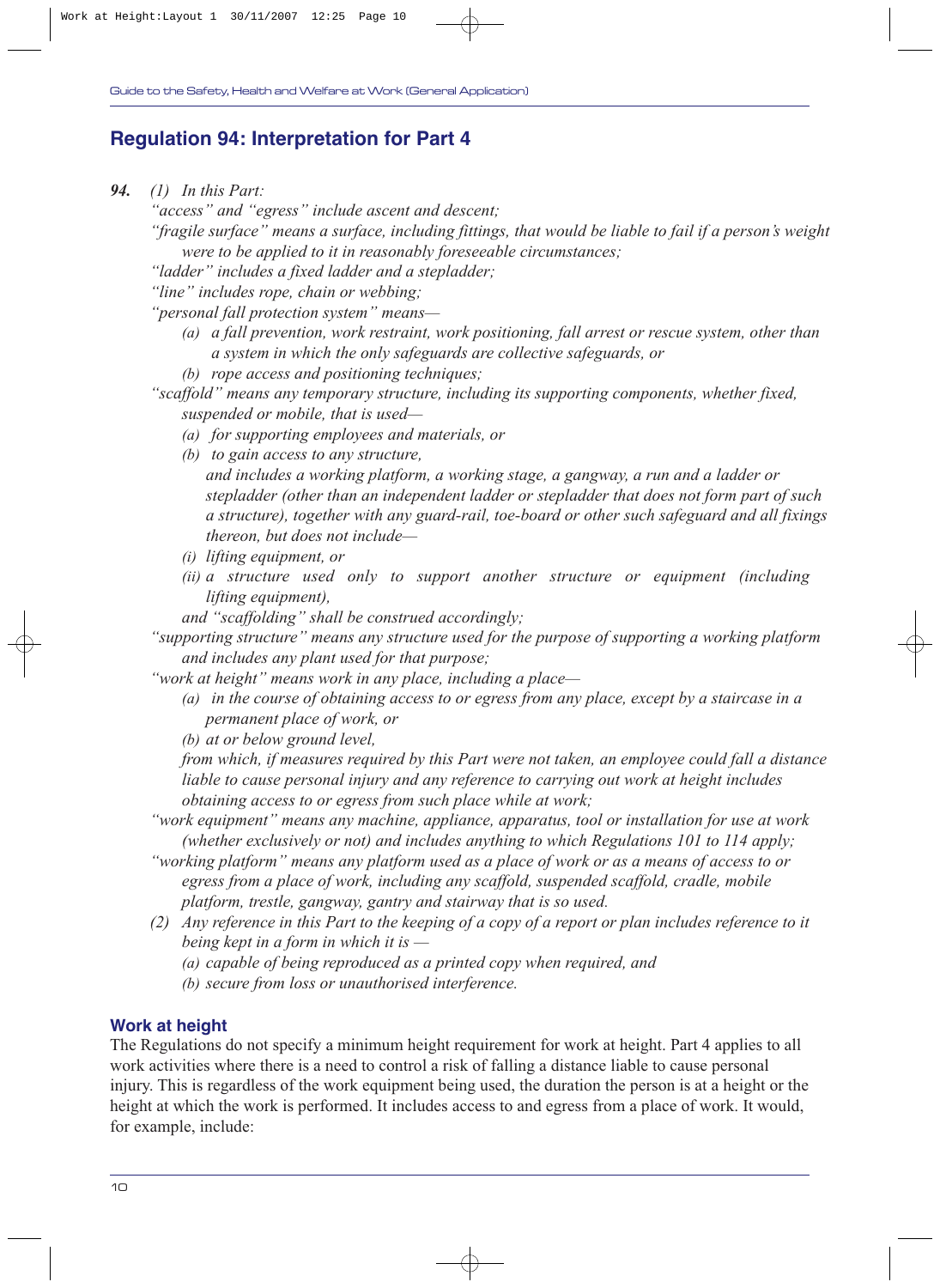- working on a scaffold or from a mobile elevated work platform (MEWP);
- working on the back of a lorry, e.g. sheeting a load;
- container-top working in docks, on a ship or in a freight yard;
- arboriculture and forestry work performed in trees;
- using cradles or ropes to gain access to parts of a building, or a ship under repair in a dry dock;
- climbing permanent structures, such as gantries, masts or telephone poles;
- working close to an excavation area or a cellar opening, where someone could fall into it and injure themselves or others;
- painting, pasting or erecting bill posters at height;
- work on staging or trestles, e.g. at a concert or for filming;
- using a ladder, stepladder or kick stool for shelf-filling, window-cleaning, shop-fitting or other maintenance tasks (e.g. changing a light bulb);
- using man-riding harnesses on offshore installations; and
- working in a mine-shaft.

The risk assessment and action required to control risks from using a kick stool to collect books from a shelf will be simple (e.g. not overloading oneself, not overstretching). However, the action required for a complex construction project will involve significantly greater considerations and assessment of risk. Further guidance on risk assessment is provided in relation to Regulation 98.

The following are excluded from the requirements of this Part 4 of the General Application Regulations:

- Slips, trips and falls on the level;
- Falls on permanent stairs if there is no structural or maintenance work being undertaken;
- Work in, for example, an office on the upper floors of a multistorey building where there is no risk of falling (except activities within the workplace which do involve a risk of falling, e.g. from a stepladder); and
- Work carried out by private individuals (e.g. maintenance work in their own homes that is not for the purposes of business or trade).

Where a person is employed by a private householder to do work, e.g. cleaning windows or repairing gutters on a private home, the person employed to do the work has duties under these Regulations. The householder does not have duties under these Regulations.

Also excluded from the requirements of the Regulations are activities such as climbing and caving where these are carried out by way of sport, recreation, or other leisure or adventure activities. The Regulations do apply, however, to persons employed, including to those self-employed, in such activities. The employer of such persons has a duty to ensure the safety and health of his or her employees and other persons under his or her control.

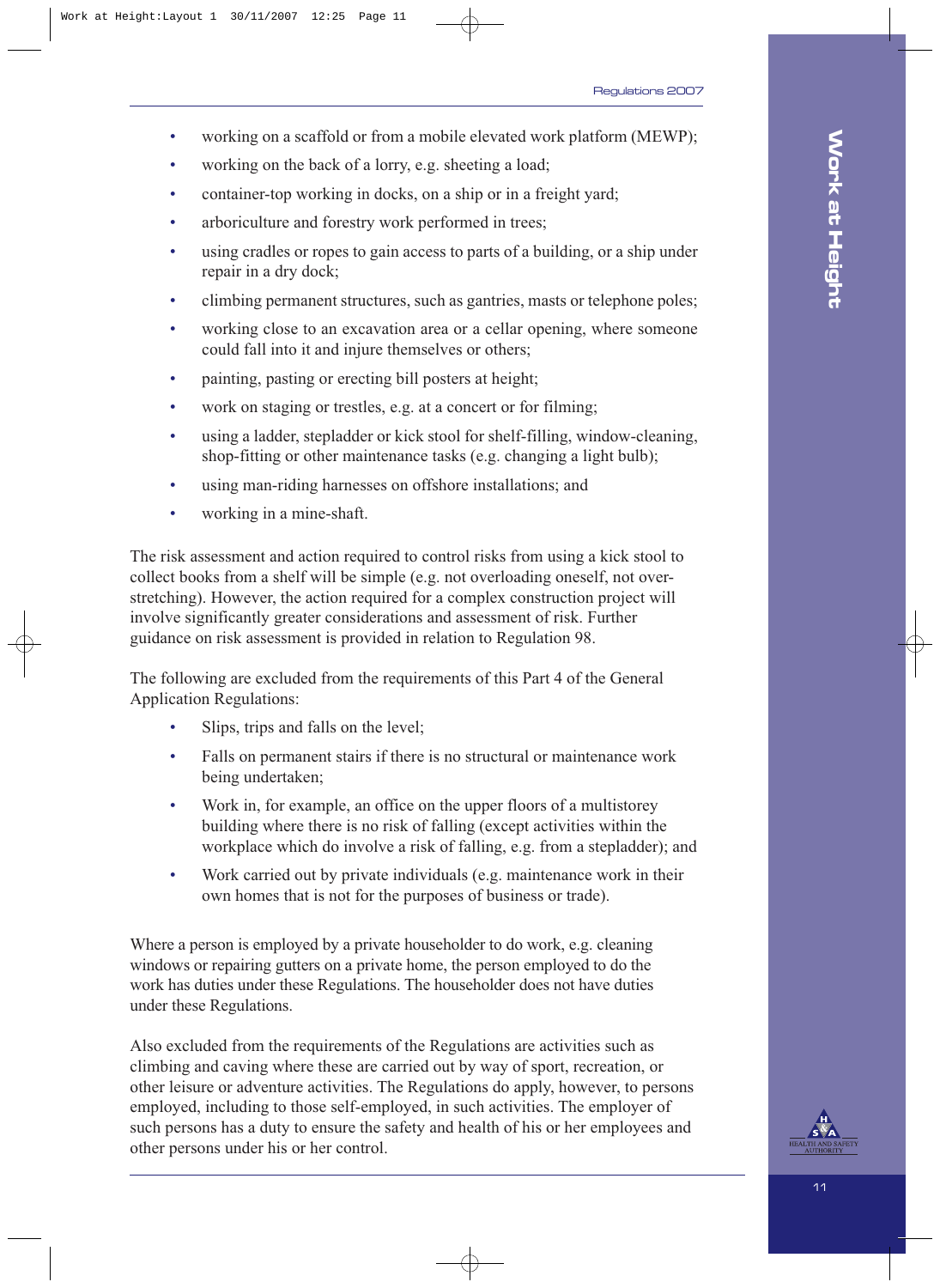## **Regulation 95: Organisation, planning and risk assessment**

- *95. (1) An employer shall ensure that—*
	- *(a) work at height is properly planned, appropriately supervised and carried out in a manner that is, so far as is reasonably practicable, safe and without risk to health, and*
	- *(b) in planning work at height—*
		- *(i) the selection of work equipment is in accordance with Regulation 100,*
		- *(ii) an appropriate risk assessment and safety statement pursuant to sections 19 and 20 of the Act are prepared, and*
		- *(iii) a plan is prepared for emergencies and rescues, without prejudice to section 11 of the Act.*
	- *(2) In identifying measures to comply with this Part, an employer shall take account of the risk assessment.*

Regulation 95 requires employers to plan their work properly; to ensure it is appropriately supervised and that it is carried out in a safe manner. Planning includes the selection of work equipment and preparing for emergencies. Employers should:

- plan the work and use suitable work equipment;
- provide supervision proportionate to the findings of the risk assessment and the experience and capability of the people involved in the work. Employees may be trained to a nationally accredited standard, but may still need to be acquainted with the layout and the peculiarities of the site and have the task(s) required of them carefully explained;
- make sure those affected understand the risk assessment and what they must do to comply with it. This may be a briefing session to make sure workers are aware of hazards and when they should ask for further assistance. Information may need to be made more widely available, as the conduct of others in the workplace may be very important to those working at height above or near them;
- plan for emergencies and rescue. Where necessary have a rescue plan in place before the work starts. Employers should assess this plan throughout the lifetime of the project and update it if there are any substantial changes to the work being carried out. The plan needs to take account of possible risks to rescuers. It should not be assumed that the emergency services will be able to effect a rescue in all situations, especially within the necessary time (see also guidance on Regulation 109 – personal fall protection systems);
- Involve employees or their representatives. Consulting the workforce will encourage them to be more aware of risks from work at height and their duties under safety and health legislation. It will also help employers to comply with their duties.

## **Regulation 96: Checking of places of work at height**

*96. An employer shall ensure that the surface and every parapet, permanent rail or other such fall protection measure at every place of work at height are checked visually prior to use and at appropriate intervals during use.*

Regulation 96 requires that the surface conditions and other permanent features where work at height will be taking place are checked before use and at appropriate intervals during use, in order to identify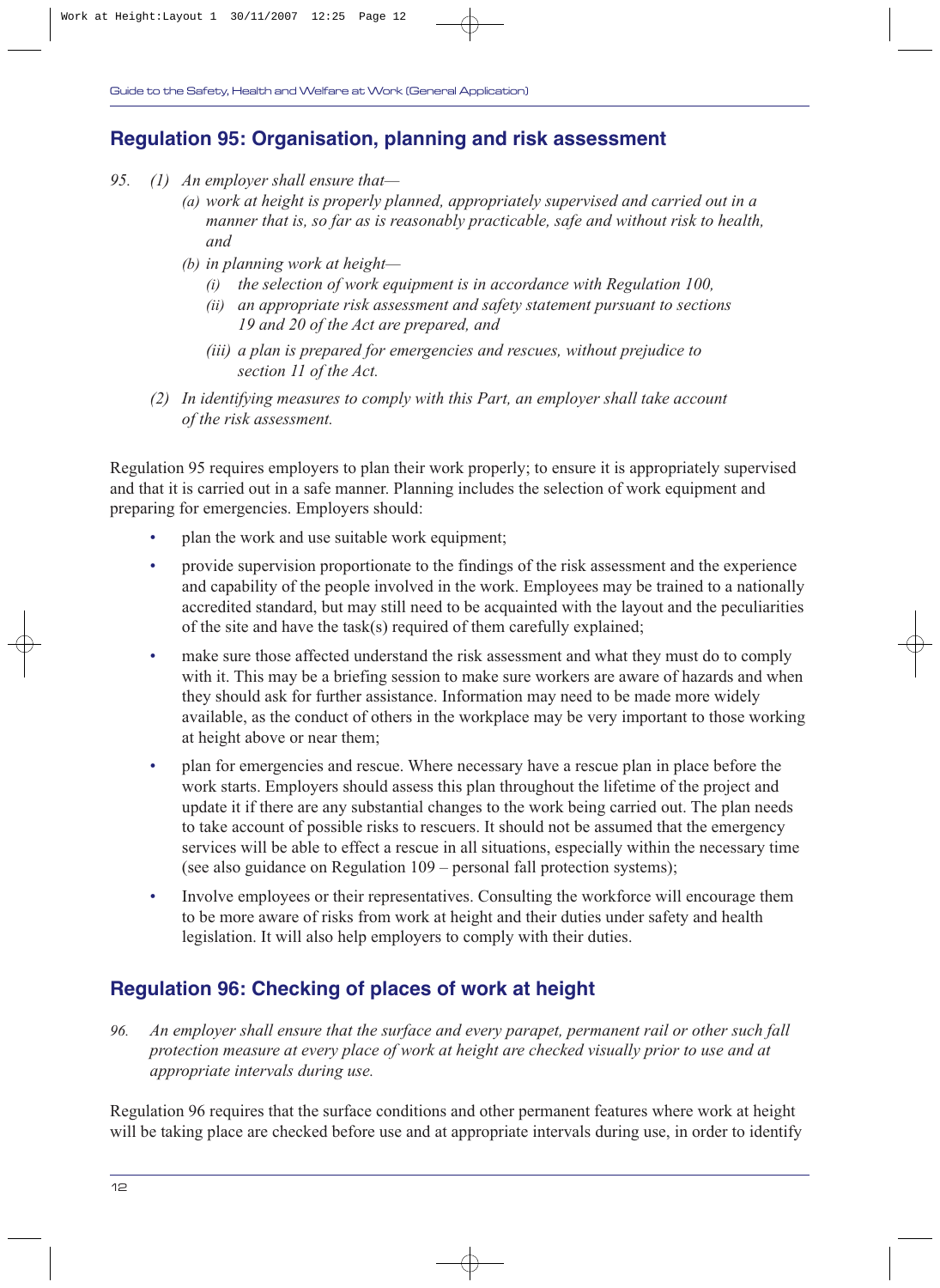whether there are any obvious defects. This would include, for example, checking the ground surface on which a tower scaffold or a portable ladder was to be placed. If an employer is unable to do this personally, he or she should ensure that a competent person carries out the necessary checks. The results of such checks need not be recorded.

## **Regulation 97: Weather conditions**

*97. An employer shall ensure that work at height is carried out only when weather conditions do not place the safety and health of employees at risk.*

Regulation 97 requires employers to ensure that work at height is carried out "only when the weather conditions do not jeopardise the safety and health of employees". The risk assessment and planning arrangements should, therefore, take into account the effect that the weather can have on outdoor work at height.

The General Application Regulations require that work equipment be suitable for the conditions intended and that suitable and sufficient lighting be provided at any place where work equipment is in use. Lightning, wind, rain, snow, ice, temperature and sun will change the working conditions during the job and may increase the risks that need to be addressed. Protective gloves, sun block, non-slip footwear etc. may help, but the risk assessment should consider wider aspects such as whether bulky clothing could get caught up in machinery or make access more dangerous. The build-up of mud on ladders, for example, will make them less safe, as would placing them on a surface that may have become slippery. Extreme heat can make people exhausted more quickly and may increase human error. Regular work breaks may reduce the risk of an accident occurring. Wind can blow materials such as sheet insulation, decking and timber off edges and such material should be secured to prevent it being blown away.

## **Regulation 98: Avoidance of risks from work at height**

*98. Taking account of the general principles of prevention in Schedule 3 to the Act, an employer shall—*

- *(a) ensure that work is not carried out at height where it is reasonably practicable to carry out the work safely and without risk to health otherwise than at height,*
- *(b) without prejudice to the generality of paragraph (a), ensure that work is not carried out at height unless it is reasonably practicable to do so safely and without risk to health,*
- *(c) where, having regard to paragraphs (a) and (b), it is necessary to carry out work at height, take suitable and sufficient measures to prevent an employee falling a distance liable to cause personal injury, including— (i) ensuring that the work is carried out—*
	- *(I) from an existing place of work, or*
	- *(II) in the case of obtaining access or egress, by using an existing means of access or egress,*

*in compliance with this Part, where it is practicable to do so safely and* 

13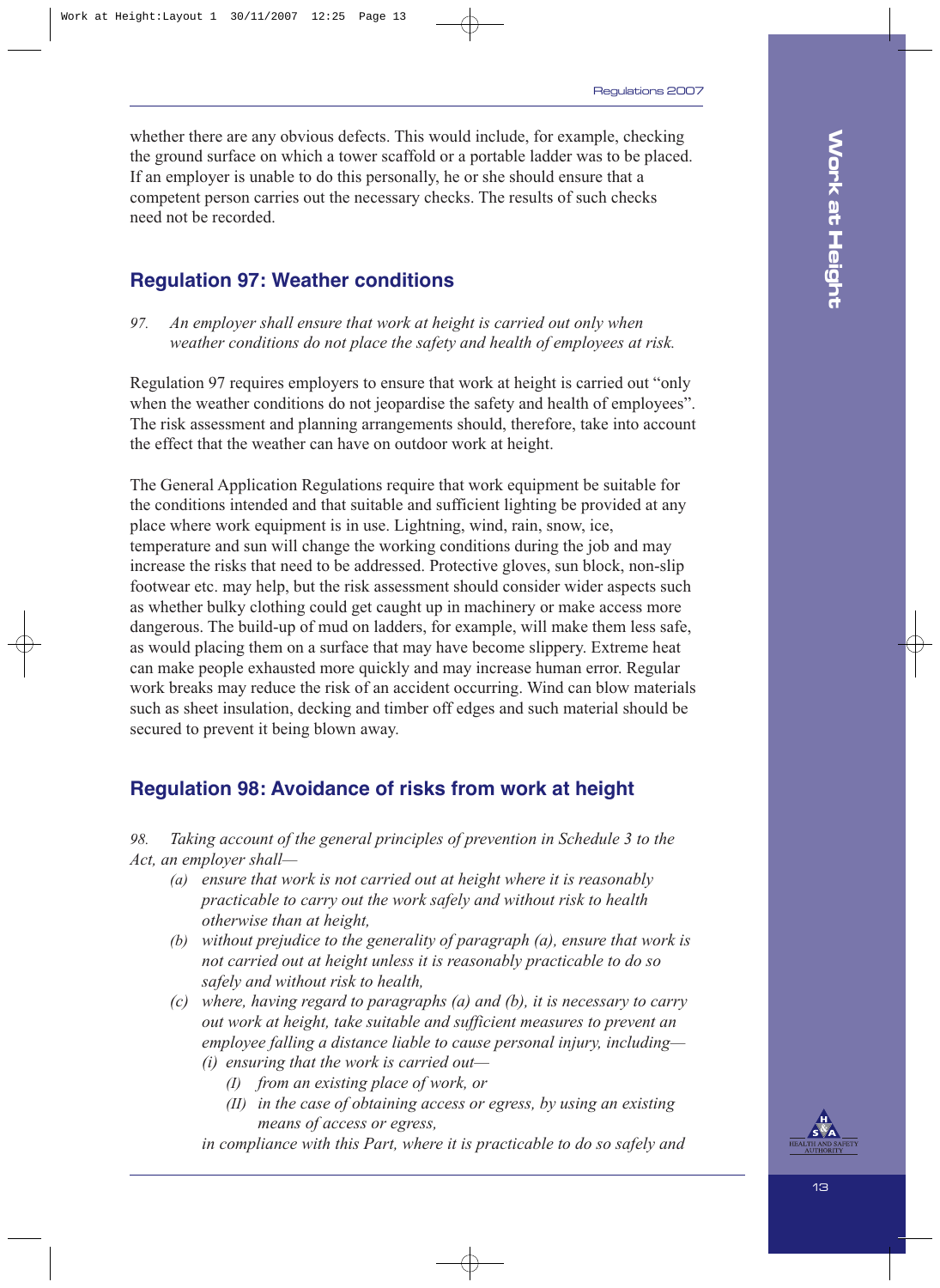*under appropriate ergonomic conditions, and*

- *(ii) where it is not practicable for the work to be carried out in accordance with subparagraph (i), ensuring that suitable and sufficient work equipment, in compliance with Regulation 100, is provided to prevent a fall occurring,*
- *(d) where the measures taken under paragraph (c) do not eliminate the risk of a fall occurring— (i) provide sufficient work equipment, in compliance with Regulation 100, to minimise the distance of a potential fall and the risk of personal injury, and*
	- *(ii) without prejudice to the generality of paragraph (c), provide such additional training and instruction or take other additional suitable and sufficient measures to prevent, so far as is practicable, any employee falling a distance liable to cause personal injury.*

#### **Assess the risks to help decide how to work safely**

Before working at height employers must assess the risks and take whatever steps the assessment shows are necessary to work safely. A person (either the employer or an employee) who is sufficiently experienced to be able to identify competently the safety and health risks arising out of the work should carry out the assessment.

Work at height is an activity that has generally well-established procedures of good practice and, in nearly all cases, employers should be able to follow these to carry out work safely. Risk assessment for the purposes of the work at height Regulations will require them to compare what they do with what is accepted as good practice. If an employer is doing what good practice suggests, that will normally be enough to comply with the law. If not, it will be necessary to take action to reach the standard. Good practice may be regarded as a "generic" risk assessment for a particular kind of work at height. It may be used for the purposes of risk assessment if the circumstances of the work fall wholly within the scope of the good practice. However, there may be occasions when a more specific assessment is called for (e.g. when trainees are involved).

It may be necessary to reassess the risks and, if needed, introduce other protection methods if circumstances change. There should be few circumstances where there is no established good practice or where it does not apply to the work. For those instances, where the good practice available is limited, or applies only partly to the task, it should be followed so far as it is relevant and any residual risks should be assessed. In those few instances where good practice does not exist, start from the first principles of risk assessment using the Health and Safety Authority's *Guidelines on Risk Assessment and Safety Statements* and call upon expert assistance as necessary.

Whatever action is taken to control the risk should be proportionate to the risk of harm and reflect what is reasonably practicable, but remember serious injuries may be caused by falls from relatively low heights. Do not assume that little or nothing need be done to prevent them. The health of workers may need to be taken into consideration for some types of work at height.

Particular attention will need to be paid to the risk assessment and its review, where necessary getting expert advice and discussing issues with employees. Drivers of straddle carriers and operators of large cranes might, for example, require a high level of physical stamina and agility to gain safe access to their work positions, which may be a considerable height above ground. Each assessment should be proportionate to the risks involved, but some of the factors that will need to be considered include:

- the environment and conditions of the site, including its location, access and egress to and from the site, weather and ground conditions on the site and the risks relating to other activities on the site or surrounding area;
- the task to be performed, including the extent of the task and its complexity;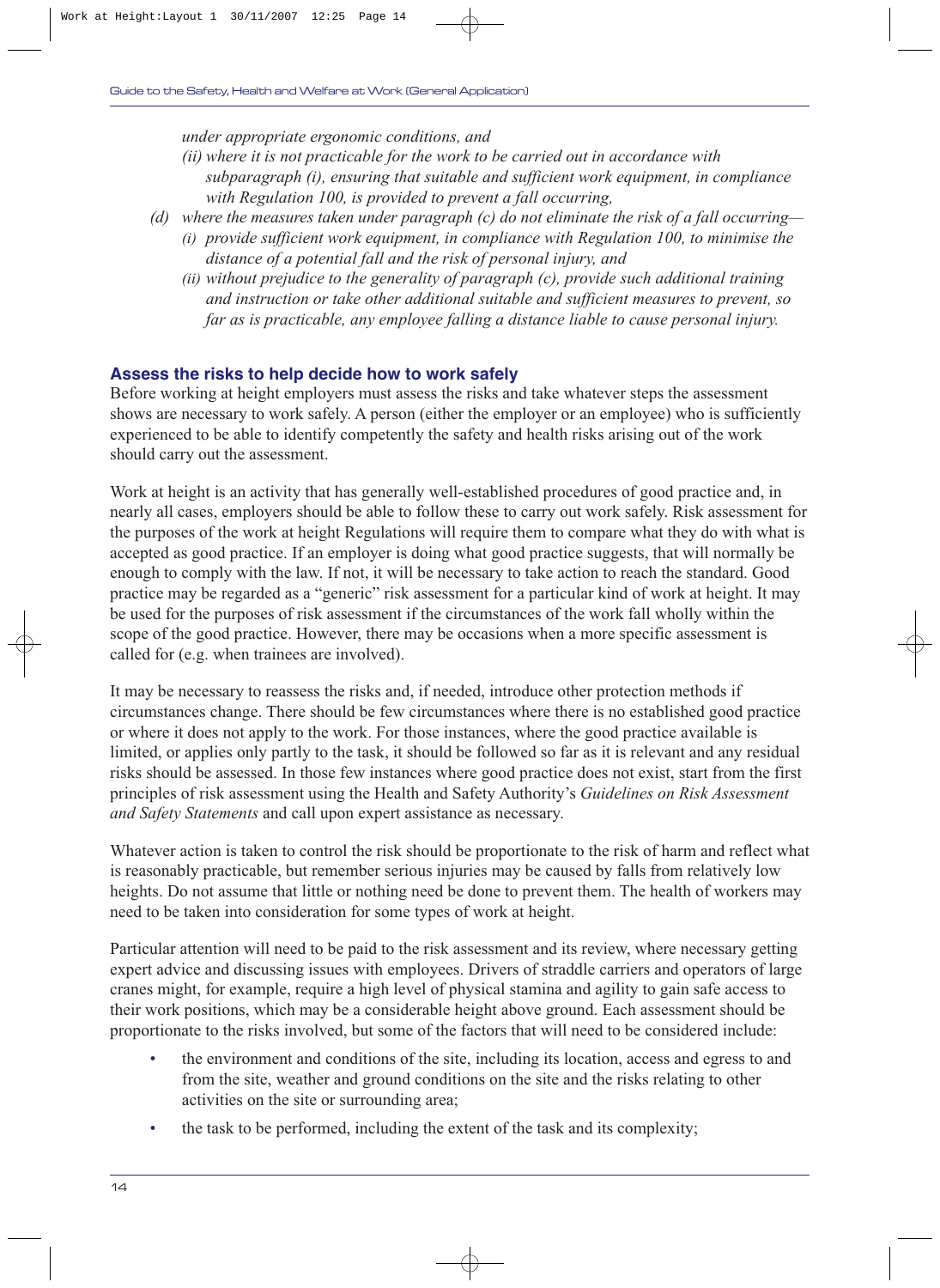- the duration and the frequency with which the task needs to be performed;
- the people involved, including the numbers involved in the work, the degree of their exposure to the risk, the competence of the workers involved and the levels of supervision required;
- the risks to, or presented by, those not directly involved in the work;
- the work equipment and/or other structures to be used, including the suitability of existing structures for work at height, the existence of fragile surfaces, the selection of work equipment to be used and any risks arising from pre- and post-use of the work equipment (e.g. installing and dismantling scaffolding or using a mobile elevating platform or ladder on a busy road).

## **Follow the safe work at height hierarchy: –Avoid, Prevent, Mitigate – and give collective measures priority.**

#### **Avoid work at height so far as reasonably practicable.**

**If it is not necessary to work at height, don't.**

It may, for example, be possible to assemble a structure on the ground and then lift it into place using the appropriate lifting equipment, or pole-cleaning systems may be used for cleaning windows so that the work can be carried out from the ground. Under the Safety, Health and Welfare at Work (Construction) Regulations, designers need to consider those carrying out construction work and others who could be affected by it, for example, members of the public. They should plan to allow for those constructing and maintaining a structure to work safely and to avoid the need for work at height where reasonably practicable.

In making an assessment of the risks of working at height, the risks of alternative methods of working must also be considered. In some circumstances the risk assessment may justify the use of a safe work at height system rather than a more risky ground-based system. An excess of water, for example, from a window cleaning system could be dangerous if it fell on a pavement in icy weather. This needs to be considered in the overall risk assessment.

#### **Prevent a fall, so far as is practicable**

Where it is not reasonably practicable to avoid carrying out work at height, employers must take suitable and sufficient measures, including the choice of appropriate work equipment, to enable the work to be carried out in a way which, so far as is practicable, prevents a person from falling a distance liable to cause personal injury. Suitable and sufficient measures are measures which prevent all reasonably foreseeable accidental falls.

A scaffold, for example, properly erected with guard-rails, toe-boards and all other appropriate safety measures in place, would not normally require a safety net, as it would be reasonable to expect that the scaffolding would prevent a fall. If that

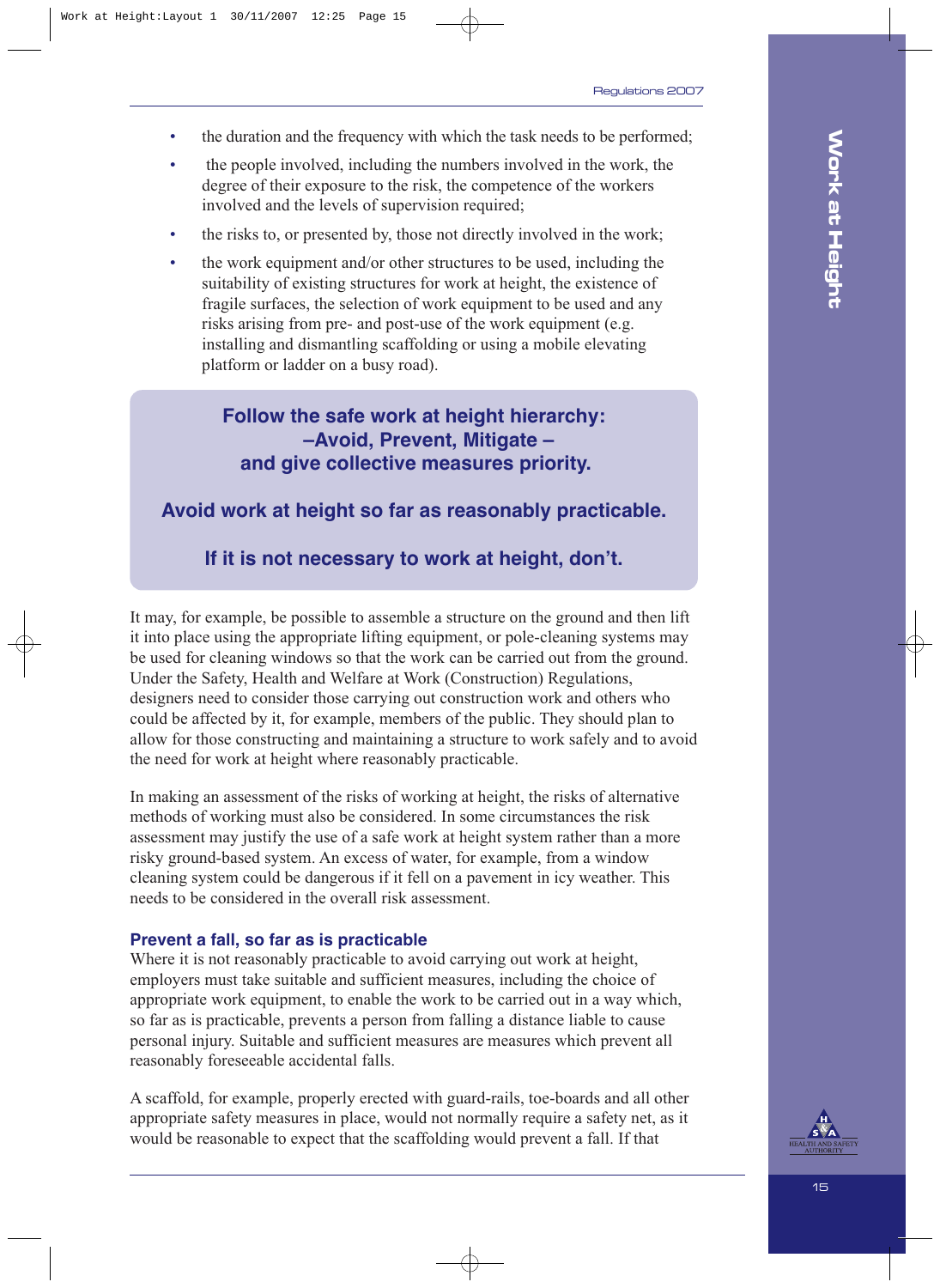scaffolding, however, gave access to a fragile surface it would be reasonable to expect further measures to prevent a fall. One way of meeting the duty to prevent falls is to ensure that work at a height is done safely, under appropriate ergonomic conditions, from an existing workplace that meets the criteria set out in Regulation 99. This Regulation specifies that it must have sufficient edge protection, including, as necessary, balustrades, guard-rails and toe-boards or other barriers that would prevent a fall. Thus, the place of work, which could be a permanent structure such as a building or an industrial plant, the top of a piece of machinery or a vehicle, or an item of work equipment such as a scaffold or a mobile elevating work platform (MEWP), must be safe, i.e. there is no foreseeable risk of a person falling from it. A place of work that required edge protection to make it safe would not meet the conditions of this paragraph and so would require the duty-holder to use the appropriate work equipment to make it safe. Safe access and egress also has to be considered at this stage.

"Ergonomic conditions" relate to factors such as the physical strain of using the tools provided, the suitability of the working space for the task to be performed properly, or the space for passage of loads and people, including adequate provision for loading and unloading. Employees should not be expected to exert undue force or stretch or reach beyond their normal strength or physical reach limitations to work safely. The effects of temperature or moisture (or both) should also be taken into account. Once the duty-holder has taken measures to avoid or prevent injury from a fall, such as by providing a properly constructed scaffold with guard-rails, there is no need to take further action, e.g. by providing nets. However, if a guard-rail has been temporarily removed, introducing a residual risk of falling through the temporary gap, this would need to be addressed. Further action may also be required, for example, when working on a MEWP on a travel route, where there may be a high risk of collision. The resulting unexpected violent movement may make it unlikely that guard-rails alone would prevent a person from being thrown out and injured.

#### **Mitigate the consequence of any remaining fall risks**

Despite the method of work chosen, if it is not practicable to avoid or prevent a fall, employers should ensure that both the distance of the fall and its consequences are minimised. Nets, air bags or other soft landing systems, for example, may be used as a safety measure. The equipment chosen to arrest a fall should minimise injury to the person concerned, but it is necessary to consider the whole site where the work is being performed. Trailing lanyards, for example, may cause a significant tripping hazard and are rarely suitable at a height below four metres. The consequences of falls will include the effects on the fall protection equipment used. Someone whose fall has been arrested by a personal fall arrest system may suffer injury caused by deceleration and from hanging motionless in the harness after the fall. The distance of the fall will also be critical. See also guidance for the Regulations on fall protection systems in relation to rescue.

#### **Instruction and training**

The users of equipment such as scaffolds, mobile elevating work platforms, ladders and mobile towers should receive adequate instruction and, where necessary, training in the use of the equipment. Workers will often be familiar with the use of the equipment but may not have received specific instruction in its safe use. The instruction required will depend on the type of equipment and its use. For example, the users of ladders should know how to visually check the ladder before use, how to secure the ladder, the importance of not over-reaching, how to carry tools, the importance of having three points of contact while working, the need to keep the top three rungs free, the requirement that ladders used for access should project at least one metre beyond any landing and be secured, how to protect members of the public, the correct angle (4:1 ratio), how to cope with sloping footpaths or slippery surfaces, the dangers from overhead lines, what footwear should be used and the dangers of use in wet or windy conditions.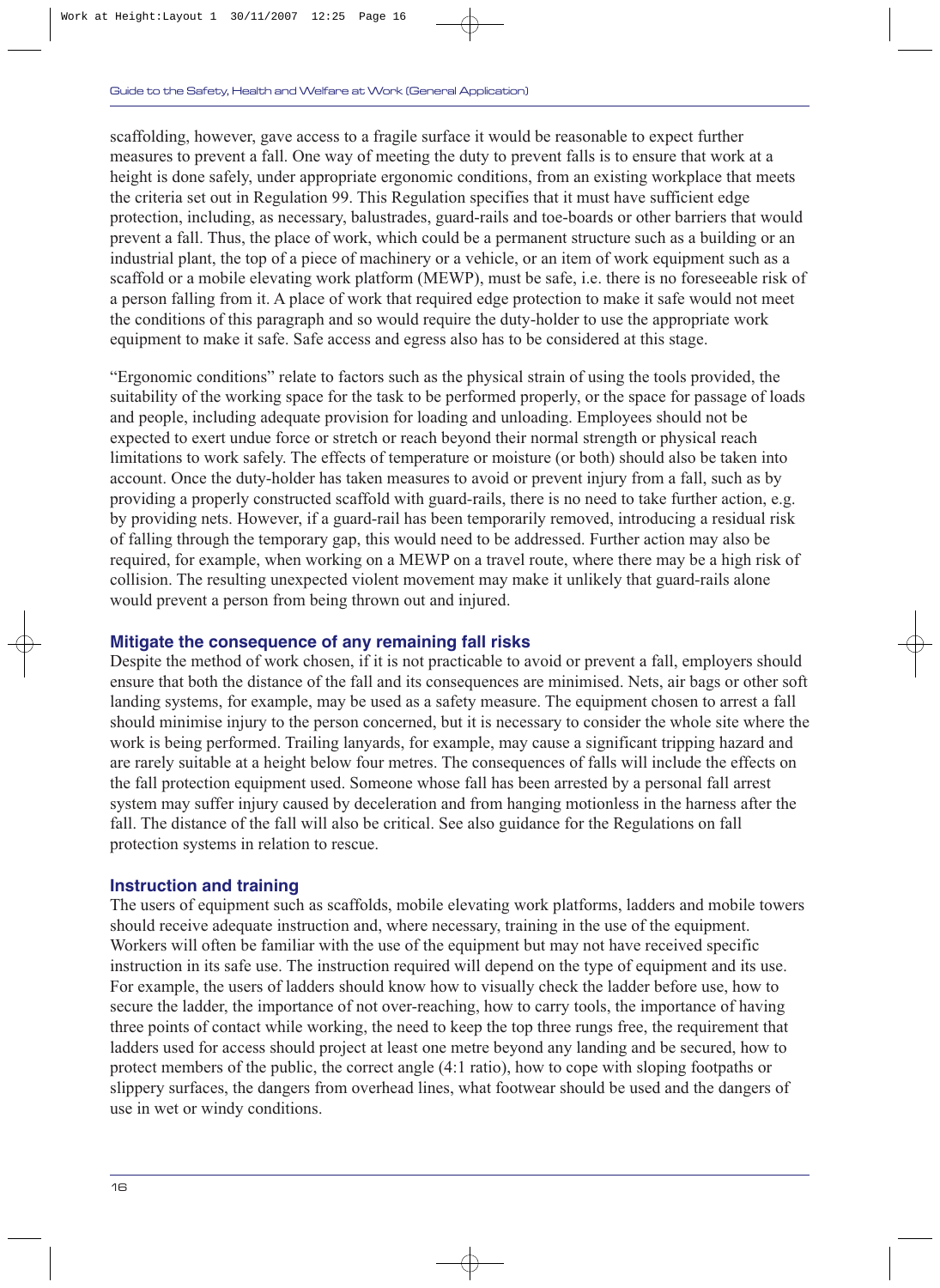## **Regulation 99: Protection of places of work at height**

- *99. An employer shall ensure that a place of work, or means of access or egress t hereto, at which work at height is, or is to be, carried on—*
	- *(a) is stable and of sufficient strength and rigidity for the purpose for which it is intended to be or is being used,*
	- *(b) where applicable, rests on a stable, sufficiently strong surface,*
	- *(c) is of sufficient dimensions to permit the safe passage of employees and the safe use of any plant or materials required to be used and provide a safe working area having regard to the work to be carried out there,*
	- *(d) is provided with suitable and sufficient edge protection,*
	- *(e) possesses a surface that has no gap—*
		- *(i) through which an employee could fall,*
		- *(ii) through which any material or object could fall and injure an employee, or*
		- *(iii) giving rise to other risk of injury to any employee, unless measures have been taken to ensure that no employee could be so injured,*
	- *(f) is so constructed, used and maintained in such condition as to prevent, so far as is reasonably practicable—*
		- *(i) the risk of slipping or tripping, or*
		- *(ii) any employee being caught between it and any adjacent structure, and*
	- *(g) where it has moving parts, is prevented by appropriate devices from moving inadvertently during work at height.*

Regulation 99 sets out the criteria by which employers should judge whether a place of work at height is safe. If it meets these criteria, work may be carried out from there without the need to use work equipment to make it safe. This might, for example, apply on a permanent structure which had a strong, level surface and parapets of sufficient height to prevent falls, or on a piece of industrial plant which has permanent guard-rails and other built-in features to prevent falls.

The place of work must have a suitable surface. The surface is the specific site on or from which employees perform their tasks. There will be conditions which will make a fall from any work surface more likely. For example, if the working surface is not level, there are obstructions or it is slippery or greasy, special thought needs to be given to worker safety. The surface must not be fragile, i.e. it must be able to take the weight of people or materials passing across it and be able to sustain the impact of people or materials liable to fall on to it. It is important to note that this should take account of deterioration caused by weather, climatic conditions, age, impacts and other relevant factors. It must not be possible to fall off the edge or through a hole in the surface.

## **Regulation 100: Selection of work equipment for work at height**

*100. An employer shall—*

- *(a) in selecting work equipment for use in work at height—*
	- *(i) give collective protection measures priority over personal protection measures, and*

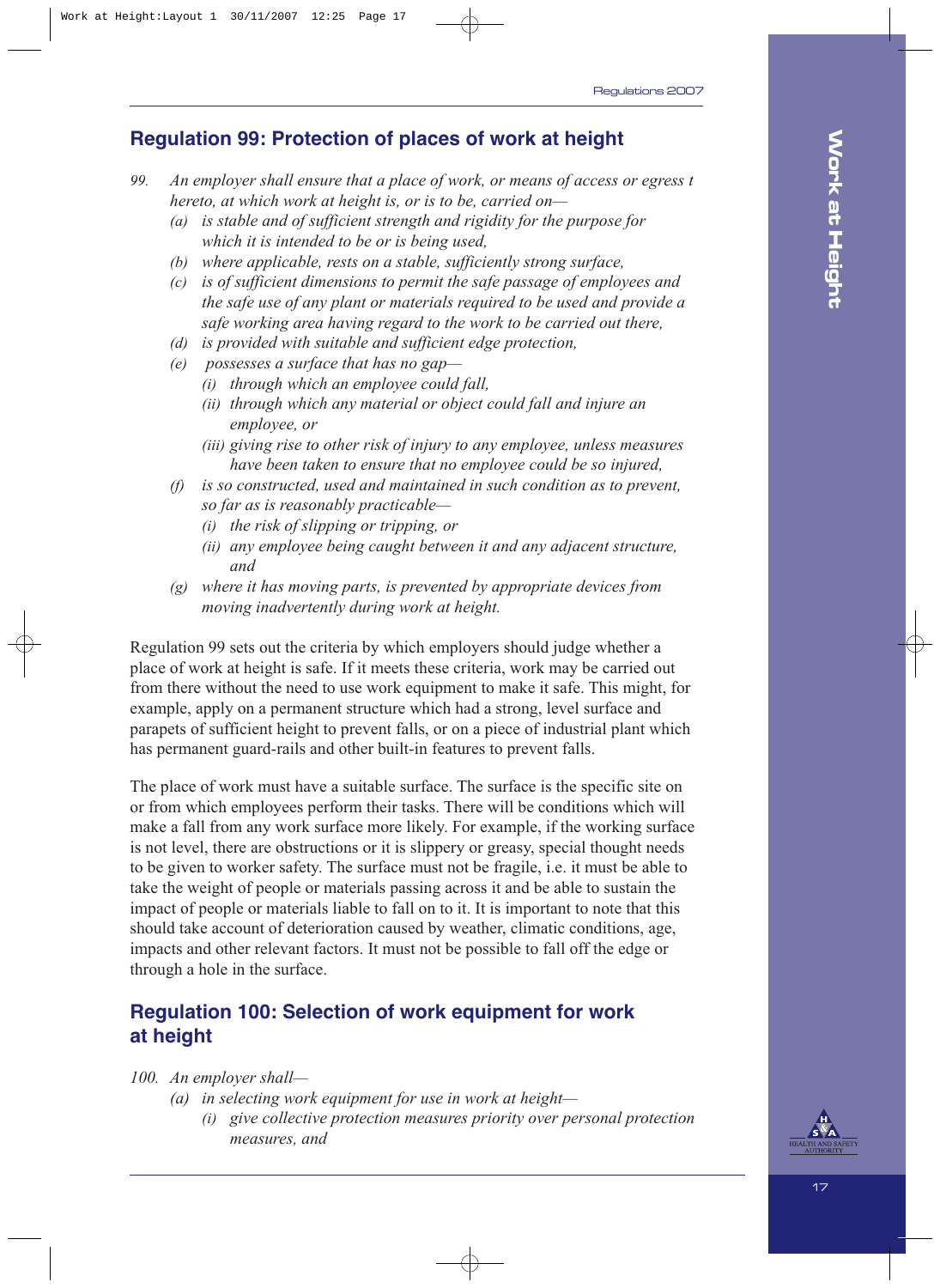- *(ii) take account of the following:*
	- *(I) the working conditions and the risks to the safety and health of employees at the place where the work equipment is to be used;*
	- *(II) in the case of work equipment for access and egress, the distance and height to be negotiated;*
	- *(III) he distance of a potential fall and the risk of personal injury;*
	- *(IV) the duration and frequency of use of the equipment;*
	- *(V) the need for easy and timely evacuation and rescue in an emergency;*
	- *(VI) any additional risk posed by the use, installation or removal of that work equipment or by evacuation and rescue from it;*
	- *(VII) the other requirements of this Part, and*
- *(b) select work equipment for work at height that—*
	- *(i) has characteristics, including dimensions, that are appropriate to the nature of the work to be performed and the foreseeable loadings,*
	- *(ii) allows safe passage, and*
	- *(iii) in other respects, is the most suitable work equipment, having regard in particular to Regulation 98.*

The work at height Regulations recognise that work at height can be performed safely in a number of different ways, using a wide range of work equipment. The choice of equipment will depend on the risk assessment – different types of equipment will have advantages and disadvantages depending on the task and the environment in which the work is to be performed. Whatever equipment is selected should be of sound construction in suitable material, be of adequate strength and be free from obvious defects. It must also meet any specific requirements set out in the Schedules to the Regulations. General guidance on selecting work equipment is provided below.

#### **Give collective measures priority**

As well as taking account of the risk assessment in selecting the most suitable equipment, collective prevention and arrest measures, e.g. guard-rails, should take precedence over personal measures. In principle, this means that equipment such as mobile elevating work platforms (MEWPs), scaffolding and cradles should be used in preference to personal fall protection systems. It does not prohibit, however, the use of the latter type of equipment if these are the most appropriate in light of the overall plan and risk assessment, and the nature of the work to be carried out.

#### **Choosing the right equipment for the task**

The choice of equipment involves "reasonable practicability" and must comply with Regulation 98(c) to prevent a person falling or, to the extent that cannot be achieved, to mitigate the distance and consequences of such falls. Choices should be thought through. A ladder may reach the workplace but if workers need to climb it for long durations, or with heavy or bulky equipment, scaffolding is likely to be more appropriate. On the other hand, the risks of installing scaffolding should be considered, especially for work of short duration, where a MEWP might be more appropriate.

#### **Selecting the right equipment for access and egress**

Selecting equipment for access and egress will depend on the particular use envisaged. For frequent access, employers should consider more permanent arrangements. If a scaffold, for example, is to be in place for some time, the erection of a staircase with handrails would be more appropriate than a ladder tied in place, especially if bulky loads are being carried up a long flight. Employers should also consider the use of hoists or other methods if this will reduce the risks of falls.

Systems of work or means of access should be designed so that workers do not have to climb over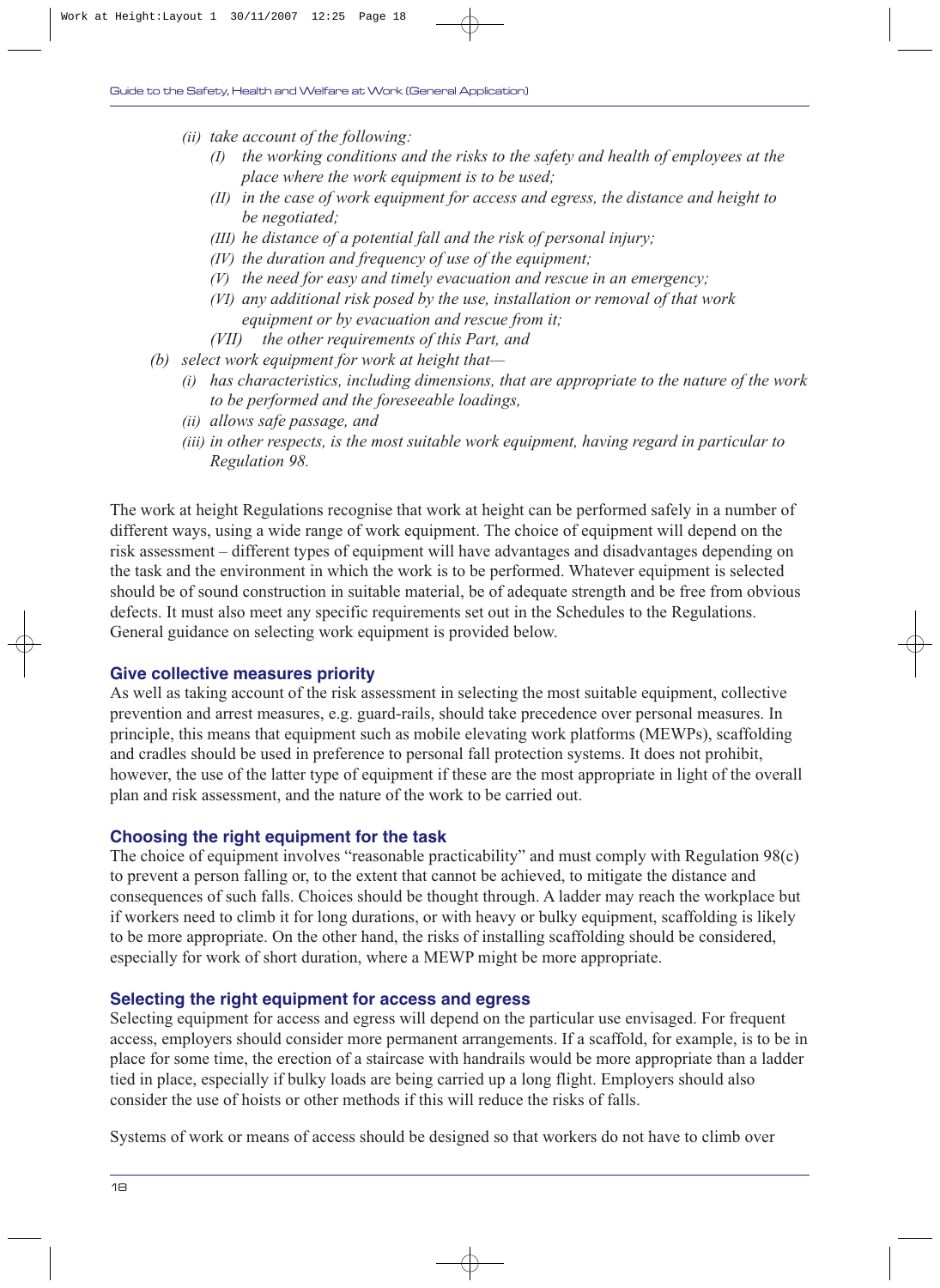guard-rails. If frequent access is required it may be appropriate to use gates, which will allow access when required and also protect those working on the scaffold by providing a barrier. For work on high-rise buildings, which may take considerable periods of time to complete, the use of mast-climbing work platforms or suspended platforms may be appropriate. These should only be erected, altered, operated or dismantled by those with the necessary competence and in accordance with the manufacturer's instructions.

MEWPs should not generally be used as a means of access to or from another structure or surface – climbing out of MEWPs in these circumstances has injured several people. MEWPs may, however, be used for this purpose if they have been specifically designed for it, or as part of a properly planned operation where, in exceptional circumstances, this is the safest way to gain access to a place of work at height. In such cases, suitable fall protection should be worn and correctly anchored.

#### **Falls below two metres**

There has always been a duty to use a safe system of work and to prevent people from falling from any height. Under the Construction Regulations, all falls were required to be prevented. The method of preventing falls under two metres was to be determined by the risk, while for heights over two metres, the use of guard-rails and working platforms to prevent falls was specified.

The work at height Regulations require that the risk of a fall be prevented wherever a fall is liable to cause personal injury. This means that measures should be taken to prevent injury for any height where there is a risk of a fall causing personal injury.

The old division between low and high falls in construction applies no longer. The duty is to prevent falls. There are almost as many low-fall injuries as high-fall injuries and low falls cause many serious injuries.

The work at height Regulations require you to take a sensible risk-based approach to preventing falls. Where it is reasonably practicable to take precautions to prevent a fall, steps should be taken to do so. Examples of what you have to consider in a risk assessment include:

- using guard-rails on trestles and scaffolds for bricklayers;
- ensuring that guard-rails to scaffolds and towers are provided and not deliberately removed for work at heights of less than two metres.

However, it is essential that a sensible and pragmatic approach is taken when addressing low falls, so precautions should only be taken when the scope and duration of the work presents a risk of injury. If the risk is trivial and it is not reasonably practical to take other precautions, then no action needs to be taken apart from training and instruction.

#### **Falls above two metres**

Where the fall height is two metres or more, appropriate action must be taken to prevent falls. When selecting work equipment, the expectation is that guard-rails and working platforms will be used. These are always the preferred measures to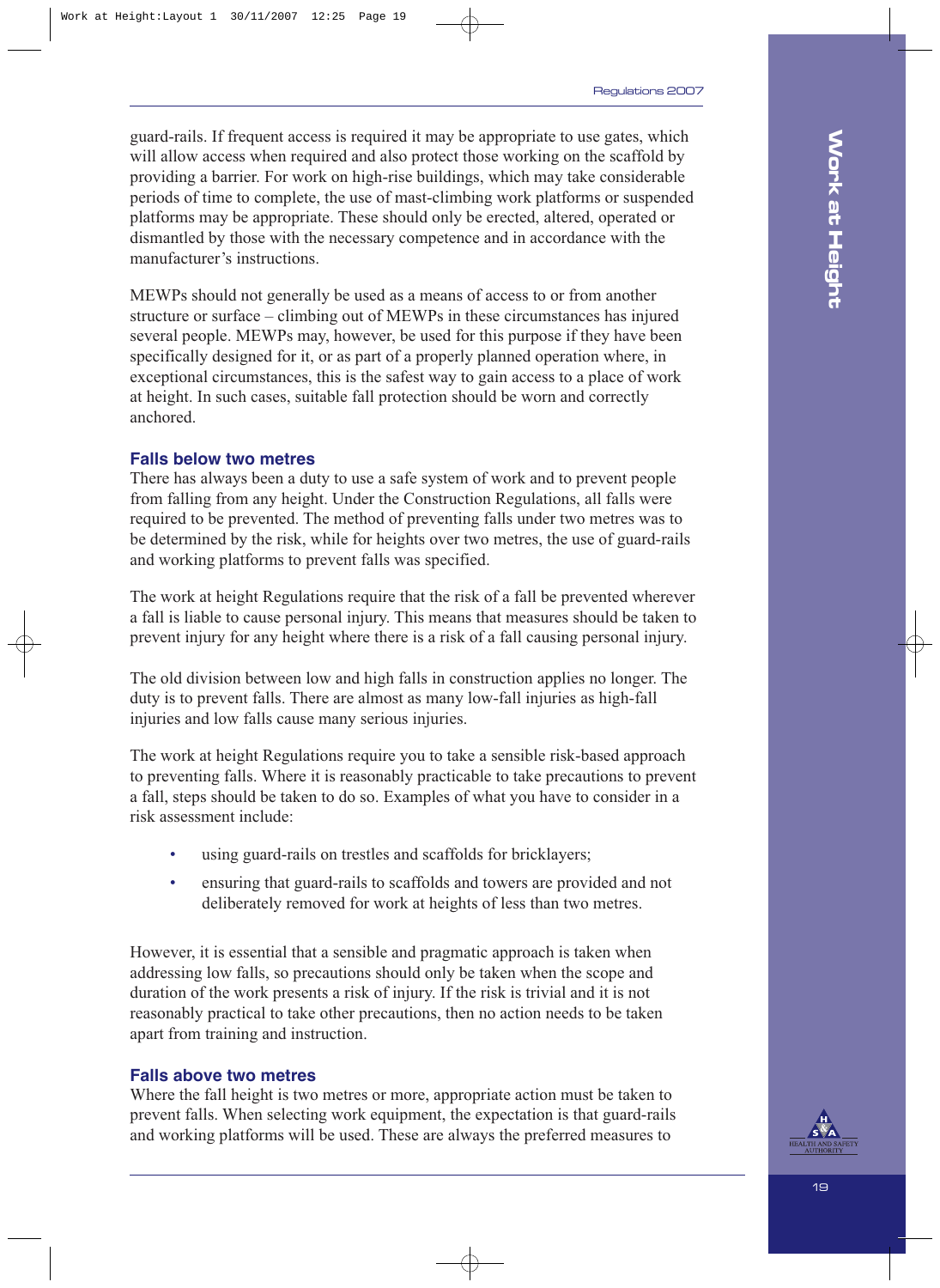protect from falls unless a risk assessment clearly identifies other equipment as providing better protection given the nature and duration of the task. These Regulations do not reduce the pre-existing standards for work at height above two metres. When a working platform (e.g. scaffolds or mobile platform) is used for construction work where there is a risk of falling more than two metres, the equipment must be inspected before use and every seven days (see Regulation 119).

#### **Ladders**

Ladders, including fixed ladders and stepladders, are commonly used in most employment sectors. However, people often seriously underestimate the risks involved in using them, and falls from ladders account for many of the serious work-related injuries each year. In a typical year, two fatalities and 220 other injuries involving ladders and resulting in four or more day's absence from normal work are reported to the Health and Safety Authority. The actual number of non-fatal injuries is a multiple of this. Most of the injuries were falls from a height but other accident triggers were lifting and carrying the ladder, slipping or falling while carrying it, or the ladder itself collapsing or falling.

Ladders should only be used as work equipment, either for access and egress or as a place from which to work, where a risk assessment shows that the use of other work equipment is not justified because of the low risk and the short duration of the job or unalterable features of the work site. The risk assessment is essential and should consider not only those using the ladder but others who could be affected, such as passers-by. The safety of lone workers who use ladders, such as window cleaners, depends significantly on their correct use of the ladder and therefore the provision of adequate training is essential. Safety should not be compromised by haste to complete the job. All ladders must be used in accordance with the manufacturer's instructions.

The work at height Regulations do not ban ladders but require consideration to be given to their use. They require that ladders should only be considered where the use of other more suitable work equipment such as towers, mobile platforms, scaffolds or temporary stairs is not appropriate. Ladders, for example, are frequently used during fit-out installations, but in most cases other work equipment is more appropriate. Where ladders and stepladders are used, they should only be used as a workplace for light work that is low risk and of short duration.

In selecting the most appropriate work equipment for a particular work activity the selection process must take into account the following hierarchy of controls:

- first avoid work at height where possible;
- then prevent falls from height; and, failing that
- reduce the consequences of a fall.

Where work at height is necessary, you need to justify whether a ladder or stepladder is the most suitable access equipment compared to other access equipment options. You do this by using risk assessment and the hierarchy of controls.

When considering whether it could be appropriate to use a ladder or stepladder, you need to consider whether the activity is suitable for the use of a ladder. As a guide, only use a ladder or stepladder:

- where the work is of short duration ladders are not suitable for work where they are in one position for 30 minutes or more;
- where the risk is low, i.e. because the nature of the work makes a fall unlikely or where there is a fall that the nature of the fall would be unlikely to cause injury;
- for "light work" ladders are not suitable for strenuous or heavy work;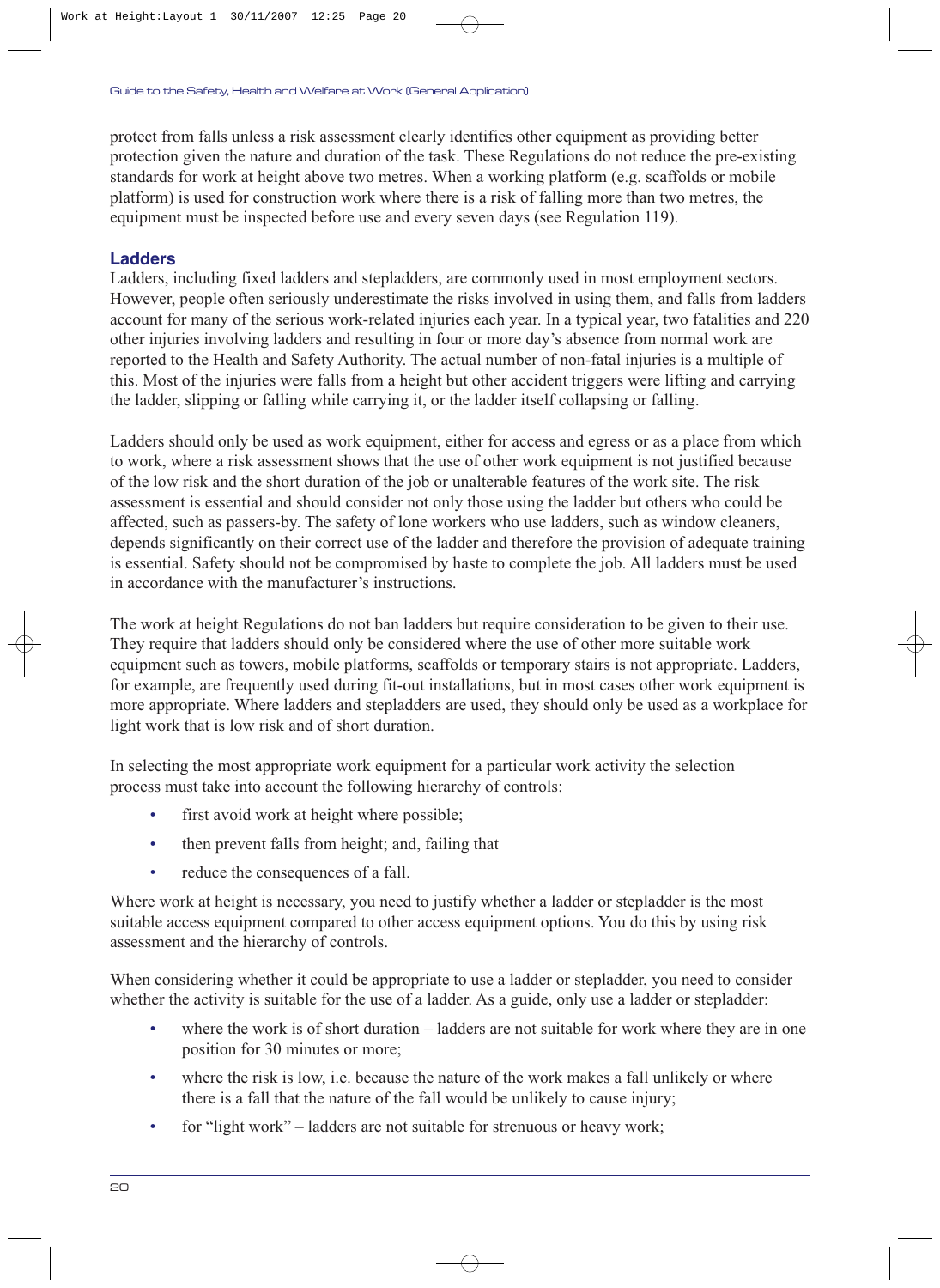- for work that does not involve carrying heavy or awkward tools or equipment;
- where a handhold is available both for climbing the ladder and in the working position;
- where you can maintain three points of contact (hands and feet) at the working position. On a ladder where you cannot maintain a handhold, other than for a brief period of time, other measures will be needed to prevent a fall or reduce the consequences of one. On stepladders where a handhold is not practicable, a risk assessment will have to justify whether it is safe or not.

On a ladder or stepladder, **do not**:

- $\alpha$  overload it the person and anything they are taking up should not exceed the highest load stated on the ladder;
- over-reach keep your belt buckle (navel) inside the stiles and both feet on the same rung throughout the task.

When working on ladders and stepladders, you should avoid work that imposes a side loading, such as side-on drilling through solid materials (e.g. bricks or concrete), by having the rungs or steps facing the work activity. Stepping on or off the top of a ladder onto another surface is high risk unless the ladder is properly secured to prevent it slipping or moving sideways. Where side-on loadings cannot be avoided, you should prevent the ladder from tipping over, for example, by tying the ladder to a suitable point. Otherwise a more suitable type of access equipment should be used.

You should avoid holding items when climbing, for example, by using tool belts:

- on a ladder where you must carry something you must have one free hand to grip the ladder;
- on a stepladder where you cannot maintain a handhold (e.g. putting a box on a shelf or drilling into a wall), the use of a stepladder will have to be justified by taking into account:
	- the height of the task;
	- a safe handhold still being available;
	- whether it is light work;
	- whether it avoids side loading;
	- whether it avoids over-reaching;
	- whether the user's feet are fully supported; and
	- whether you can tie the stepladder if it is likely to move.

If ladders are to be used to work from, and not just for access or egress, make sure that:

- a secure handhold and secure support are available at all times;
- the work can be reached without stretching;
- the ladder can be secured to prevent slipping.

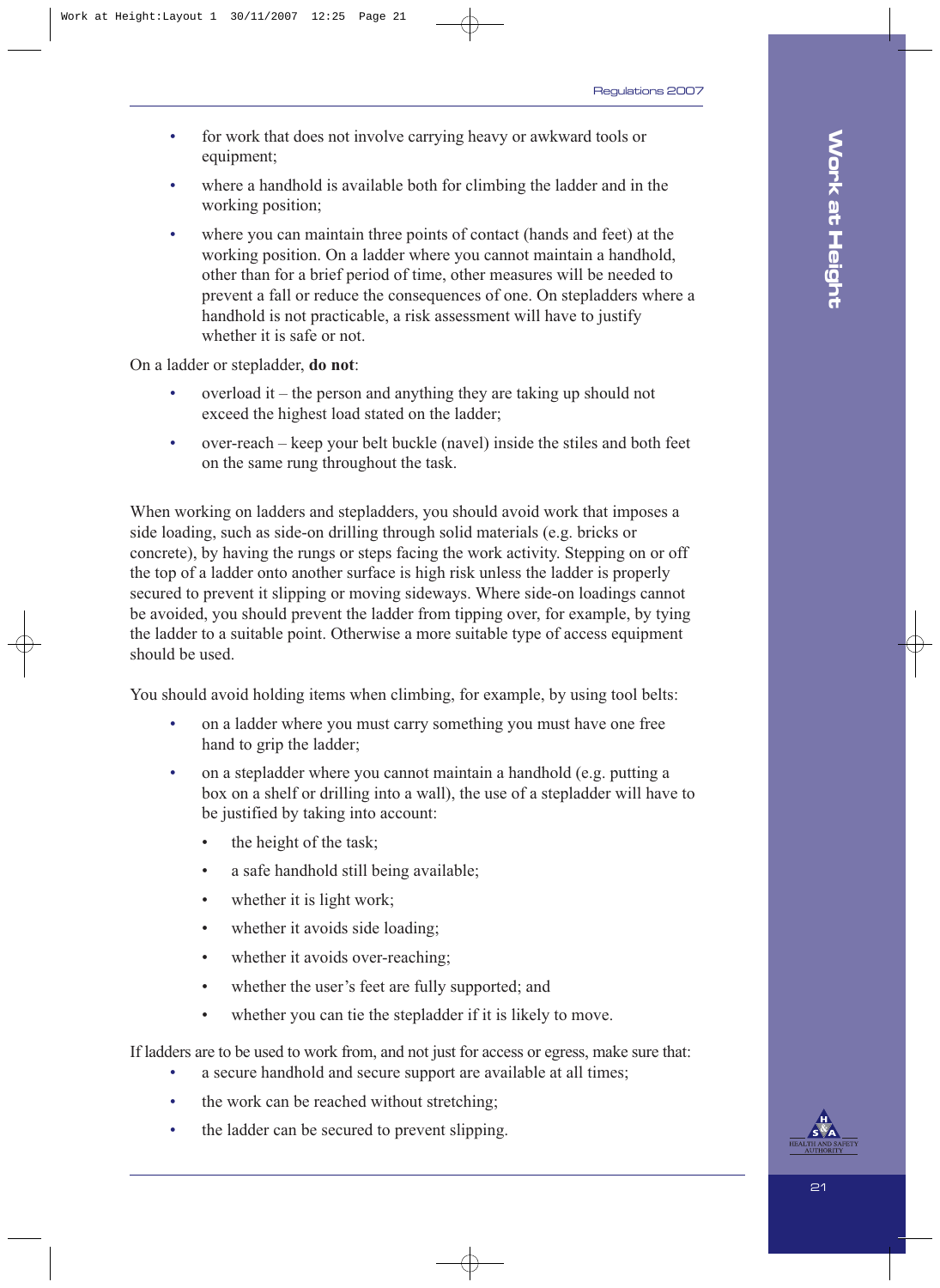When working from an A frame ladder, never straddle the ladder.

It is tempting to try to ensure that all the work is completed without having to go down the ladder and move it, but over-reaching while working from a ladder is a major cause of falls, even for experienced workers. See also guidance relating to Regulation 114 for more information on ladders.

## **Regulation 101: Condition of surfaces for supporting structures**

*101. An employer shall ensure that a surface upon which any supporting structure rests is stable, of sufficient strength and of suitable composition to support safely the supporting structure, the working platform and any loading intended to be placed on the working platform.*

Any surface which is intended to support a supporting structure must be capable of carrying and dispersing the load of the structure and any load placed on the working platform.

### **Regulation 102: Stability of supporting structure**

as amended by the Safety, Health and Welfare at Work (General Application)(Amendment) Regulations 2007 (S.I. No. 732 of 2007)

- *102. An employer shall ensure that a supporting structure is—*
	- *(a) suitable and of sufficient strength and rigidity for the purpose for which it is being used,*
	- *(b) in the case of a mobile structure, prevented by appropriate devices from moving inadvertently during work at height,*
	- *(c) in a case other than a mobile structure, prevented from slipping by secure attachment to the bearing surface or to another structure, by provision of an effective anti-slip device, or by other means of equivalent effectiveness,*
	- *(d) stable while being erected, used and dismantled, and*
	- *(e) when altered or modified, so altered or modified as to ensure that it remains stable. (as amended by the Safety, Health and Welfare at Work (General Application)(Amendment) Regulations 2007)*

Supporting structures are subjected to a wide range of loading during erection, use and dismantling. A supporting structure should support its own dead load and live loads, including shock and wind loads during erection, use, alteration and dismantling. In the case of mobile structures, devices are required to prevent inadvertent movement during use.

### **Regulation 103: Guard-rails, toe-boards, barriers etc.**

- *103. (1) A reference in this Regulation to a means of protection is to a guard-rail, toe-board, barrier or other similar means of protection.*
	- *(2) An employer shall ensure that a means of protection is—*
		- *(a) of sufficient dimensions, strength and rigidity for the purposes for which it is being used and is otherwise suitable,*
		- *(b) so placed, secured and used as to ensure, so far as is practicable, that it does not become accidentally displaced,*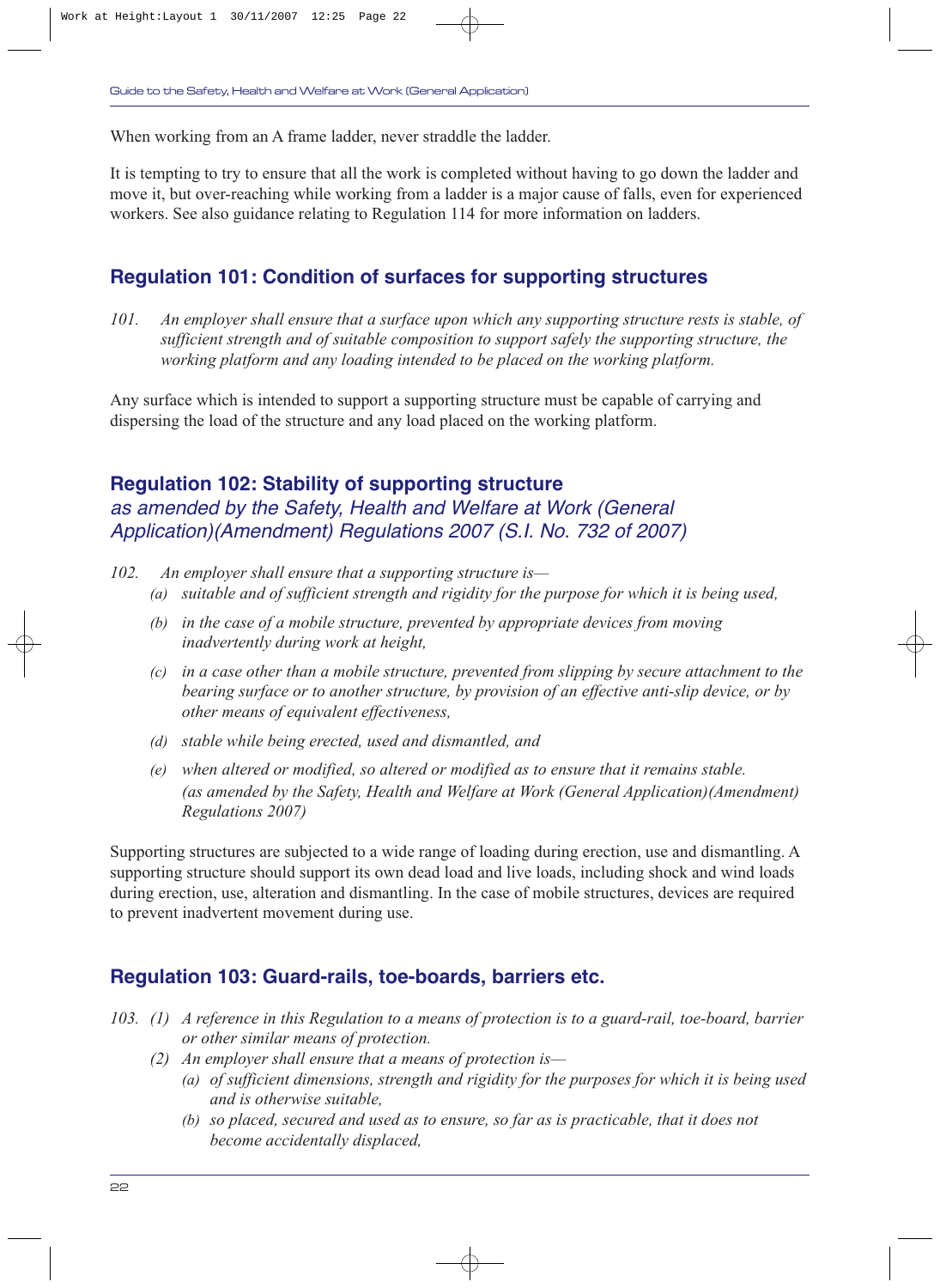- *(c) so placed as to prevent, so far as is practicable, the fall of any employee, or any material or object from any place of work,*
- *(d) in relation to work at height involved in construction work such that—*
	- *(i) the top guard-rail or other similar means of protection is at least 950 mm above the edge from which any employee is liable to fall,*
	- *(ii) toe-boards provided are suitable and sufficient to prevent the fall of any employee, or any material or object, from any place of work, and*
	- *(iii) any intermediate guard-rail or similar means of protection is positioned so that any gap between it and other means of protection does not exceed 470 mm.*
- *(3) An employer shall ensure that—*
	- *(a) any structure or part of a structure that supports a means of protection, or to which a means of protection is attached, is of sufficient strength and suitable for the purpose of that support or attachment,*
	- *(b) subject to paragraph (2)(d), there is not a lateral opening in a means of protection other than at a point of access to a ladder or stairway where an opening is necessary,*
	- *(c) a means of protection may be removed only for the time, and to the extent necessary, to gain access or egress, or for the performance of a particular task, and is replaced as soon as practicable, and*
	- *(d) the particular task is not performed while the means of protection is removed, unless effective compensatory safety measures are in place.*

Guard-rails may be required to make a work platform or other place of work safe by preventing falls. The criteria set out in Regulation 103 applies to all guard-rails, whether permanent structures or work equipment, and the principles that lie behind the criteria are that whenever a person is working at height in a place that is protected by guard-rails, the rails should not allow the person to fall over, under or between them. To the extent that any permanent rails do not prevent this from happening, there will need to be temporary measures, such as the erection of scaffolding, to ensure that falls are prevented. The Regulations set the minimum height for guardrails for construction work to be at least 950 mm. The Regulations also require an intermediate guard-rail to be provided. The gap between the top rail and intermediate rail, and also the gap between the intermediate rail and the toe-board, must not exceed 470 mm. The height of the toe-board should be at least 150 mm.

For permanent structures or other platforms where there are relevant recognised Irish or European Standards, these should be complied with. In the absence of such standards the requirements specified for construction work should be used as a guide.

See Health and Safety Executive (UK) publication, *Health and Safety in Construction HSG 150*, for further information on guard-rails (and working platforms) in construction.

See also EN12811 – 1:2003 *Temporary Works Equipment – Part 1: Scaffolds – Performance Requirements and General Design for Guard-Rails on Scaffolds*.

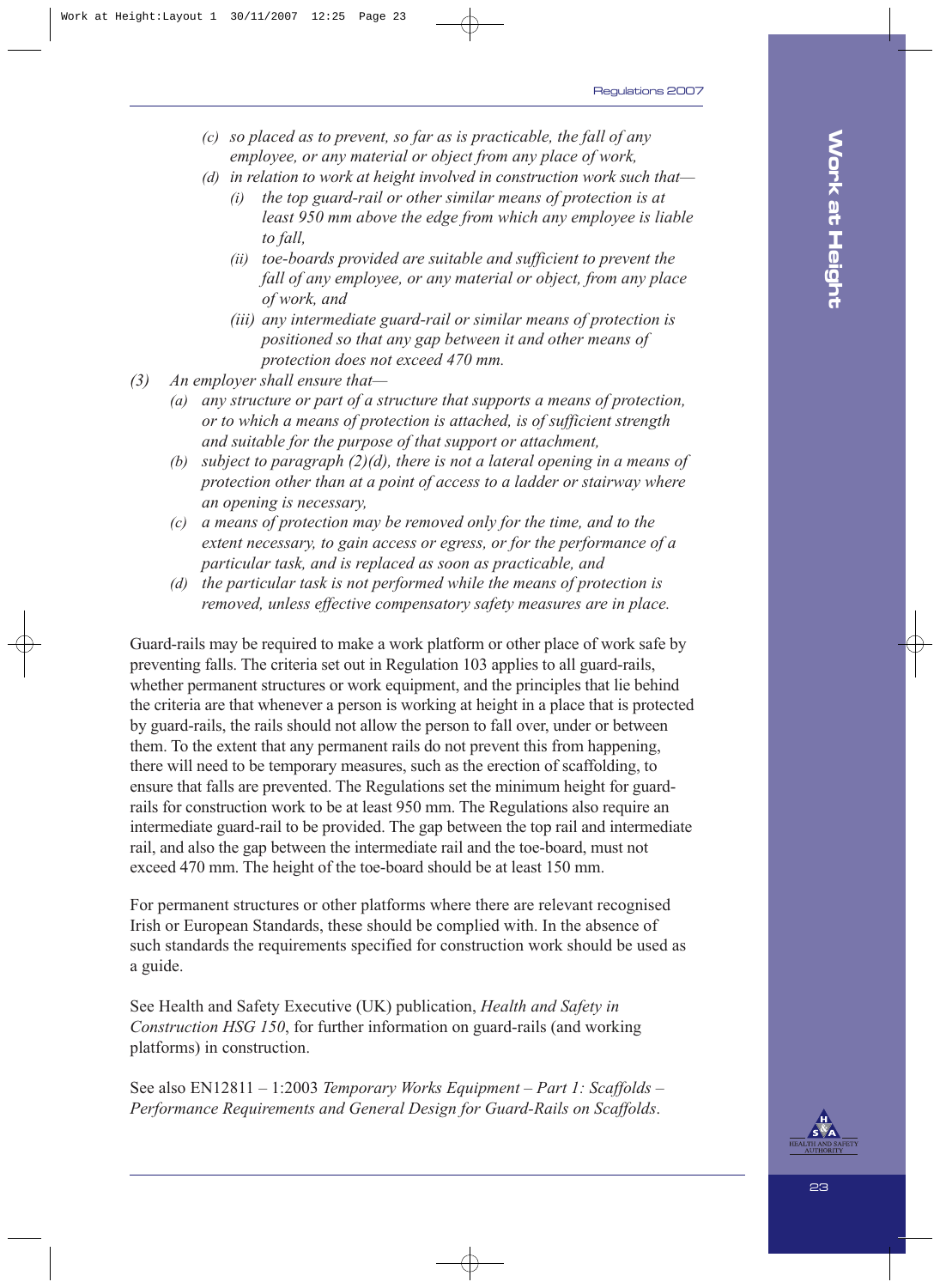See EN ISO 14122-3:2001 *Safety of Machinery – Permanent Means of Access to Machinery – Part 3: Stairways, Stepladders and Guard-Rails* for further information on guard-rails around machinery. See the Health and Safety Authority's *Code of Practice for Access and Working Scaffolds* for further information on the design, erection and dismantling of scaffolds used in construction.

It may be necessary, in certain circumstances, to remove guard-rails, fencing and other means of protection for short periods. Regulation 103(3)(c) and (d) make it clear that this may only occur:

- to the time and extent necessary for the job, before the barrier is replaced; and
- such that guards are not removed while workers are at height unless there is some other safeguard, e.g. a safety net.

Measures to protect workers while the task is carried out could include safe systems of work (or permit-to-work systems where appropriate) including the provision of a fall protection system, limiting access to specified people and ensuring that those performing the task are provided with adequate information, training and supervision.

If regular access or egress is required, it may be more appropriate to provide gates on scaffolds. In all cases, the gap in the protection should be minimised and the gate closed immediately after the operation has finished.

## **Regulation 104: Stability of working platforms**

*104. An employer shall ensure that a working platform is—*

- *(a) suitable and of sufficient strength and rigidity for the purpose for which it is intended to be used or is being used,*
- *(b) so erected and used as to ensure that its components do not become accidentally displaced so as to endanger any employee,*
- *(c) when altered or modified, so altered or modified as to ensure that it remains stable,*
- *(d) where it has moving parts, prevented by appropriate devices from moving inadvertently during work at height, and*
- *(e) dismantled in such a way as to prevent accidental displacement.*

## **Regulation 105: Safety on working platforms**

- *105. An employer shall ensure that a working platform—*
	- *(a) is of sufficient dimensions to permit the safe passage of employees and the safe use of any plant or materials required to be used, and provides a safe working area, having regard to the work being carried out there,*
	- *(b) possesses a suitable surface and, in particular, is so constructed that the surface of the working platform has no gap—*
		- *(i) through which an employee could fall,*
		- *(ii) through which any material or object could fall and injure an employee, or*
		- *(iii) giving rise to other risk of injury to any employee, unless measures have been taken to ensure that no employee could be so injured, and*
	- *(c) is so erected and used, and maintained in such condition, as to prevent, so far as is reasonably practicable—*
		- *(i) the risk of slipping or tripping, or*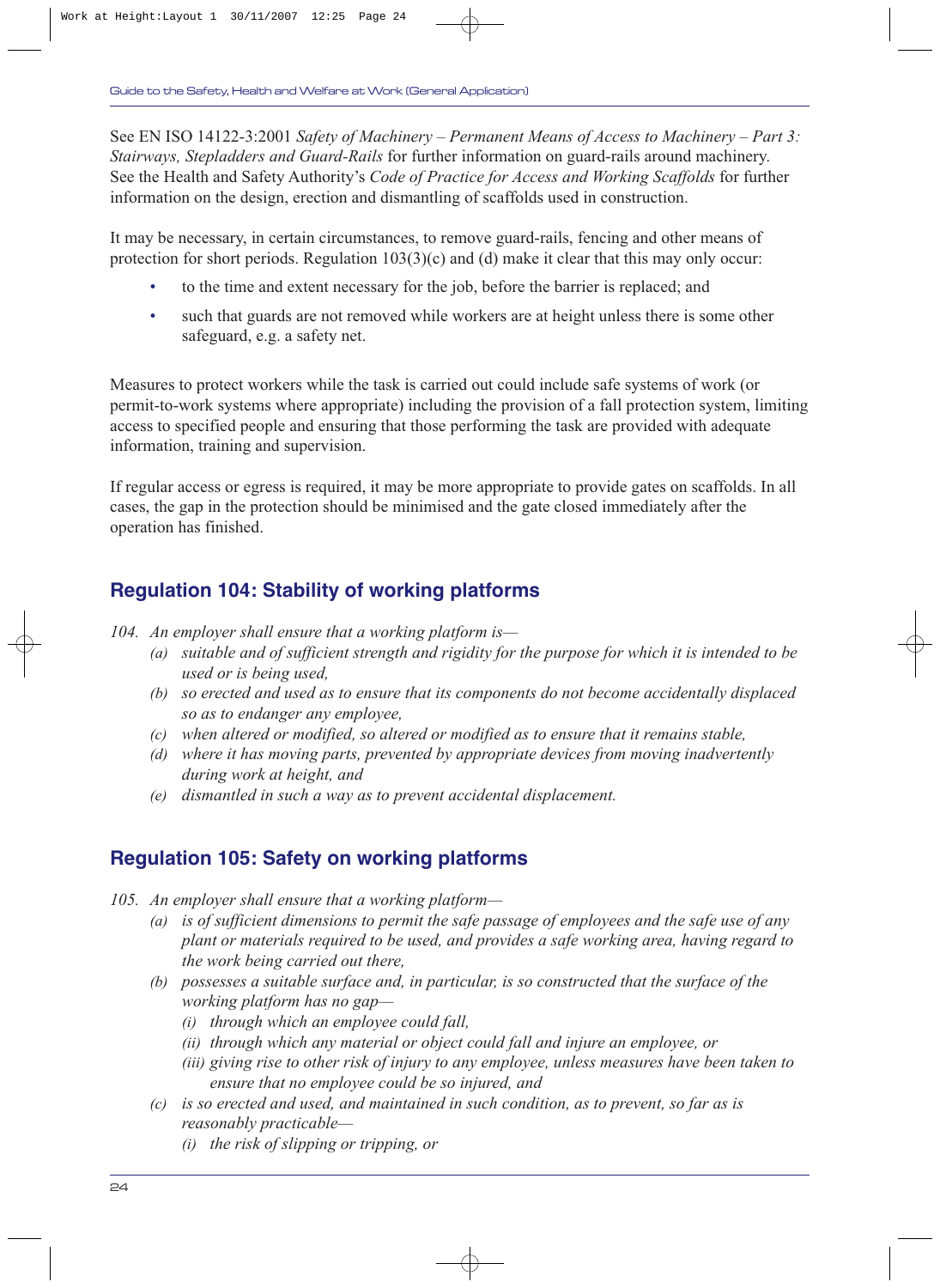*(ii) any employee being caught between the working platform and any adjacent structure.*

## **Regulation 106: Loading of working platform and supporting structures**

*106. An employer shall ensure that a working platform or a supporting structure is not so loaded as to give rise to a risk of collapse or to any deformation that could affect its safe use.*

#### **Stability, safety and loading of working platforms and supporting structures**

Working platforms are defined in Regulation 94 as "*any platform used as a place of work or as a means of access to or egress from a place of work…*"*.* In considering whether a platform is suitable for work at height, employers need to ensure that it is:

- of sufficient dimensions to allow safe passage and safe use of equipment and materials;
- free of hazards that could cause trips, or allow people's feet to pass through the flooring;
- constructed to prevent feet and objects passing over the edge, i.e. toeboards or edge protection are in place;
- kept clean and tidy, e.g. do not allow mud and debris to build up on platforms;
- secure; and
- capable of carrying the load.

"Sufficient dimensions to allow safe passage" means that runs, ramps, walkways and other "platforms" of this type should be wide enough to allow a person at shoulder width to pass along them easily. This width would normally be considered to be at least 600 mm although there are circumstances in which a narrower platform may have safety advantages, such as towers on stairs being used for light work, or other situations where wider boards would be more difficult to use at height because of their weight. Platforms should be wider than 600 mm if they are used for storage as well as access.

#### **Mobile elevating work platforms (MEWPs)**

MEWPs may provide a safe means of working at height if used properly in accordance with the manufacturer's instructions. Employers and others responsible for the use of MEWPs should assess the risks of users falling from or being thrown from the basket and take precautions to eliminate or control those risks.

The precautions for safe work from a MEWP include:

- a guard-rail and a mid-rail round the edge of the basket to stop the user falling;
- a slip-resistant floor;
- toe-boards round the edge of the platform;



**Work at Height**

**Work at Height**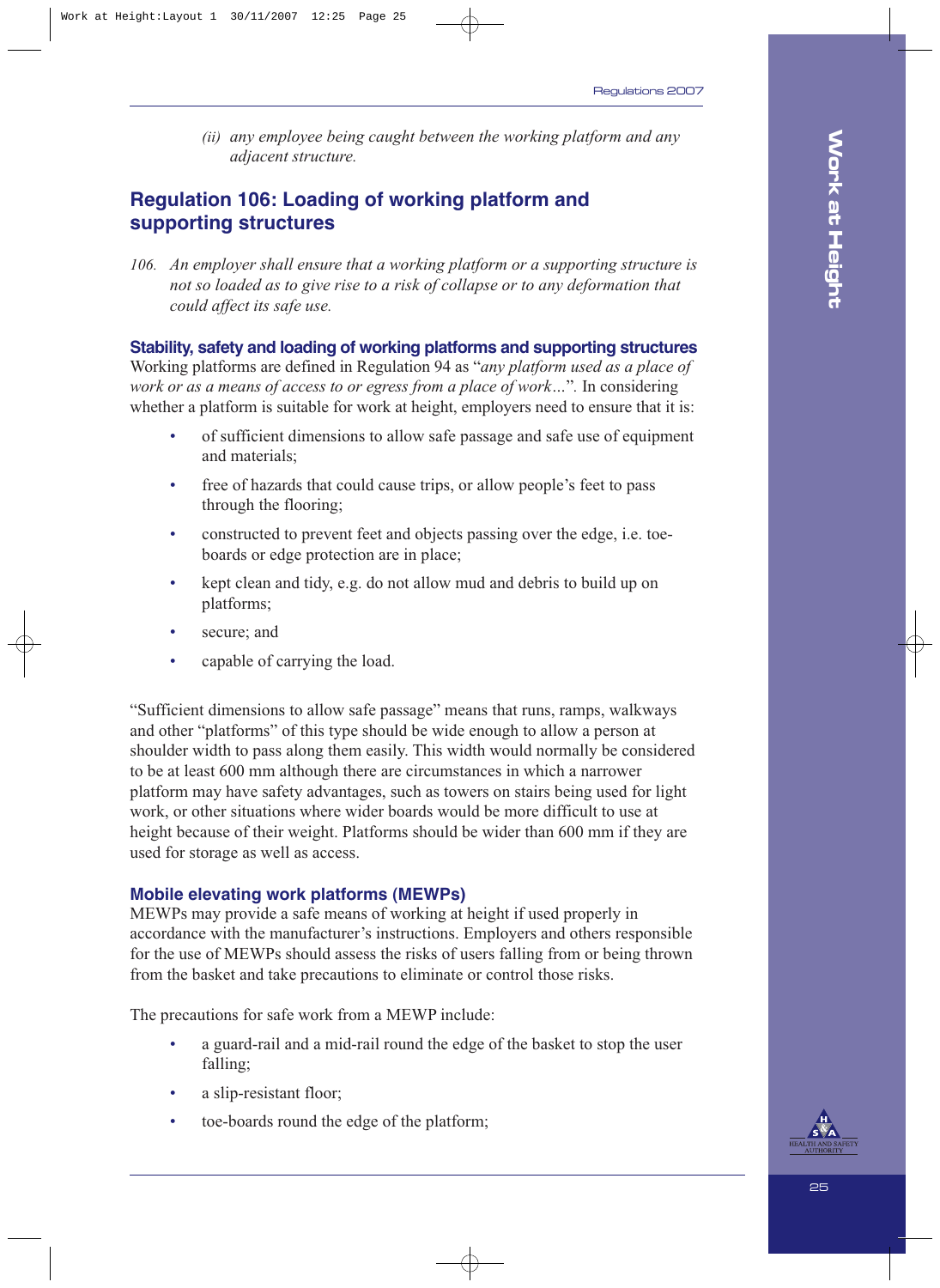- deadman controls clearly marked to show their method of operation;
- use of stability devices, e.g. outriggers, provided to make the machine stable, which are interlocked such that the MEWP will not operate unless they are fully extended; and
- locking-out controls (other than those in the basket) to prevent inadvertent operation.

A safe system of work should be in place that includes:

- making sure that the MEWP selected is suitable for the task;
- consideration of access to and exit from where the work is being carried out;
- planning the job to address the risks from overhead hazards and passing traffic, including precautions to prevent collision;
- use of trained/experienced operator(s);
- use of harnesses;
- instructions to the workers about safety issues; and
- instructions in emergency procedures, such as evacuation, should power be lost.

MEWPs are also lifting equipment for lifting people. Employers should therefore ensure that an MEWP has a thorough examination by a competent person at least every six months or, where applicable, in accordance with an examination scheme drawn up by a competent person. Employers should also ensure that routine maintenance is performed in accordance with the manufacturer's instructions and advice from a competent person.

In addition to purpose-built access equipment such as MEWPs, access to work at height may also be achieved by the use of working platforms fitted to counterbalanced fork-lift trucks (FLT), very narrow aisle trucks and/or telehandlers. There are two types of working platform – non-integrated working platforms and integrated working platforms. Integrated working platforms contain controls within the platform that are integrated into the controls of the truck/telehandler. The non-integrated platforms do not have such controls within the platform.

Fork-lift trucks are not specifically designed to carry people. This means that the use of a working platform on an FLT is restricted to exceptional use only. Trucks or telehandlers fitted with integrated working platforms which have been designed to carry people may be used for routine access to work at height. The design must relate to the combination of the truck/telehandler and the working platform, not simply to the working platform in isolation.

For more information on working platforms for use on fork-lift trucks and telehandlers, see Health and Safety Executive (UK) publication, Guidance Note PM 28 **(**3rd edition, December 2005), *Working Platforms on (non-integrated) Forklift Trucks*.

## **Regulation 107: Scaffolding, additional requirements**

*107. An employer shall ensure that—*

- *(a) every scaffold and every part of it is of good design and construction, composed of suitable and sound material and is of adequate strength for the purpose for which it is used or intended to be used,*
- *(b) strength and stability calculations for scaffolding are carried out unless—*
	- *(i) a record of the calculations covering the structural arrangements contemplated is available, or*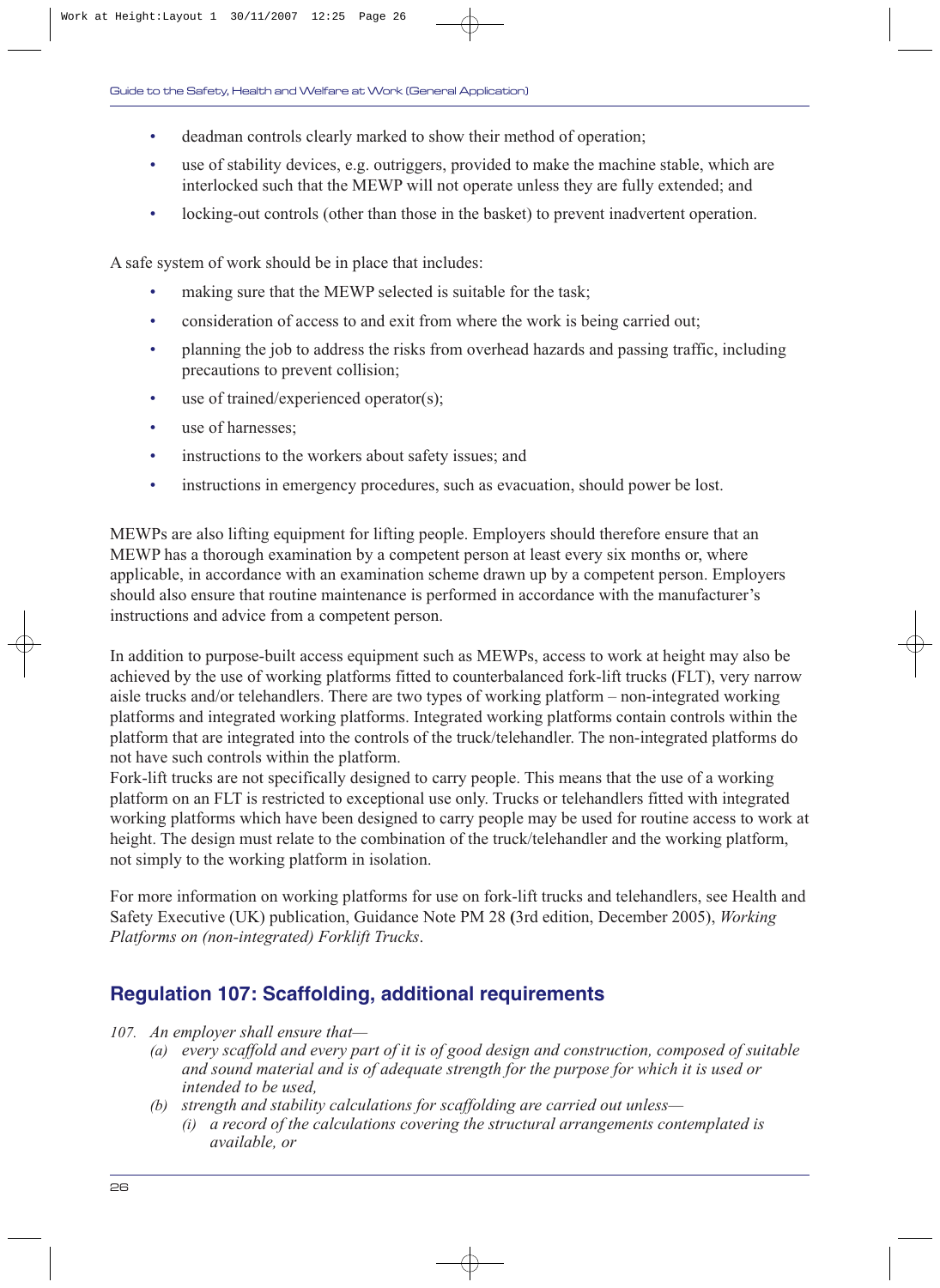- *(ii) it is assembled in conformity with a generally recognised standard configuration,*
- *(c) depending on the complexity of the scaffolding selected, an assembly, use and dismantling plan is drawn up by a competent person, which plan may be in the form of a standard plan supplemented by information on the scaffolding in question,*
- *(d) a copy of the plan referred to in paragraph (c), including any instructions it may contain, is kept available for the use of persons concerned in the assembly, use, dismantling or alteration of scaffolding until it has been dismantled,*
- *(e) the dimensions, form and layout of scaffolding decks are appropriate to the nature of the work to be performed, suitable for the loads to be carried and permit work and passage in safety,*
- *(f) while a scaffold is not available for use, including during its assembly, dismantling or alteration, it is marked with warning signs in accordance with the requirements of Part 7, Chapter 1 and, where appropriate, is protected by barriers or other suitable means from unauthorised access or use, and*
- *(g) any scaffolding assembled, dismantled or significantly altered is only carried out under the supervision of a competent person and by persons who have received appropriate and specific training in the operations envisaged that addresses specific risks that the operations may entail and precautions to be taken, and, in particular—*
	- *(i) in understanding the plan referred to in paragraph (c) for the assembly, dismantling or alteration of the scaffolding concerned,*
	- *(ii) the need for safety during the assembly, dismantling or alteration of the scaffolding concerned,*
	- *(iii) measures to prevent the risk of persons, materials or objects falling,*
	- *(iv) safety measures in the event of changing weather conditions that could adversely affect the safety of the scaffolding concerned,*
	- *(v) permissible loadings, and*
	- *(vi) any other risks that the assembly, dismantling or alteration of the scaffolding concerned may entail.*

Regulation 107 covers specific requirements for scaffolds. Scaffolds should be designed, erected, altered and dismantled by competent people. A competent person should also supervise the work. System scaffolds should be installed in accordance with the manufacturer's instructions.

Those erecting or dismantling scaffolding should be trained in accordance with the FÁS-approved Construction Skills Certification Scheme (CSCS) as required under the Safety, Health and Welfare at Work (Construction) Regulations.

Scaffolds must be based on a stable foundation that is firm and level in order to support the loads to be placed upon them. If necessary, extra support should be provided. If the scaffolding needs to take heavy-duty loads, proper consideration will be needed to make sure it is designed and erected to a suitable specification.

Workers erecting any scaffold must look out for voids such as basements or drains, or patches of soft ground, which could give way when loads are placed upon them.

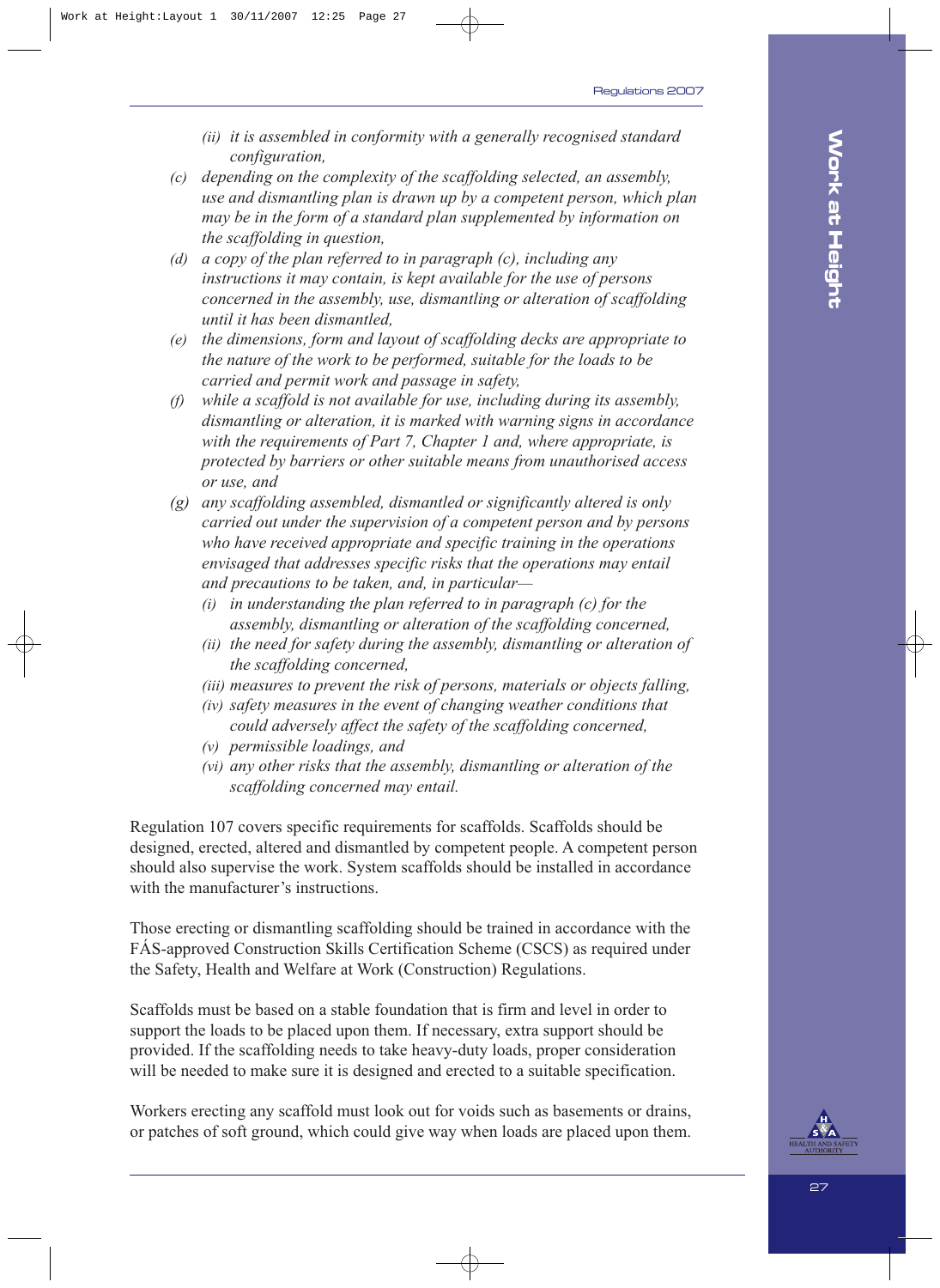This should be considered regardless of loading. Scaffolds should be correctly braced and tied onto a permanent structure or otherwise stabilised.

If a tie is removed to allow work to proceed, an equivalent tie should be provided nearby to maintain stability. This work must be undertaken under the supervision of a competent person. The Construction Regulations place duties on clients, designers and project supervisors to eliminate or reduce the risks to workers during the construction phase. As part of this duty they should take reasonable steps to ensure that suitable anchorage points are provided within the building or structure.

"Depending on the complexity of the scaffolding selected" means that plans are needed for special or unusual designs where structural members could be overloaded or the scaffolding could become unstable if not reinforced or erected in a particular way.

Most scaffolds can be erected following a generally recognised standard configuration, such as those given in the National Access and Scaffolding Contractors (NASC) guide to EN 12811 or in British Standard BS 5973, or used in accordance with the manufacturer's guidance for system scaffolds.

Where scaffolds, due to their complexity or size, cannot be erected to these established configurations they should be designed according to the principals given in EN 12811, BS 5973 or based on fundamental engineering principals. In these cases a note of the design should be available. Competent scaffolders should always erect tube and fitting or system scaffolds and a safe system of work should be followed, for example as described in NASC's guidance note SG4.

Tower scaffolds can provide quick, easy and safe access. However, like any scaffold they should be erected, used, maintained and dismantled in accordance with the manufacturer's instructions. Employers hiring a tower scaffold should ensure that they are provided with the manufacturer's manual or instructions. Tower scaffolds must be secure when in use so that any wheels should be locked and stabilisers should be in place. In certain circumstances, for example if over the manufacturer's recommended base to height ratio or if being used to carry out grit blasting or water jetting, they will also need to be tied to the structure.

While moving a tower scaffold ensure that no one is on it, beware of any overhead obstructions or power lines, check there are no unsecured tools on the platform and ensure that there are no depressions or holes in the floor surface.

Further guidance on tower scaffolds is contained in the Health and Safety Executive (UK) publication, *Tower Scaffolds' Construction Information Sheet (CIS 10) revised*.

## **Regulation 108: Collective safeguards for arresting falls**

- *108. (1) Any reference in this Regulation to a safeguard is to a collective safeguard for arresting falls.*
	- *(2) An employer shall ensure that—*
		- *(a) a safeguard may be used only if—*
			- *(i) the risk assessment has demonstrated that the work activity can, so far as is reasonably practicable, be performed safely while using it and without affecting its effectiveness,*
			- *(ii) the use of other, safer work equipment is not practicable, and*
			- *(iii) a sufficient number of persons are available, if required, to assist with any aspect of the safeguard's operation and have received adequate training specific to the safeguard, including rescue procedures,*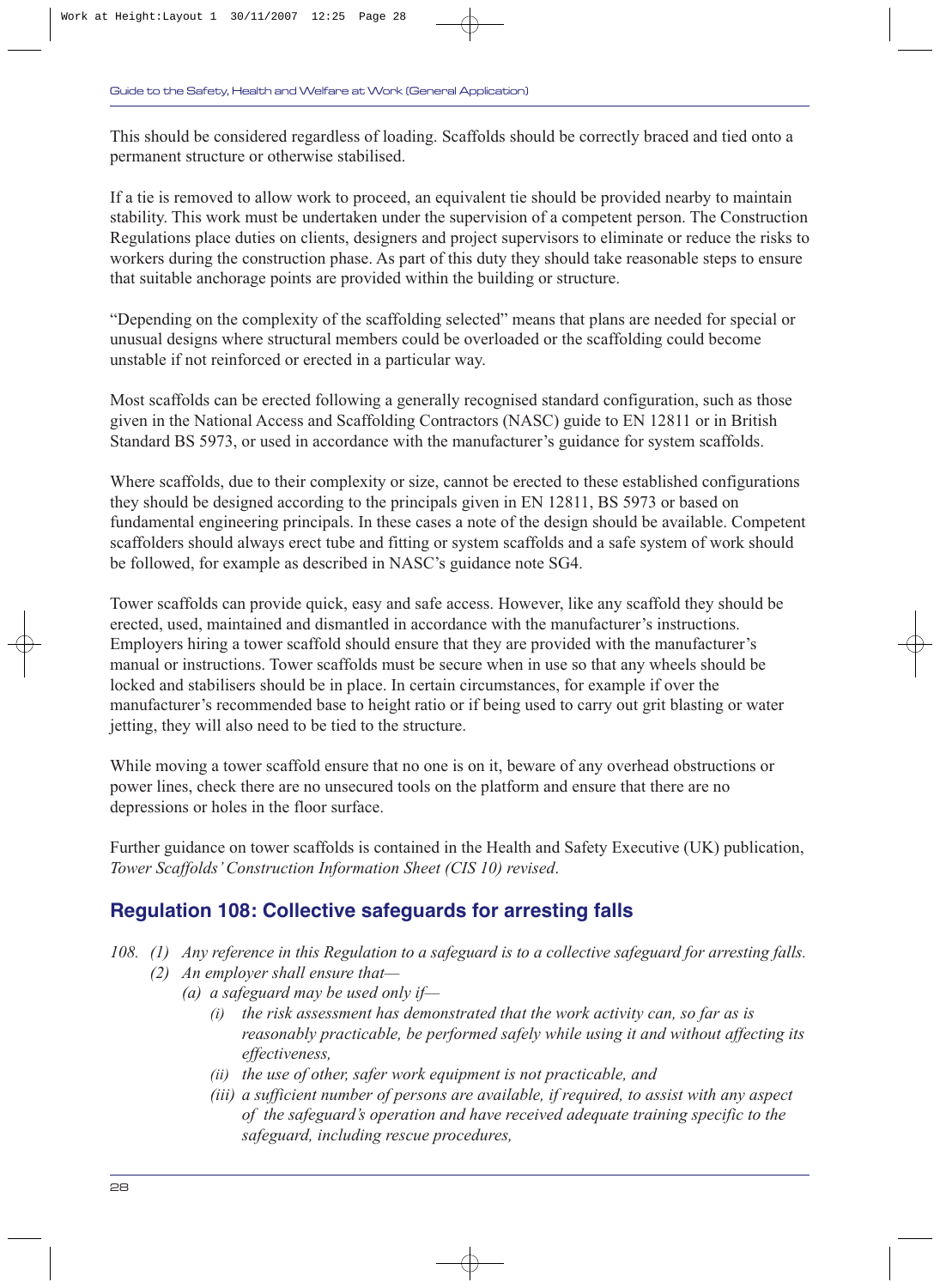- *(b) a safeguard is suitable and of sufficient strength to arrest safely the fall of any employee who is liable to fall,*
- *(c) a safeguard—*
	- *(i) in the case of a safeguard that is designed to be attached—*
		- *(I) is securely attached to all the required anchors, and*
		- *(II) has anchors, and the means of attachment thereto, that are suitable and of sufficient strength and stability for the purpose of safely supporting the foreseeable loading in arresting any fall or during any subsequent rescue,*
	- *(ii) in the case of an airbag, landing mat or other similar safeguard, is stable, and*
	- *(iii) in the case of a safeguard that expands when arresting a fall, affords sufficient clearance, and*
- *(d) suitable and sufficient steps are taken to ensure, so far as is practicable, that in the event of a fall by any employee, the safeguard itself does not cause injury to that employee.*

Collective safeguards for arresting falls include nets, mats and inflated devices that are designed to catch a falling person. They may be anchored to prevent movement, but the manufacturer's instructions will need to be followed. If there are gaps in the supports for collective safeguards which could compromise safety, these should be filled or covered. Specific consideration should be given before the work starts to rescue procedures which may need to be carried out and to the effects of landing. Where a collective safeguard is designed to be suspended and requires a clear zone in which to deflect, that zone should be kept clear of obstructions to allow the safeguard to operate properly, i.e. so that a falling person would not come into contact with anything else if and when the safeguard is used.

Where the design of a collective safeguard requires an external power source (such as a pump for an air bag) or restraints (such as brickwork enclosing bags) to make it effective, these power sources or restraints must be sufficient to maintain the effectiveness of the equipment in the event of a fall and rescue.

### **Regulation 109: Personal fall protection systems**

*109. An employer shall ensure that—*

- *(a) a personal fall protection system is only used by an employee if—*
	- *(i) the risk assessment has demonstrated that—*
		- *(I) the work can, so far as is reasonably practicable, be performed safely while using that system, and*
		- *(II) the use of other, safer work equipment is not practicable, and*
	- *(ii) the user and a sufficient number of persons are available, if required, to assist with any aspect of the operations envisaged and have received adequate training specific to the operations envisaged, including immediate rescue procedures,*
- *(b) a personal fall protection system is suitable and of sufficient strength for the purposes for which it is being used, having regard to the work being carried out and any foreseeable loading,*
- *(c) where appropriate, a personal fall protection system—*

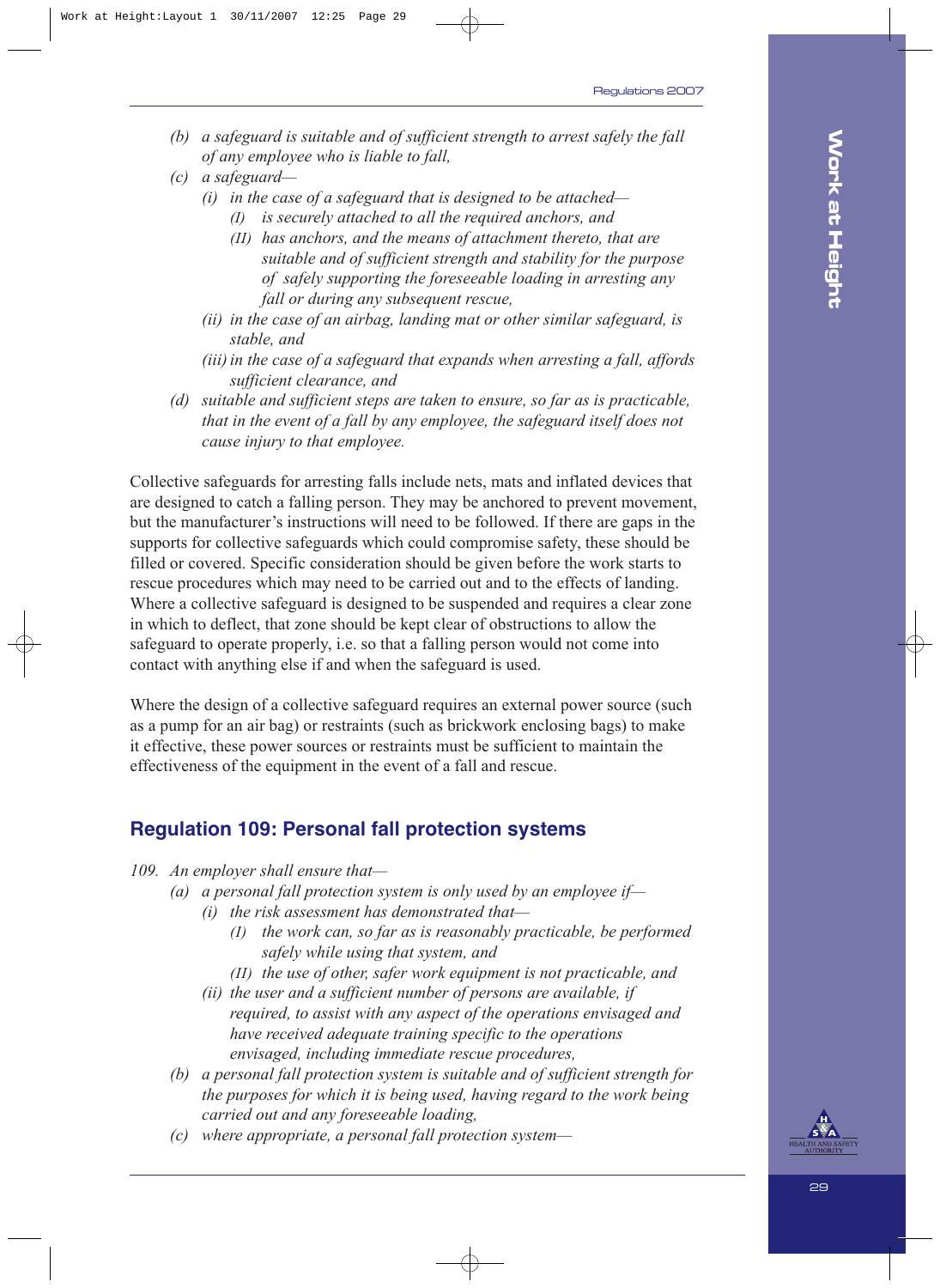- *(i) fits the employee,*
- *(ii) is correctly fitted,*
- *(iii) is adjustable to minimise injury to the user if a fall occurs, and*
- *(iv) is so designed, installed and used as to prevent unplanned or uncontrolled movement of the user,*
- *(d) where designed for use with an anchor, a personal fall protection system is securely attached to at least one anchor, and each anchor and the means of attachment thereto is suitable and of sufficient strength and stability for the purpose of supporting any foreseeable loading,*
- *(e) suitable and sufficient steps are taken to prevent any employee falling or slipping from a personal fall protection system, and*
- *(f) suitable and sufficient steps are taken to ensure, so far as is practicable, that in the event of a fall by any employee, an injury from the personal fall protection system is minimised.*

Personal fall protection systems are defined in Regulation 94(1) as "(a) a fall prevention, work restraint, work positioning, fall arrest or rescue system, other than a system in which the only safeguards are collective safeguards, or (b) rope access and positioning techniques". The requirements in Regulation 109 apply to all rope-based activities for work at height when carried out as a work activity. Most equipment for personal fall protection systems should have appropriate CE marking, normally in accordance with the European Communities (Personal Protective Equipment) Regulations. There are three categories of personal protective equipment (PPE) – most fall protection equipment is classed as PPE category III, "equipment for mortal danger", e.g. harnesses.

CE marking does not necessarily mean that a piece of equipment is safe for the task. Check the manufacturer's instructions to consider, for example, whether the particular piece of equipment is compatible with others being used – this is equally important if workers have requested to use their own safety equipment. Some equipment may have a lifespan date given by the manufacturer and generally should be disposed of after this date.

All equipment used in the personal fall protection system should be strong enough to withstand any forces placed upon it and should include an adequate margin for safety above those forces.

Check the equipment's safe working loads, working load limits or maximum (and sometimes minimum) rated loads. It is usual with much personal fall protection equipment to be supplied quoting a minimum static strength, rather than safe working loads. Check too that any accessories or other equipment meets those requirements.

Employees performing rope access work should be properly clothed. Employers should consider:

- avoiding clothing with loose flaps that may become caught in any moving equipment;
- suitable footwear to give protection and a good grip;
- weather conditions, e.g. provision of gloves in the cold and sun block in hot conditions; and
- provision of appropriate personal protective equipment such as head protection (for personal fall protection systems these should always have chin-straps that prevent the hat from falling off during use).

Depending on the assessment of the risk, where work will take place for a reasonable time in one position, rope access workers should be provided with a seat for comfort. A seat may not necessarily be a boatswain's chair. In work situations where support additional to that provided by the harness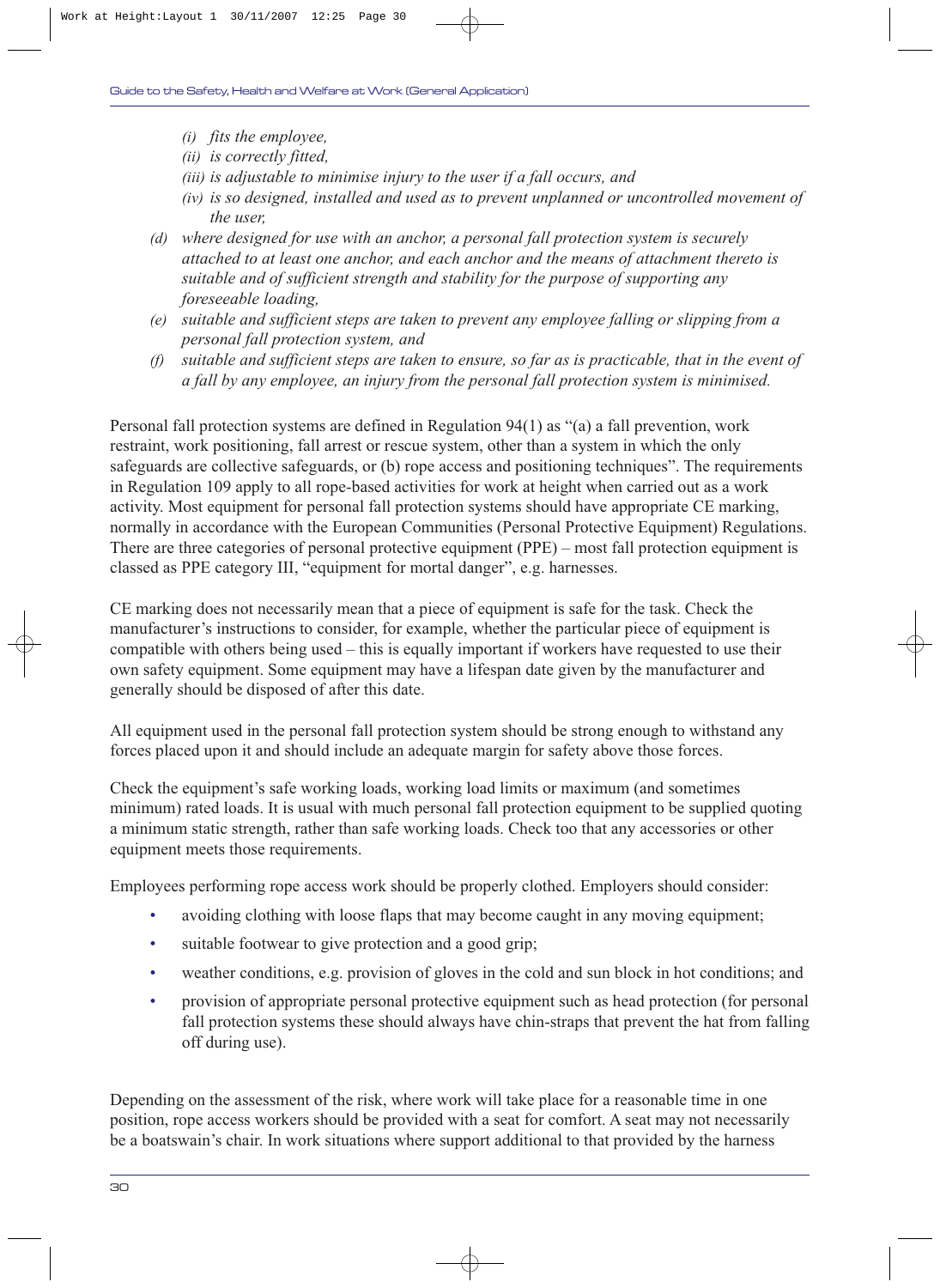would be beneficial, a simple support board or strap may be sufficient and be more appropriate and less risky to handle than a bulky boatswain's chair. Consideration should also be given to rest periods.

The need for rapid and effective rescue is particularly important when using personal protective systems as a delay might have severe consequences, e.g. when someone is left hanging motionless in a harness after a fall. In a worst-case scenario, loss of consciousness followed by death could occur in a few minutes. This phenomenon, known as suspension trauma, is caused by a number of factors, but is principally due to the disturbance of blood flow to the vital organs, especially the brain but also the heart and kidneys, which is an effect of hanging motionless, and possibly of the restriction of blood flow to the limbs by the harness. It can be exacerbated by other factors such as shock or injury caused by the fall itself. The time before loss of consciousness depends both on the severity and the combination of these factors and can vary from about six minutes to two hours.

## **Regulation 110: Work positioning systems**

#### *110. An employer shall ensure that—*

- *(a) a work positioning system is used only if—*
	- *(i) the system includes a suitable backup system for preventing or arresting a fall, and*
	- *(ii) where the system includes a line as a backup system, the user is connected to it, and*
- *(b) if not practicable to comply with paragraph (a), all reasonably practicable measures are taken to ensure that the work positioning system does not fail.*

A work positioning system is a personal fall protection system that enables a user to work while supported in tension or suspension in such a way that a fall is prevented or restricted. An example would be a boatswain's chair.

## **Regulation 111: Rope access or positioning technique**

- *111. An employer shall ensure that—*
	- *(a) a rope access or positioning technique is used only if—*
		- *(i) it involves a system comprised of at least two separately anchored lines, of which one (known in this Regulation as "the working line") is used as a means of access, egress and support, and the other is the safety line,*
		- *(ii) the user is provided with a suitable harness and is connected by it to the working line and the safety line,*
		- *(iii) the working line is equipped with safe means of ascent and descent and has a self-locking system to prevent the user falling should he or she lose control of his or her movements, and*
		- *(iv) the safety line is equipped with a mobile fall protection system that is connected to, and travels with, the user of the system,*

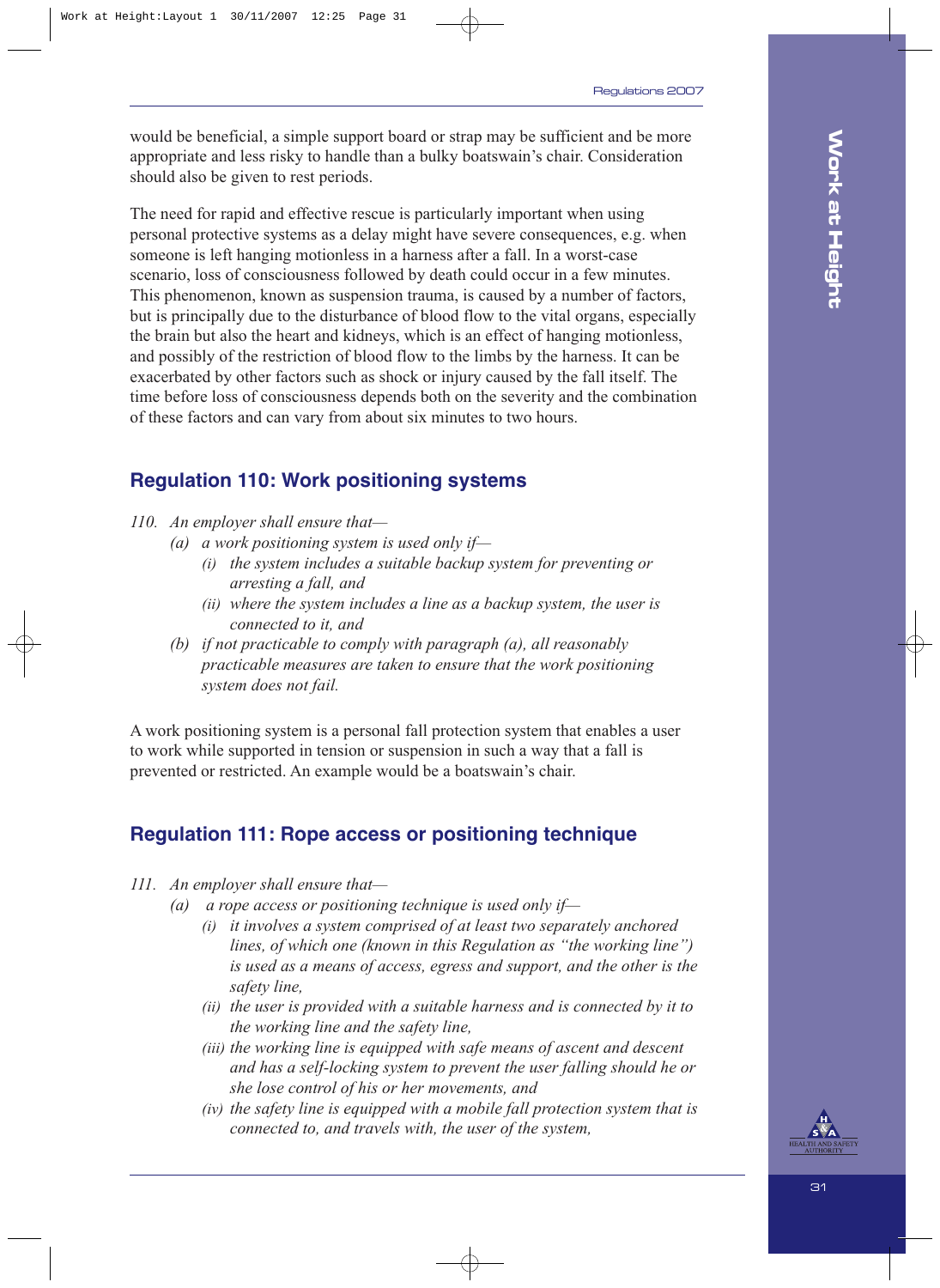- *(b) provision is made for a seat with appropriate accessories depending, in particular, on the duration of the job and the ergonomic constraints, and*
- *(c) the system referred to in paragraph (a)(i) does not comprise a single line, except where—*
	- *(i) the risk assessment has demonstrated that the use of a second line would entail higher risk to employees, and*
	- *(ii) appropriate measures have been taken to ensure safety.*

Rope access and positioning techniques is a personal fall protection system that specifically uses two static (i.e. non-moving relative to the anchor) separately secured sub-systems. One of these subsystems is the means of support and the other is a safety backup for getting to and from the place of work and which can be used for work positioning systems. Fundamental to this is the concept of the static rope. The user moves up and down the rope rather than the rope moving with the user. If the rope moves with the user, it is not rope access but work positioning.

#### **Double rope working**

To operate safely, rope access systems should comprise two separately anchored secure systems: the working line and the backup safety line. This principle should apply except where a risk assessment demonstrates that the use of two ropes would be more hazardous than a single rope (see commentary on single rope working below). The safety line provides the protection against a fall should the working line fail. The worker must be provided with, and use, a harness which conforms to an appropriate standard, e.g. EN 361 for full body harnesses and EN 813 for seat harnesses. The harness should be attached to both the working and safety lines. It is important that the safety line is strong enough to withstand any forces placed upon it in the event of it coming into use.

The working line must also be equipped with a device or system to stop or slow an uncontrolled descent if a worker loses control. Similar devices to arrest the fall of a worker must also be in place on the safety line. In all rope access work there should be a minimum of two workers, one of whom is competent to supervise. Contingency plans should be in place in the event of a rescue being required, especially in circumstances where someone is left hanging motionless, as discussed above in guidance for Regulation 109. An effective communication system should be in place between all workers and, where necessary, third parties (e.g. a control room if working offshore). This system should ensure that all those involved in the task are visible to one another and in audible range. Where this is not possible or suitable, an alternative safeguard, such as an extra banksman or a radio system, should be in place, in accordance with the risk assessment.

#### **Single rope working**

Regulation 111(c) states that single rope working is permitted where use of another line would entail higher risk and where appropriate measures have been taken to ensure safety. This might apply, for example, to personnel "flying" in a theatre, where use of a second line might risk entanglement, and where other measures to ensure safety are in place.

Further information is contained in BS 7985:2002, *Code of Practice for the Use of Rope Access Methods for Industrial Purposes*, which gives guidance for those who commission or use rope access methods. It is appropriate where ropes are used as the primary means of access, egress or support. The standard is not applicable to the use of ropes in arboriculture, steeplejacks or use by the emergency services. Guidance is also contained in the Industrial Rope Access Trade Association's (IRATA) *Guidelines on the Use of Rope Access Methods for Industrial Purposes.*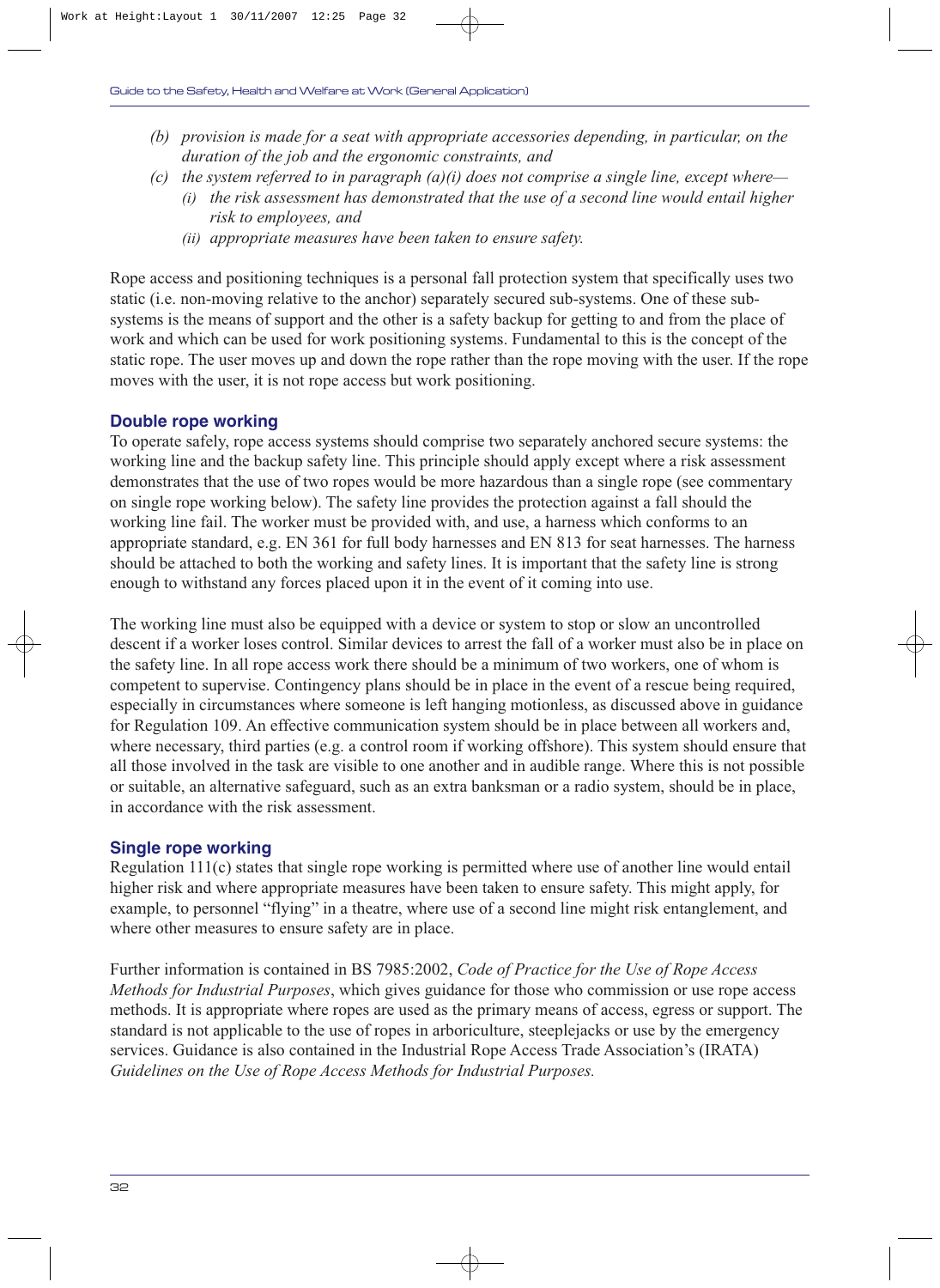## **Regulation 112: Fall arrest systems**

- *112. An employer shall ensure that—*
	- *(a) a fall arrest system incorporates means of absorbing energy and limiting the force applied to the user's body, and*
	- *(b) a fall arrest system is not used in a manner that—*
		- *(i) involves the risk of a line being cut,*
		- *(ii) where its safe use requires a clear zone (allowing for any pendulum effect), does not afford such zone, or*
		- *(iii) otherwise inhibits its performance or renders its use unsafe.*

A fall arrest system is a personal fall protection system by which a fall is arrested to prevent the collision of the user with the ground or structure. An example would be the traditional harness plus lanyard incorporating energy absorbance.

## **Regulation 113: Work restraint systems**

- *113. An employer shall ensure that a work restraint system is only used if it is— (a) designed so that, if used correctly, it prevents the user from getting into a position in which a fall can occur, and*
	- *(b) used correctly.*

A work restraint system is a specific form of personal fall prevention system by which a person is prevented from reaching zones where the risk of a fall exists. An example would be a harness and lanyard or rope system adjusted so that it prevents the user from getting to the edge of a roof.

## **Regulation 114: Ladders**

- *114. An employer shall ensure that—*
	- *(a) a ladder is used for work at height only if the risk assessment has demonstrated that the use of more suitable work equipment is not justified because—*
		- *(i) the level of risk is low, and*
		- *(ii) the duration of use is short, or*
		- *(iii) existing features at the place of work cannot be altered,*
	- *(b) any surface upon which a ladder rests is stable, firm, of sufficient strength and of suitable composition to support safely the ladder, so that the ladder's rungs or steps and any loading intended to be placed on it remain horizontal,*
	- *(c) a ladder is so positioned as to ensure its stability during use,*
	- *(d) a suspended ladder is attached in a secure manner so that, with the exception of a flexible ladder, it cannot be displaced and swinging is prevented,*
	- *(e) a portable ladder is prevented from slipping during use by—*
		- *(i) securing the stiles at or near their upper or lower ends,*
		- *(ii) effective anti-slip or other effective stability devices, or*
		- *(iii) any other arrangement of equivalent effectiveness,*

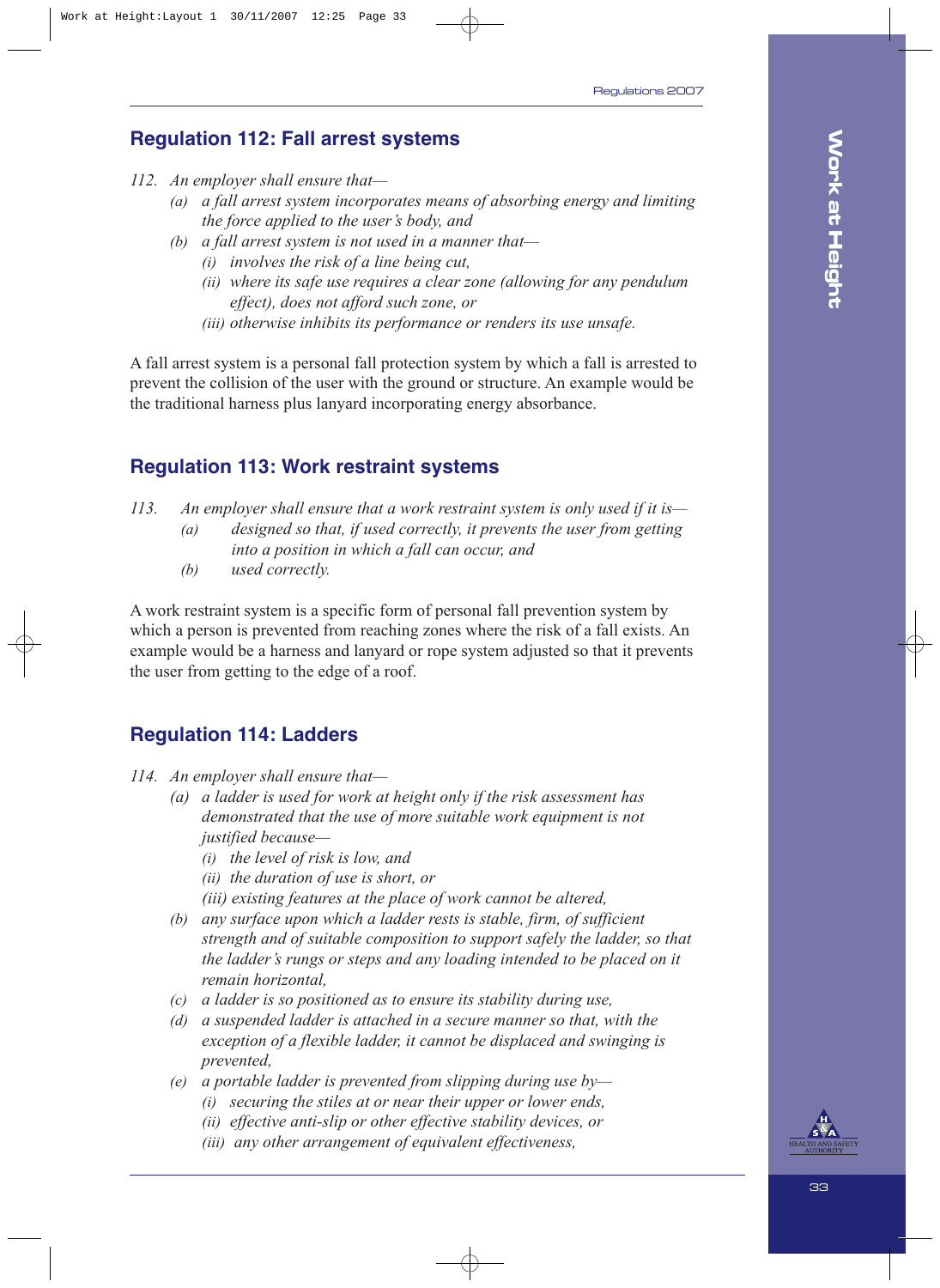- *(f) a ladder used for access is long enough to protrude sufficiently above the place of landing to which it provides access, unless other measures have been taken to ensure a firm handhold,*
- *(g) no interlocking or extension ladder is used unless its sections are prevented from moving relative to each other while in use,*
- *(h) a mobile ladder is prevented from moving before it is used,*
- *(i) where a ladder, or run of ladders, rises a vertical distance of 9 m or more above its base, sufficient safe landing areas or rest platforms are provided at suitable intervals, where reasonably practicable, and*
- *(j) a ladder is used in such a way that—*
	- *(i) a secure handhold and secure support are always available to the employee, and*
	- *(ii) the employee can maintain a safe handhold when carrying a load unless, in the case of a stepladder, the maintenance of a handhold is not practicable when a load is carried, and the risk assessment has demonstrated that the use of a stepladder is justified because—*
- *(I) the level of risk is low, and (II) the duration of use is short.*

There are many types and sizes of ladders including portable, suspended, step, interlocking, extension, mobile and fixed ladders. They all, regardless of their use, need to meet the requirements of the work at height Regulations. This would include, for example, a portable ladder that is tied in place for many months for access to an office on a building site. They should be strong enough to take the loads placed upon them. New ladders are marked in accordance with their conditions and class of use. Anyone using a ladder or stepladder for industrial work should ensure that it is marked in accordance with Irish, European or other appropriate standards, such as:

- EN 131 -1 and EN 131-2 Ladders;
- Timber BS 1129: 1990 Kite-marked Class 1 Industrial;
- Aluminium BS 2037: 1994 Kite-marked Class 1 Industrial; and
- Glass Fibre BS EN 131: 1993 Kite-marked Industrial.

All duty-holders considering using a ladder to perform work at height, or as a means of access or egress, should carry out a risk assessment. The assessment should be proportionate to the risks involved. For example, a generic assessment may be quite suitable for simple, routine or repetitive tasks, but more complex work will need specific planning. Doing a written assessment will ensure that the risks are recorded. A risk assessment should cover factors such as the height to be negotiated, the site conditions (including weather), the duration and extent of the work and the frequency of access etc. It is important to remember that:

- ladders should only be used as a place to work when other, potentially safer, means such as tower scaffolds are not reasonably practicable; and
- ladders should only be used for access when putting in a staircase is not reasonably practicable.

In addition to the above, when considering whether it could be appropriate to use a ladder or stepladder it is also important to establish that:

- the work is of short duration; and
- the work is low risk, e.g. light work ladders are not suitable for strenuous or heavy work.

Many falls from ladders occur because the ladder moves unexpectedly during use. This is very often caused by the user over-stretching or the feet of the ladder slipping due to inadequate grip.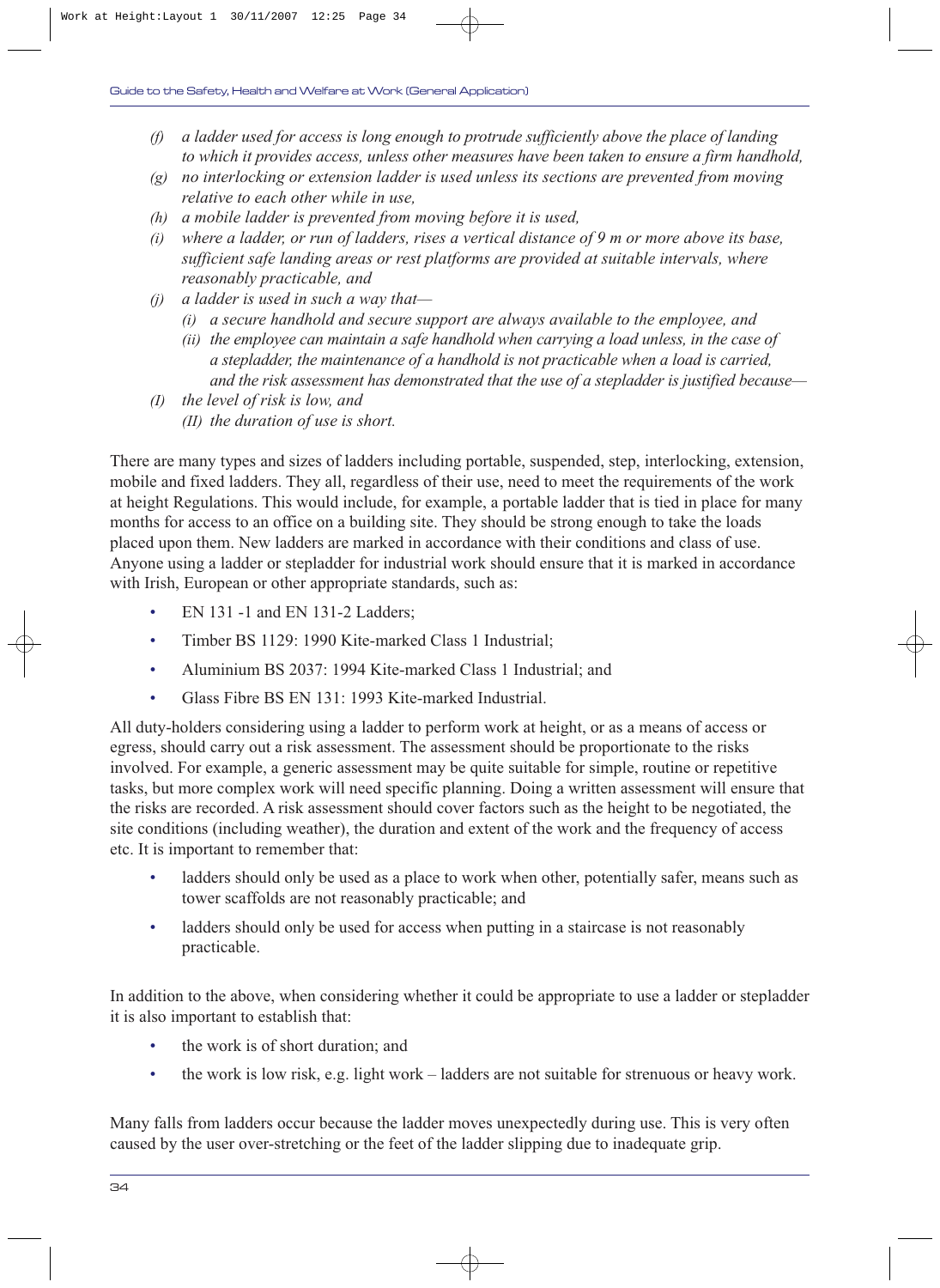Maintenance issues such as ensuring that it is free from mud or paint and that the feet are still providing effective grip are vitally important. Research has indicated that the feet of a ladder are particularly susceptible to damage that can significantly reduce the grip, make them more vulnerable to movement and, as a result, increase the potential for falls.

Portable ladders (not stepladders) should always be placed at the correct angle, which is around 75 degrees or roughly one metre out for every four metres up.

Portable ladders should be prevented from slipping during use, for example by:

- tying the stiles effectively to an existing structure securing them at the top is the best method; securing at the bottom or middle is not very effective to prevent sideways slip, unless it is done properly with equipment designed for the purpose;
- using an appropriate ladder stabiliser or anti-slip devices; and
- having another worker "foot" the ladder (this is where someone stands on the bottom rung, and is only suitable when it is not practicable to secure the ladder in another way, as it is not very effective).

As well as being properly maintained, regular visual checks should be made for damage such as cracked or bent stiles or rungs, corrosion and defective or missing fittings. The surface on or against which a ladder is placed must be strong enough to support any loads placed upon it. Plastic gutters and glass, for example, are unlikely to be able to support the weight of a ladder and worker. The surfaces onto which ladders are leant must be flat unless special provision is made, such as the use of a levelling device. Weather and other factors will affect the surface, e.g. ice, rain and wet leaves will reduce the friction of the surface. Where a worker needs to gain access to a platform, the stiles of the ladder should protrude sufficiently to enable a safe handhold and, if necessary, have a handhold when working at the higher level. Even a stepladder should not be positioned where there is access to a doorway or where passing traffic is likely to strike it.

As well as the physical strength of the ladder, certain environments require additional thought. Ladders should not be used within six horizontal metres of overhead power lines unless they have been made dead or protected by insulation. Where it is essential that work be performed, workers in the vicinity of electrical circuitry should be using nonconductive access equipment, e.g. made of glass fibre. However, if the electricity is isolated, workers on an aluminium tower scaffold will get far greater protection from falling than from being on a ladder. In "sterile" industries such as the manufacture of food, computer circuit boards or health products, glass fibre is the preferred material for access equipment. In the chemical and oil industries, 100% glass fibre ladders are suitable where the access equipment needs to be "spark free" as well as non-conductive.

It is important that the ladder is not only standing on a firm level surface, but also that the rungs remain horizontal whilst in use. There are a number of devices that now help solve this problem and allow for safer working on uneven ground or sloping surfaces. However, they should be carefully selected and used as directed by the manufacturer.

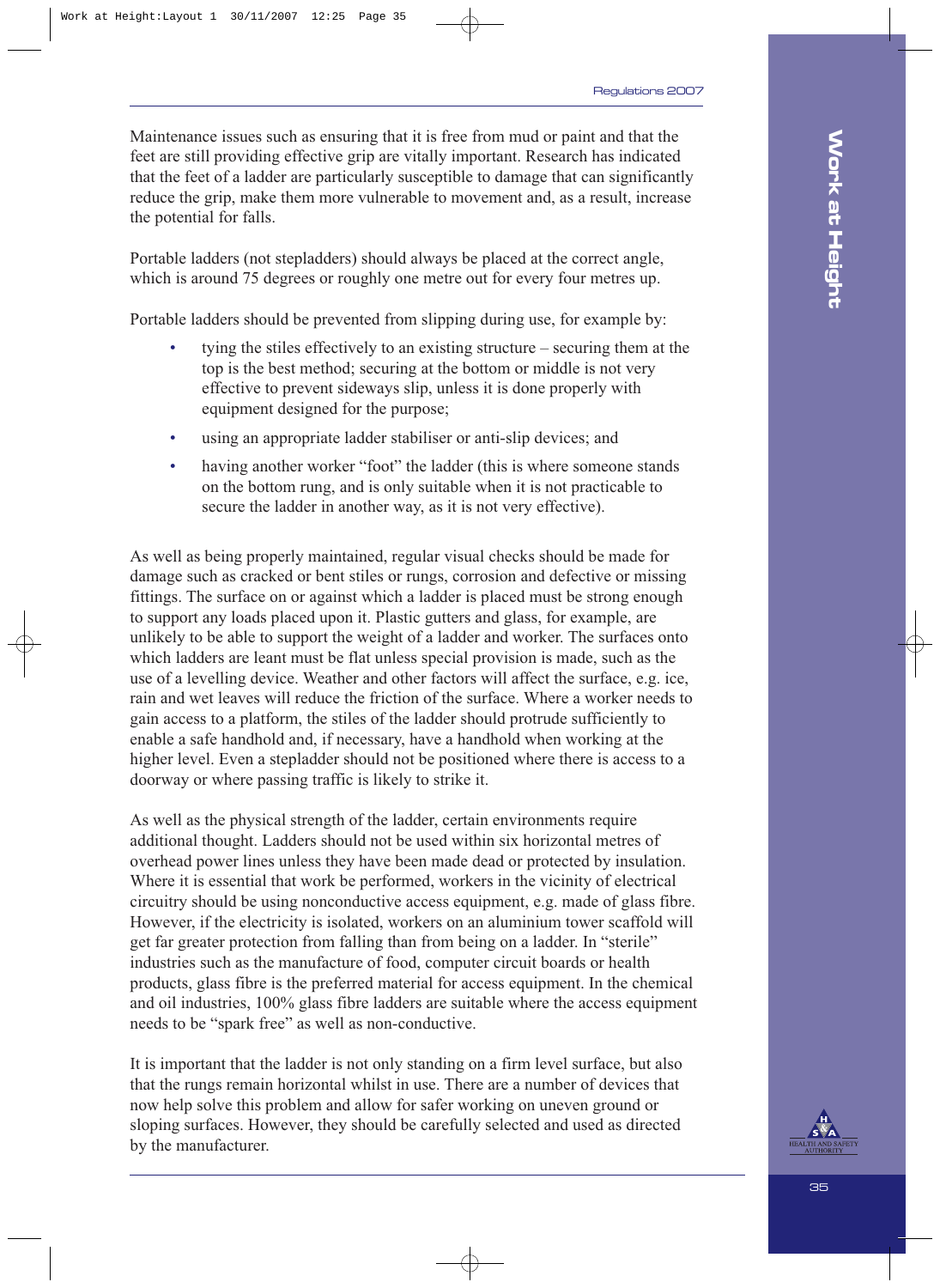Other factors that can improve the safe use of ladders include facing the ladder at all times when climbing or dismounting and maintaining contact with both feet and at least one hand. "A secure handhold should be available" means that the user can grasp an upper rung or handrail on the ladder or stepladder (if, as recommended, the user is not working from the topmost two or three rungs or steps this should be possible). It does not mean that the user is expected to be holding the rung or handrail at all times as this would clearly make it impossible to carry out many tasks for which two hands are needed. Where two hands are needed to perform work on a ladder, other protective measures, such as fall arrest or restraint systems, should be used to prevent or arrest a fall. In the case of a stepladder, provision is made for the carrying of a load, which makes it impracticable to maintain a handhold, provided that:

- a proper risk assessment has been carried out; and
- the risk assessment demonstrates that the use of other potentially safer equipment is not practicable because of the low level of risk and the short duration of use.

Also in the case of a stepladder, consideration should be given to, for example, its suitability for the site conditions and the task (e.g. is it of short duration and light duty?). Other factors to consider would be the height of the task, whether the user can balance properly, whether the stepladder can be positioned close to the task to avoid over-reaching, whether the task does not involve side loading that could cause the stepladder to fall over, and if it is sited on firm, level ground.

Over-reaching while working from a ladder is a major cause of falls. Always go down and move the ladder rather than be tempted to over-reach. Stepladders can be used sideways, but not for any work that puts a side loading on them of any significance. When it becomes significant depends on the height and the floor type. As a rule of thumb, cable pulling, drilling and sawing should not be undertaken sideways, but inspection work, painting and operating switches may be done with the stepladder sideways. There should never be more than one person on a stepladder and he or she should never try to stand or rest a foot on the top handrails to gain extra height.

When the job is done, a portable wooden ladder needs to be protected from the weather in a covered, ventilated area. A ladder should not be hung by one of its rungs, as this could weaken it.

Fixed ladders should not be provided in circumstances where it would be practical to install a staircase.

## **Regulation 115: Fragile surfaces**

- *115. An employer shall—*
	- *(a) ensure that no employee passes across or near, or works on, from or near, a fragile surface, where work can be carried out safely and under appropriate ergonomic conditions without his or her doing so,*
	- *(b) where it is necessary to pass across or near, or work on, from or near a fragile surface—*
		- *(i) ensure, so far as is reasonably practicable, that suitable and sufficient platforms, coverings, guard-rails or other similar means of support or protection are provided and used so that any foreseeable loading is supported by such supports or borne by such protection, and*
		- *(ii) where a risk of an employee falling remains despite the measures taken under this Regulation, take suitable and sufficient measures to minimise the distance of a potential fall and the risk of personal injury, and*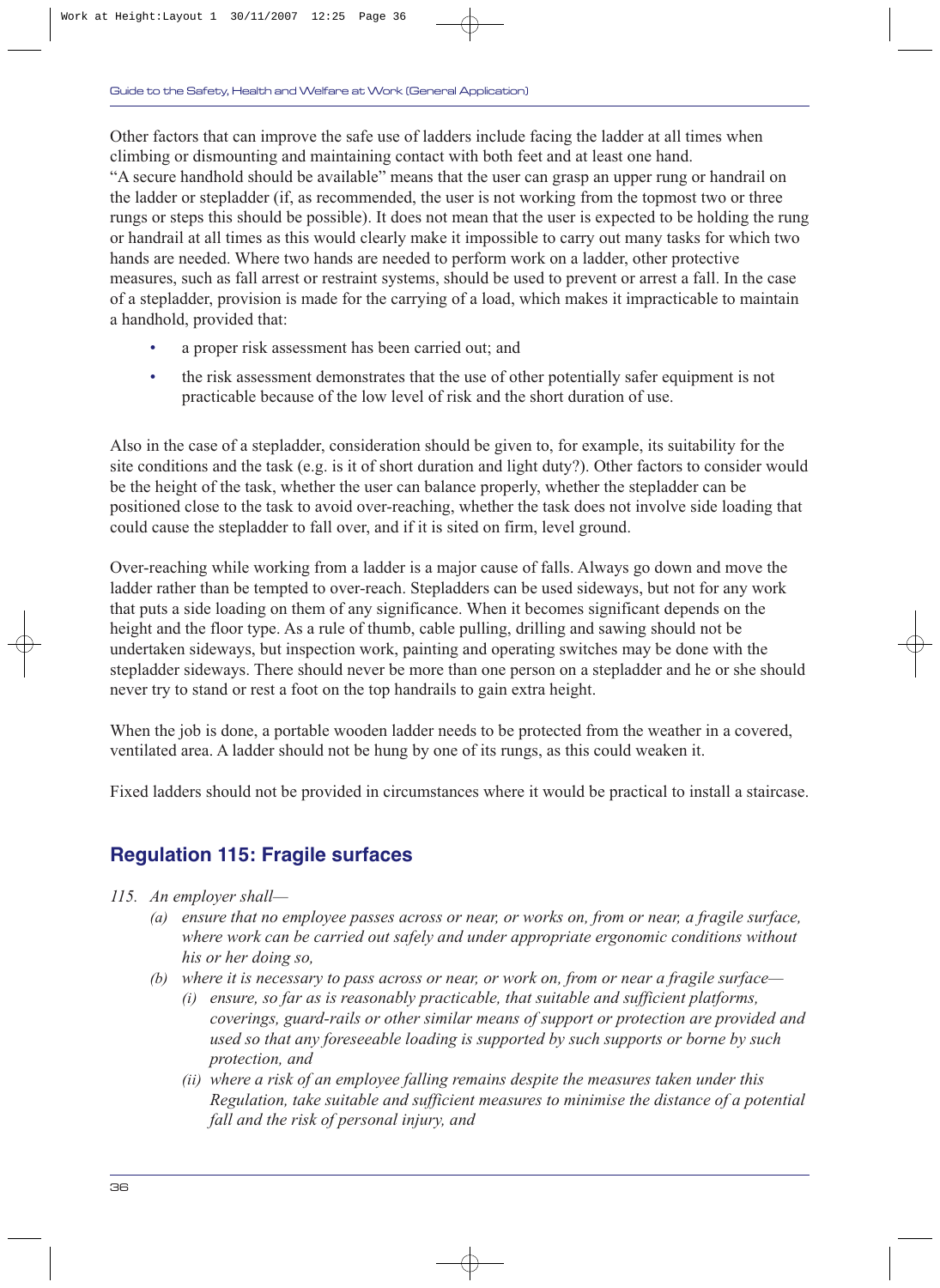- *(c) where an employee may pass across or near, or work on, from or near a fragile surface, ensure that—*
	- *(i) prominent warning notices are affixed at the approach to the place where the fragile surface is situated, or*
	- *(ii) where that is not practicable, such employee is made aware of it by other means.*

Regulation 115 requires employers to manage the risks from fragile surfaces. This applies to surfaces where there is a risk of a person or object falling through including, for example, fragile roofs, ceilings and skylights. These surfaces may be either close to or part of the structure on which work is to be done and will include vertical or inclined surfaces.

Any surface from which work at height is carried out must be strong and stable enough so that any foreseeable loads placed on it will not lead to its collapse. Dutyholders should consider whether work on a fragile surface could be done in a way which does not expose workers to risk by having to stand on or near the surface, e.g. can the work be done from below? Duty-holders should consider the whole installation, including the fixings of the surface material. Remember that while the surface may support a person's weight, it may prove fragile once the weight of a load being carried is taken into account. It is also vital to consider the dynamic forces of the person falling from height onto the surface and the effect of ageing on the surface material and the deterioration caused by weather, environment, impact and any structural alterations.

Roof lights in non-fragile roofs may be difficult to see – they may have been painted over and in bright sunshine they can blend in with the surrounding sheets. Remember that fragile surfaces can also be vertical, or nearly so, as well as horizontal. For example, some, mainly older, skylights may have large vertical glass sections which people can fall through.

If the work requires regular or occasional access where there is a fragile surface, permanent fencing, guards or other measures to prevent falls should be in place. Where a risk of falls remains, fall arrest equipment is required, so far as is practicable.

### **Regulation 116: Falling objects**

- *116. An employer shall—*
	- *(a) take suitable and sufficient steps to prevent, so far as is reasonably practicable, the fall of any material or object where necessary to prevent injury to any employee,*
	- *(b) where it is not practicable to prevent the fall of any material or object as referred to in paragraph (a), take suitable and sufficient steps to prevent any person being struck by any falling material or object that is liable to cause injury,*
	- *(c) ensure that no material or object is thrown or tipped from height in circumstances where it is liable to cause injury to any person, and*

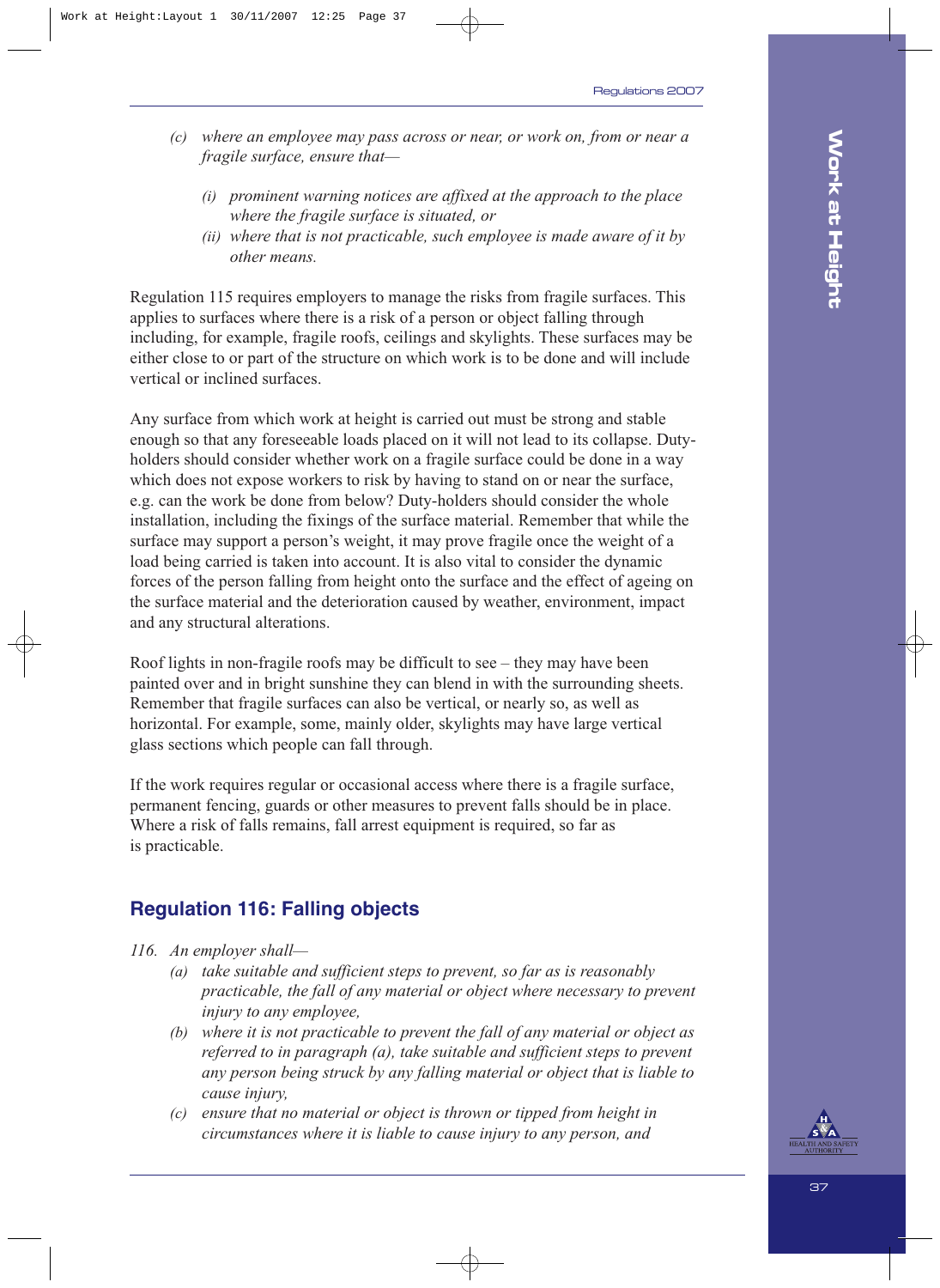*(d) ensure that materials and objects are stored in such a way as to prevent risk to any employee arising from the collapse, overturning or unintended movement of the materials or objects.*

Regulation 116 requires that if a falling object could injure someone, steps be taken to ensure that this is prevented. The effectiveness of any measures will depend on the material and tools that are being used and the effect that weather, wind or other factors may have in creating a more widespread hazard. The risk of falling materials causing injury should be minimised by keeping workplaces at height clear of loose materials and stacking or storing materials well back from edges. Sheets of plywood, insulation and decking should be secured to prevent them from being blown over edges. Ways of preventing objects rolling or being kicked off the edge might include toe-boards or solid barriers, or attaching them to people or fixed structures. Any guards used (including brick guards) must be robust and usually require a mid-rail. Tools or personal items, such as mobile phones, can cause injury if they hit someone. High visibility netting may be one way of dealing with this risk; another might be to ensure personal items or other equipment not necessary for the task are left in a safe place before working at height.

Rubbish chutes used to dispose of materials from height need to be properly managed so that the debris does not hit anyone either as it goes down the structure or when it hits the skip or pile at the bottom. It is also important to impress on workers the risk of injury to people by using hoists, other ropes or hand-to-hand methods to move work equipment or other goods such as scaffold clips. Loads and equipment need to be stored correctly so they do not collapse or fall at any time and cause injury. The logistics of storing material on work surfaces may need to be reviewed so that the workers can access smaller amounts kept at a height and that surpluses are stored on the ground. These issues require special thought in relation to the duty of any person under an employer's control.

## **Regulation 117: Danger areas**

- *117. An employer shall ensure, without prejudice to the preceding requirements of this Part, that, where a place of work contains an area in which, owing to the nature of the work, there is a risk of any employee suffering personal injury by—*
	- *(a) falling a distance, or*
	- *(b) being struck by a falling object,*

*the place of work, so far as is practicable, is equipped with devices preventing unauthorised employees from entering the area and that the area is clearly indicated by warning signs or other appropriate means.*

Regulation 117 requires that where workers are adjacent to an area where there is a danger of falling (e.g. near fragile surfaces) or being struck by an object, the employer needs to make sure, so far as practicable, that people whose presence is not necessary are prevented from entering the area. It also requires that clear indication of this area is given, for example through notices. This will alert those who may need to access the site to recover objects or carry out maintenance work to take suitable precautions, such as attaching themselves to fall protection systems or wearing head protection.

## **Regulation 118: Interpretation for Regulation 119**

*118. (1) Subject to paragraph (2), in this Regulation and Regulation 119, "inspection" means such visual or more rigorous inspection by a competent person as is appropriate for safety purposes and includes any testing appropriate for those purposes.*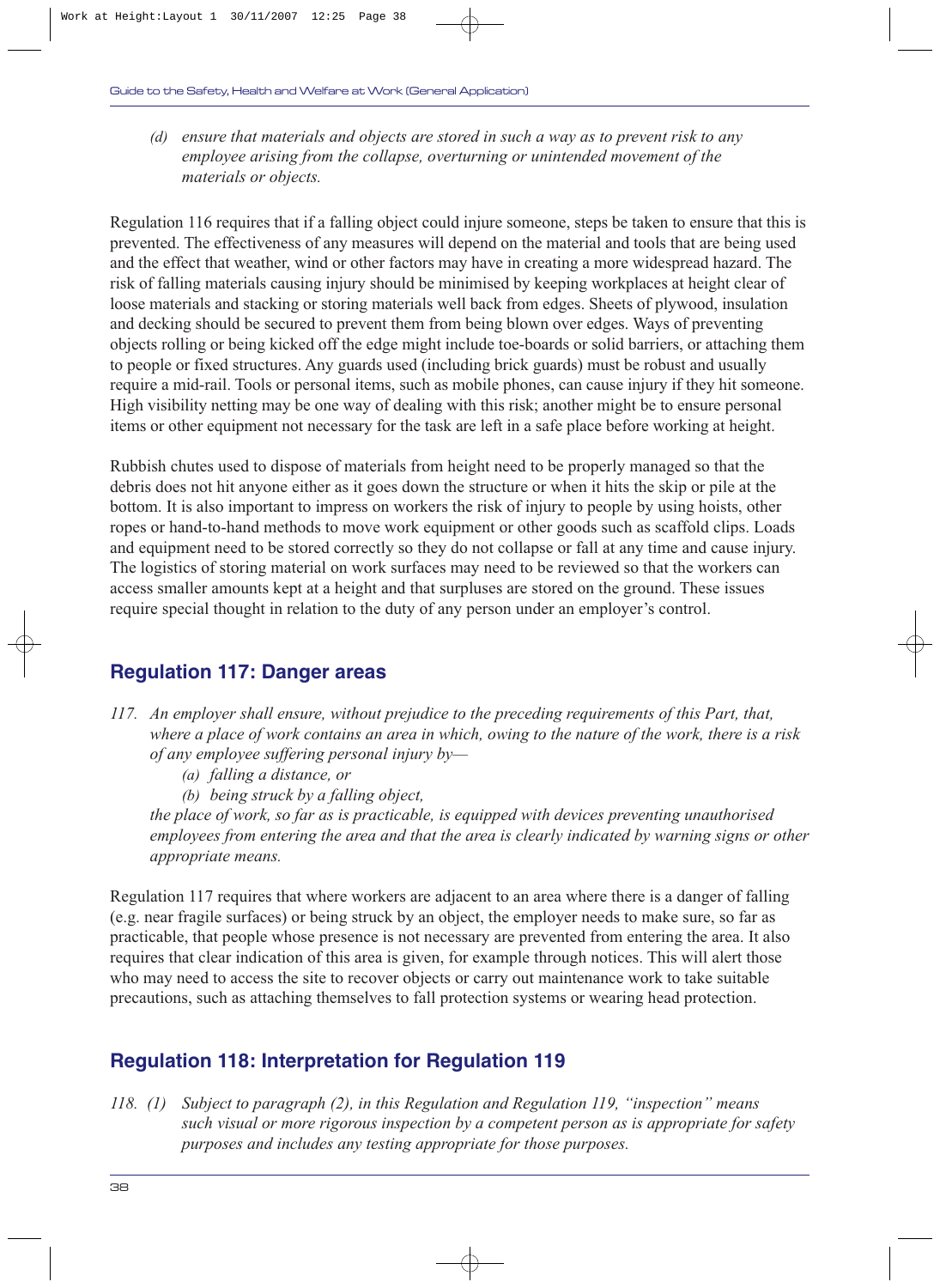- *(2) Where a thorough examination has been made of lifting equipment under a specific requirement of any of the relevant statutory provisions—*
	- *(a) the examination, for the purposes of Regulation 119, other than paragraph (1)(c) of that Regulation, shall be treated as an inspection of the lifting equipment, and*
	- *(b) where a report of the examination has been prepared under the relevant statutory provisions, the report shall be treated for the purposes of Regulation 119(4)(b) as the recording of the inspection.*

## **Regulation 119: Inspection of work equipment**

- *119. (1) An employer shall ensure that, as regards work equipment to which Regulations 101 to 114 apply—*
	- *(a) where the safety of the work equipment depends on how it is installed or assembled, it is not used after installation or assembly in any position unless it has been inspected in that position,*
	- *(b) without prejudice to paragraphs (a) and (c), work equipment exposed to conditions causing deterioration which is liable to result in dangerous situations is inspected—*
		- *(i) at suitable intervals, and*
		- *(ii) where exceptional circumstances have occurred that are liable to jeopardise the safety of the work equipment, as soon as practicable following these exceptional circumstances, and*
	- *(c) without prejudice to paragraph (a), a working platform—*
		- *(i) used for construction work, and*
		- *(ii) from which an employee could fall 2 m or more, is not used in any position unless it has been inspected in that position within the previous 7 days or, in the case of a mobile working platform, inspected on the site, within the previous 7 days.*
	- *(2) A person carrying out an inspection of work equipment to which paragraph (1) (c) applies shall—*
		- *(a) promptly prepare a report containing the particulars as set out in Schedule 5, and*
		- *(b) within 24 hours of completing the inspection, provide the report, or a copy thereof, to the person on whose behalf the inspection was carried out.*
	- *(3) An employer receiving a report under paragraph (2) shall keep the report or a copy of the report—*
		- *(a) at the site where the inspection was carried out until the construction work is completed, and*
		- *(b) thereafter, at an office of the employer.*
	- *(4) An employer shall ensure that—*
		- *(a) no work equipment under the employer's control is used in another place of work unless it is accompanied by evidence that the last inspection required to be carried out under this Regulation has been carried out, and*
		- *(b) the result of an inspection under this Regulation is recorded and kept available for inspection by an inspector for 5 years from the date of inspection.*

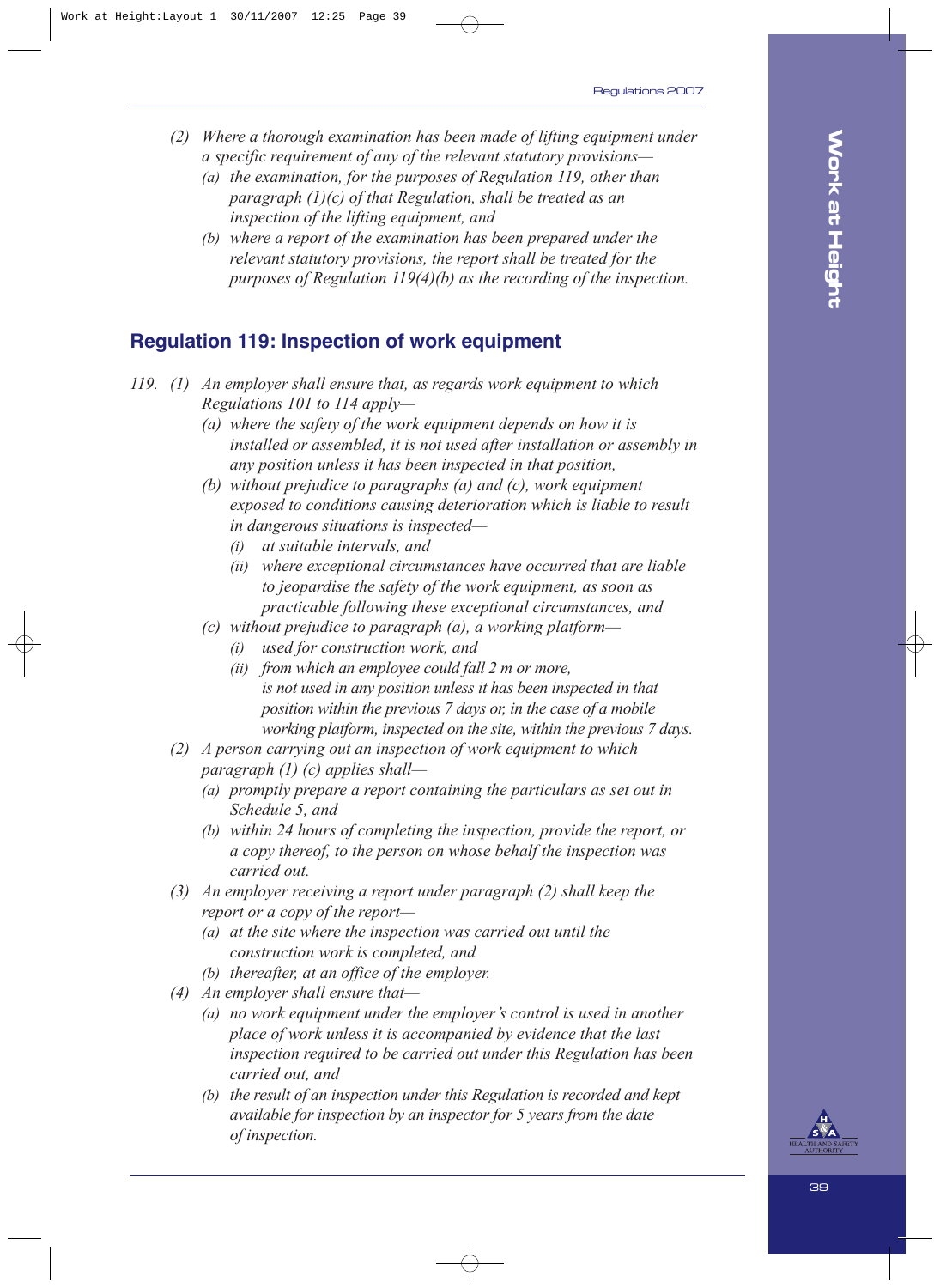#### **Inspection of work equipment**

Regulation 119 sets down the requirements for the inspection of equipment used for work at height. Where the safety of the equipment depends on how it was erected or assembled, work equipment, including working platforms at any height, must be inspected before use. The purpose of such an inspection is to identify whether the equipment is fit for its purpose, has been properly assembled or installed and can be used safely.

Work equipment exposed to conditions causing deterioration that is liable to result in danger must be inspected at regular intervals and also where any exceptional circumstances have occurred that are liable to jeopardise its safety. These inspections are important in ensuring that the equipment can continue to be used safely and that any deterioration is detected and remedied before it results in unacceptable risks.

A competent person should determine the nature, frequency and extent of any inspection, taking account of such factors as the type of equipment, how and where it is used and the likelihood of deterioration. Periods between inspections should be chosen on the basis of risk assessment and should be reviewed in the light of experience.

Regulation 119(1)(c) requires that working platforms used for construction work in excess of two metres high must be inspected as erected in the location they are to be used in, unless they are mobile platforms in which case they should be inspected on the site within the previous seven days. When using fall-arrest equipment, pre-use checks (visual and tactile) are essential and should be carried out before each time the equipment is used. Where users carry out these checks, they should be instructed on how to do so. Detailed inspections by a competent person should also be carried out at minimum intervals specified in the employer's inspection regime. It is recommended that a detailed inspection be undertaken at least every six months. For frequently used lanyards, it is suggested that the frequency be increased to at least every three months, particularly when the equipment is used in arduous environments (e.g. demolition, steel erection, scaffolding, skeletal steel, masts/towers with edges and protrusions). Detailed inspections should be recorded. Interim inspections may also be required, based on the employer's risk assessment for the type of equipment and its conditions of use, e.g. exposure to paints, solvents, acids or alkalis.

Lifting equipment used for people or loads is subject, under other specific Regulations, to a more detailed comprehensive inspection, called a thorough examination, which may include some dismantling or testing. Where work equipment is moved from one place of work to another, the employer in control of the equipment is required to ensure that evidence of the last inspection accompanies the equipment.

Where work equipment is hired to the user, it is important that both parties agree, in writing, exactly what inspection has been carried out and that information is available and can be passed to the workers.

#### **Maintenance**

Inspections and thorough examinations are not a substitute for properly maintaining equipment. The information gained in the maintenance process, inspections and more technical thorough examinations should inform one another. The processes should be complementary. If a maintenance log exists, make sure it is kept up to date and is accessible to the competent person performing the inspection or thorough examination. The maintenance process also needs proper management. Frequency of maintenance will depend on the equipment, the conditions in which it is used and the manufacturer's instructions. Equipment for performing work at height should be checked prior to use, e.g. through a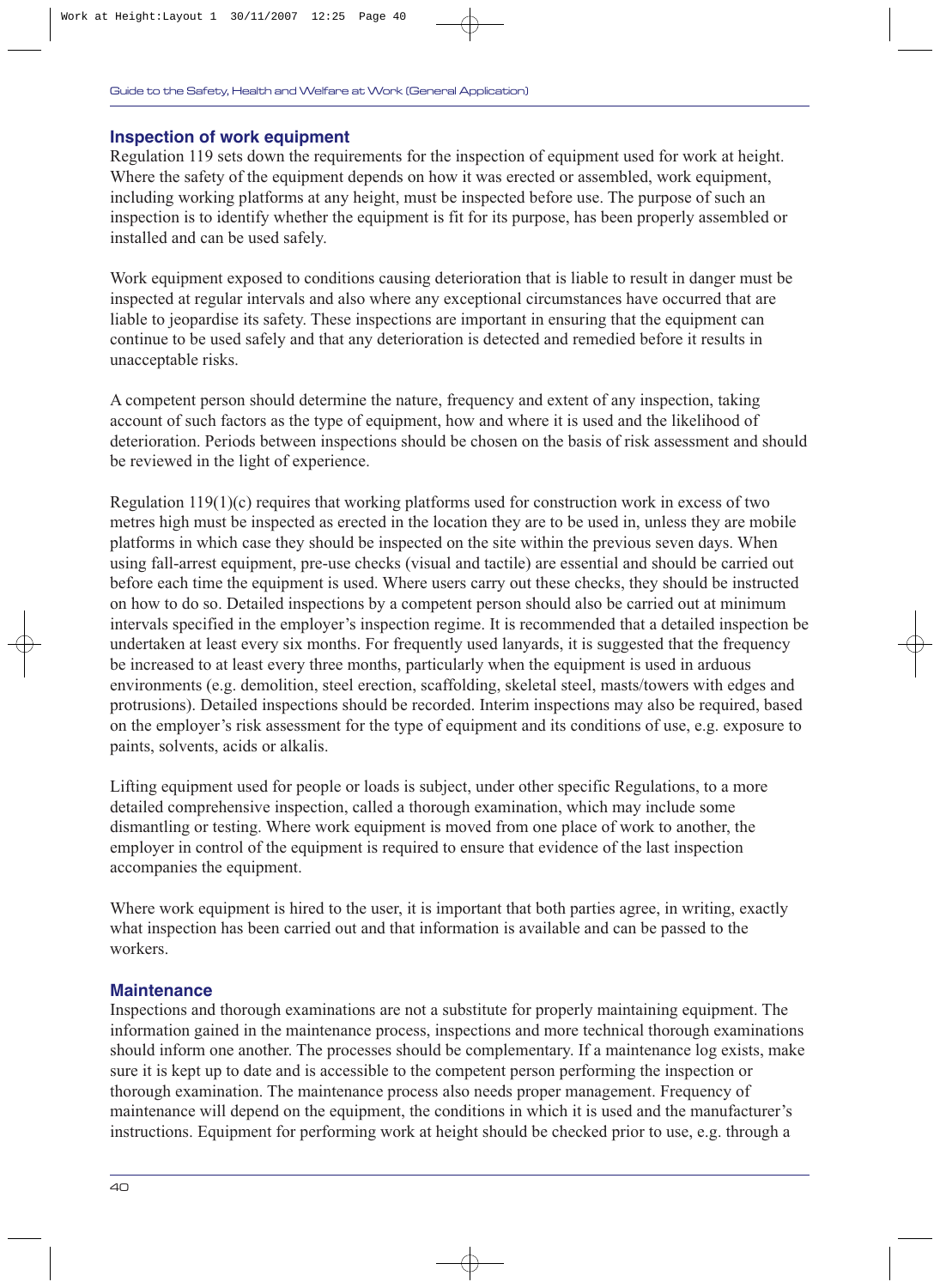visual check. This will identify any fault, such as a frayed safety line, which could lead to a significant failure.

Where work equipment is hired to the user, it is important that both the hire company and the person responsible for hiring the equipment establish which party will carry out safety-related inspections and maintenance. This is particularly important for equipment on long-term hire. The terms of the agreement between the hirer and the user should record this responsibility. Both parties should agree, in writing, exactly what they are responsible for and that information should be passed to the workers.

All those performing maintenance work should be competent to do so. They should have the skills, experience and knowledge of the relevant equipment, e.g. they should be able to identify potential defects, be aware of their significance and know what action to take as a result.

#### **Record-keeping**

Employers are required to record inspections that relate to the site safety or to the work equipment so that in the event of an accident they can provide useful information. As records must be made available to a Health and Safety Authority inspector, they must be stored in a way that is accessible and is protected from being tampered with. Records may be kept electronically if they are secure and capable of being printed out.

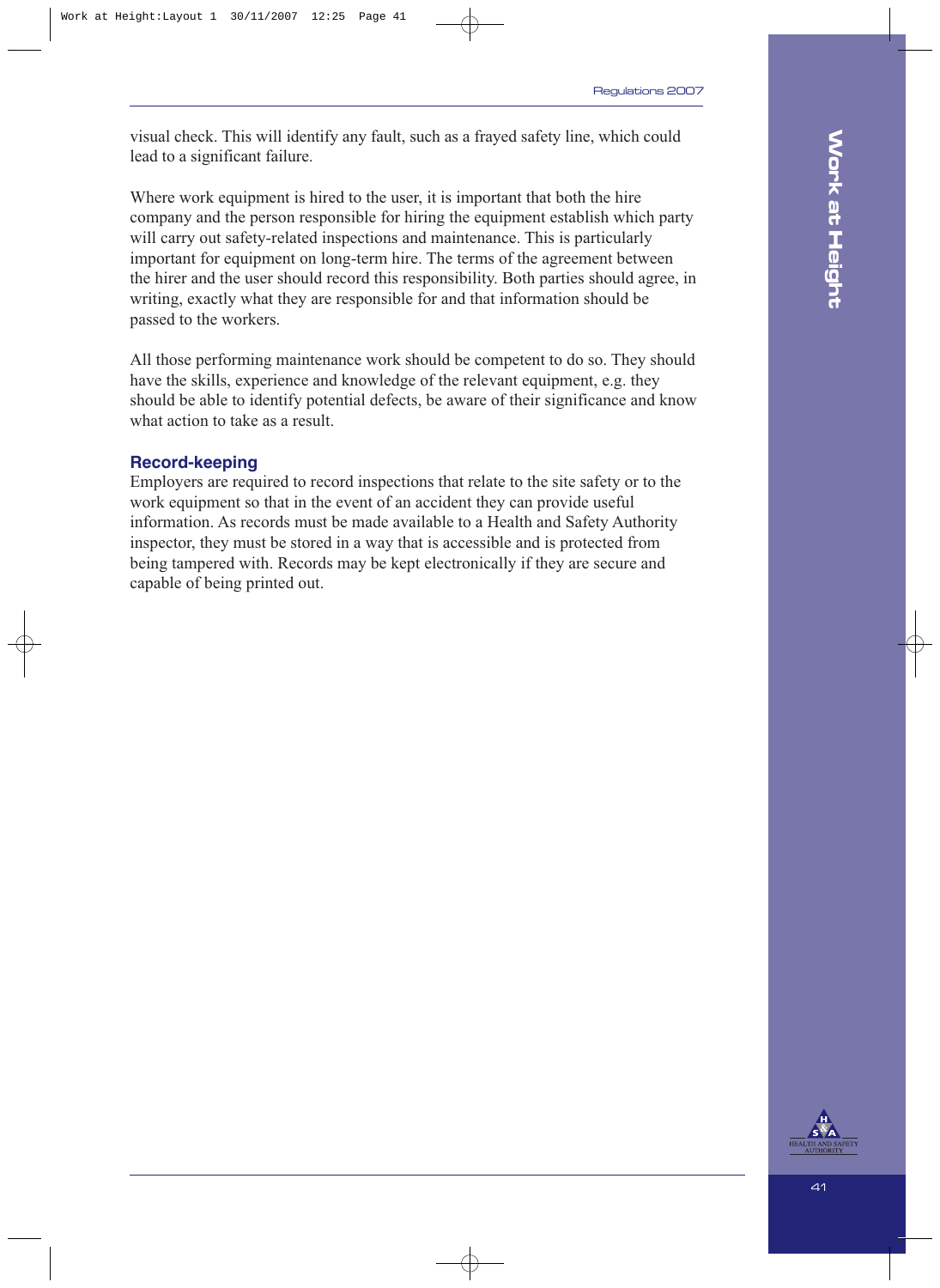## **References**

HSE publication *Use of Contractors – A Joint Responsibility* (INDG368).

Health and Safety Authority's *Guidelines on Risk Assessment and Safety Statements*

See Health and Safety Executive (UK) publication, *Health and Safety in Construction HSG 150*, for further information on guard-rails (and working platforms) in construction.

EN12811 – 1:2003 *Temporary Works Equipment – Part 1: Scaffolds – Performance Requirements and General Design for Guard-Rails on Scaffolds*.

EN ISO 14122-3:2001 *Safety of Machinery – Permanent Means of Access to Machinery – Part 3: Stairways, Stepladders and Guard-Rails* for further information on guard-rails around machinery.

Health and Safety Authority's *Code of Practice for Access and Working Scaffolds* for further information on the design, erection and dismantling of scaffolds used in construction.

BS 7985:2002, *Code of Practice for the Use of Rope Access Methods for Industrial Purposes*

Industrial Rope Access Trade Association's (IRATA) *Guidelines on the Use of Rope Access Methods for Industrial Purposes*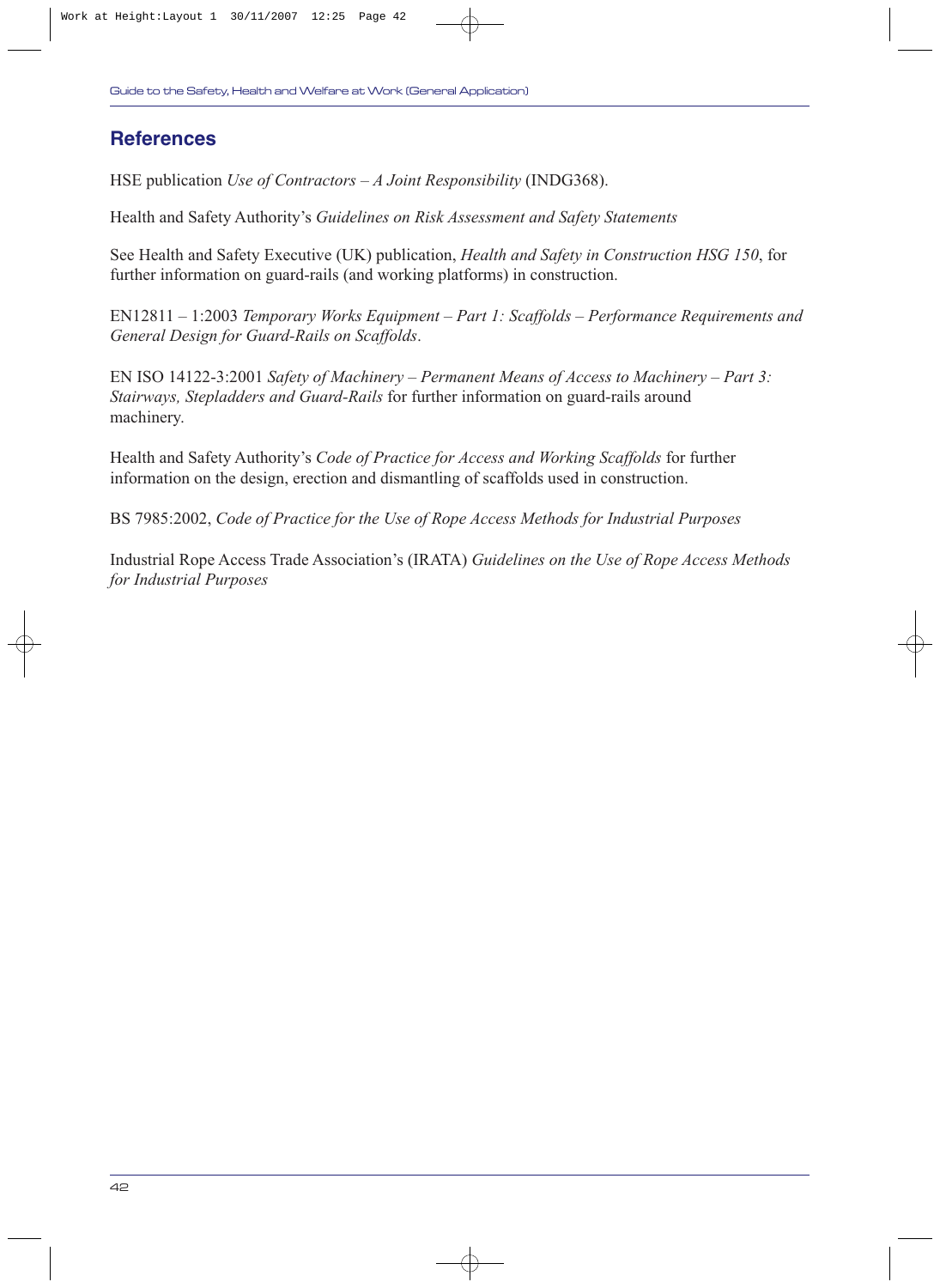**Notes**

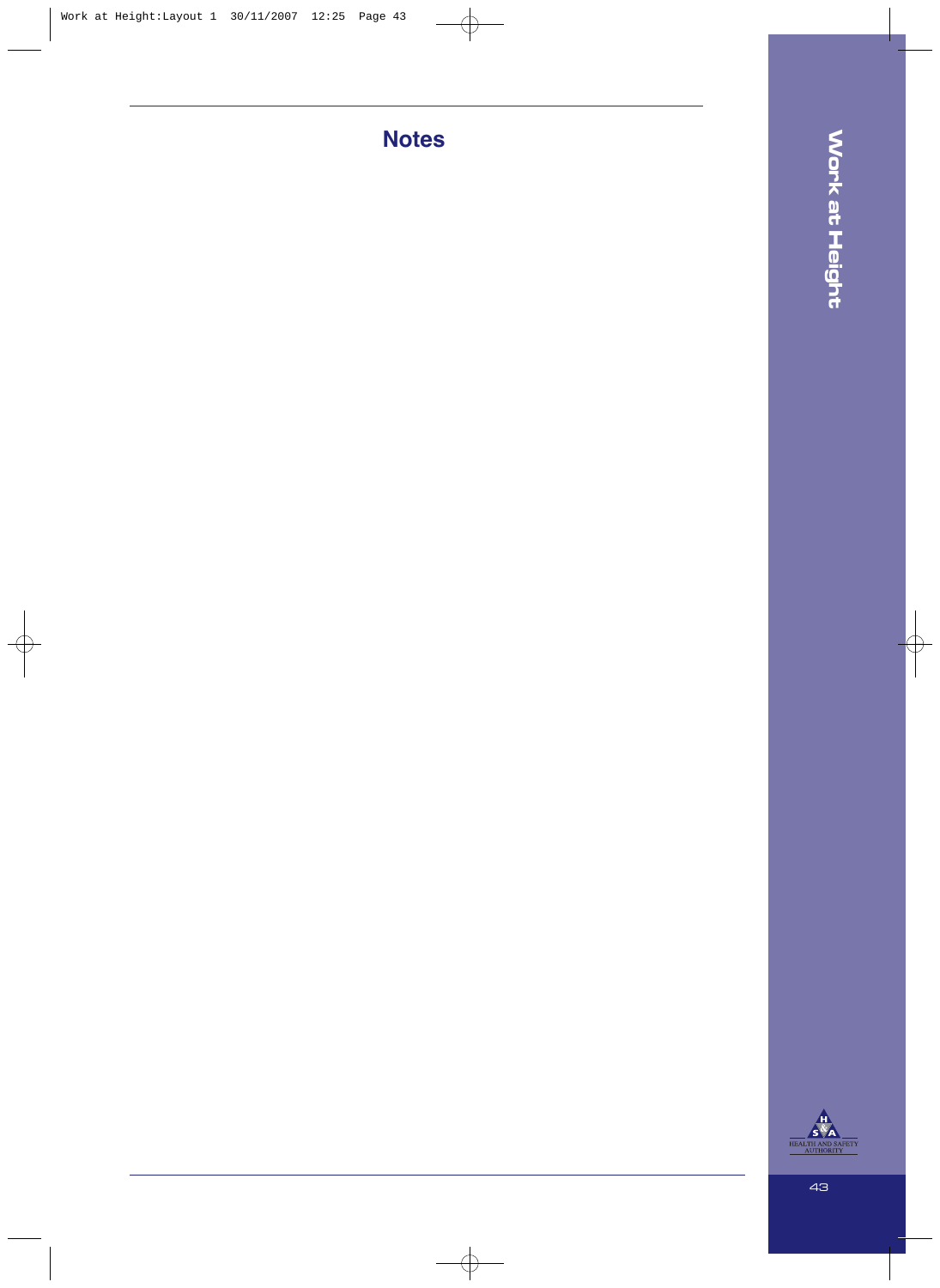# **Notes**